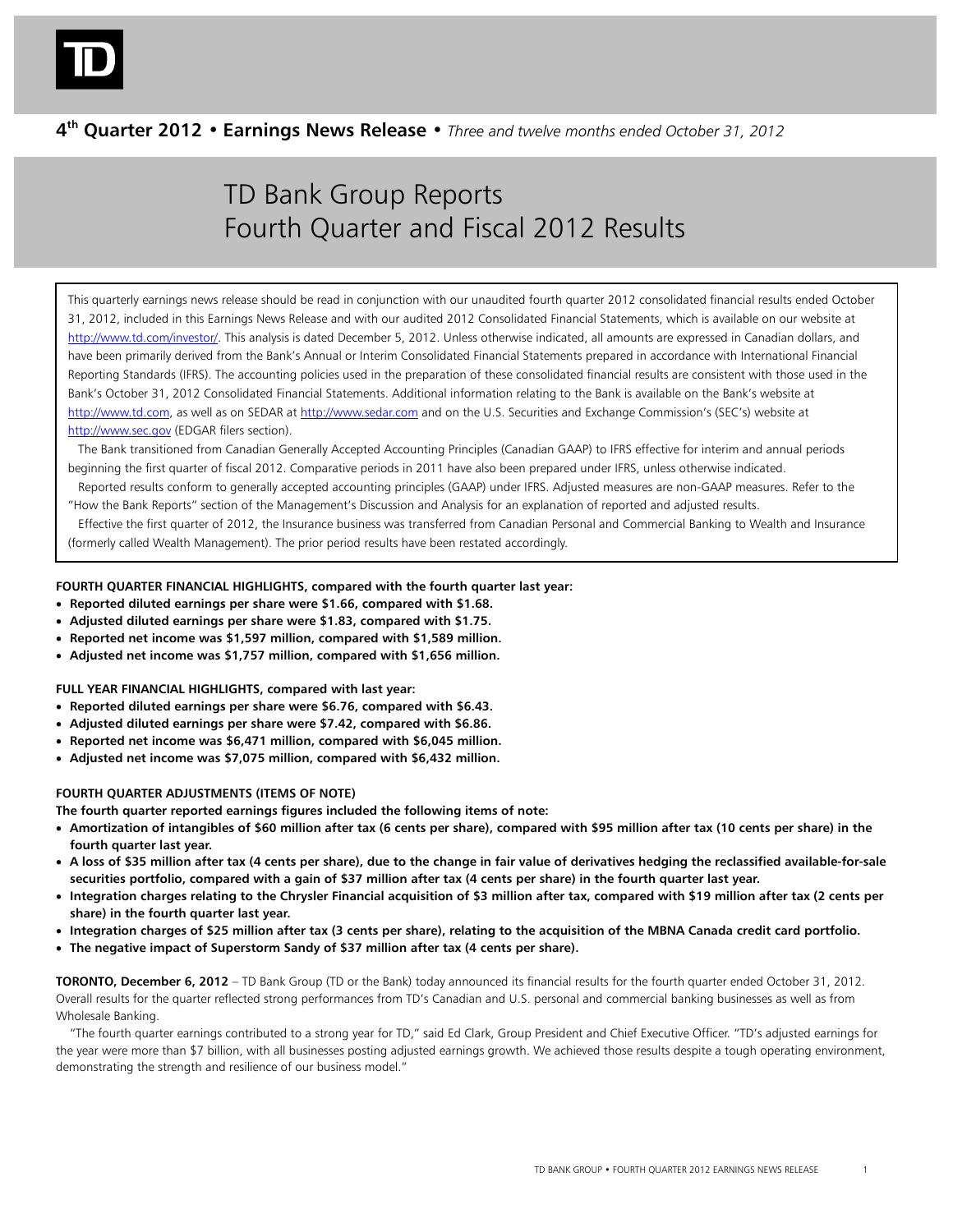## **Canadian Personal and Commercial Banking**

Canadian Personal and Commercial Banking posted reported net income of \$806 million in the fourth quarter. On an adjusted basis, net income was \$831 million, up 10% from the same period last year. Good volume growth in loans and deposits, strong contribution from MBNA, and stable credit quality helped to drive core earnings growth.

 "Canadian Personal and Commercial Banking had a good fourth quarter and a strong 2012. We continued to invest in our industry-leading customer service and convenience platform by opening 24 new branches, extending hours, and rolling out innovative new products to meet our customer needs," said Tim Hockey, Group Head, Canadian Banking, Auto Finance, and Credit Cards. "Looking ahead, we expect a more challenging operating environment in 2013, with low interest rates and moderating retail volume growth. But, we're confident that maintaining our focus on our customers and employees, making strategic investments to grow the franchise, and increasing productivity will position us well for the future."

#### **Wealth and Insurance**

Wealth and Insurance delivered net income of \$293 million in the quarter, down 15% from the same period last year. In the Wealth business, higher fee-based revenue from strong growth in client assets was partially offset by lower transaction revenue due to decreased trading volumes. In the Insurance business, increased revenue from premium growth and the inclusion of MBNA was more than offset by unfavourable prior years claims development in the Ontario auto market and weather-related events. TD Ameritrade contributed \$51 million in earnings to the segment, down 6% from the same period last year.

 "Our Wealth business performed well in a difficult operating environment," said Mike Pedersen, Group Head, Wealth Management, Insurance, and Corporate Shared Services. "The Insurance business showed strong core fundamentals and delivered positive earnings growth for the year, but experienced challenges in the fourth quarter related to prior years claims development and weather-related events. Looking ahead, we expect good earnings growth driven by continued momentum in gaining new client assets in the Wealth business and premiums growth in the Insurance business."

#### **U.S. Personal and Commercial Banking**

U.S. Personal and Commercial Banking generated US\$321 million in reported net income for the quarter. On an adjusted basis, the segment earned US\$358 million, up 23% from the fourth quarter last year, driven by organic loan and deposit growth, partially offset by the impact of the Durbin Amendment.

 "TD Bank, America's Most Convenient Bank delivered a strong fourth quarter," said Bharat Masrani, Group Head, U.S. Personal and Commercial Banking. "With more than US\$1.4 billion in adjusted earnings and 41 new stores, it was a strong year for our business. We also supported our customers and employees through the impact of Superstorm Sandy. As we look ahead, we remain concerned about the low interest rate environment and regulatory uncertainty. However, the U.S. economy continues to show signs of modest recovery and we will continue to leverage our legendary service and convenience brand for future growth."

#### **Wholesale Banking**

Wholesale Banking recorded net income of \$309 million for the quarter, an increase of 10% compared with the same period last year. The increase was primarily due to higher revenue and reduced expenses in our core businesses, partially offset by lower securities gains in our investment portfolio.

 "We had a strong quarter in our core businesses," said Bob Dorrance, Group Head, Wholesale Banking. "Improved client flows and another solid performance in investment banking more than offset industry-wide declines in equity trading and underwriting. While macroeconomic headwinds remain, our client-centric business model has demonstrated the ability to deliver solid returns in difficult markets."

## **Capital**

TD's Basel II Tier 1 capital ratio was 12.6% in the quarter. On a Basel III basis, TD's common equity Tier 1 ratio was 8.2%, which exceeds the new 7% requirement on a fully phased-in basis.

## **Conclusion**

"TD had a strong year in 2012. Our success was again based on the strength of our customer-focused, retail-driven business model. We are confident in our ability to deliver sustainable earnings growth in the future, but we remain concerned about the low interest rate environment as well as a weak global economic recovery and ongoing regulatory uncertainty," said Clark. "We will continue to strategically invest in our businesses and manage our expense growth while continually seeking ways to exceed expectations. As always, our employees and their dedication to our customers and clients were the driving force behind our success and I want to thank them for their tremendous contribution."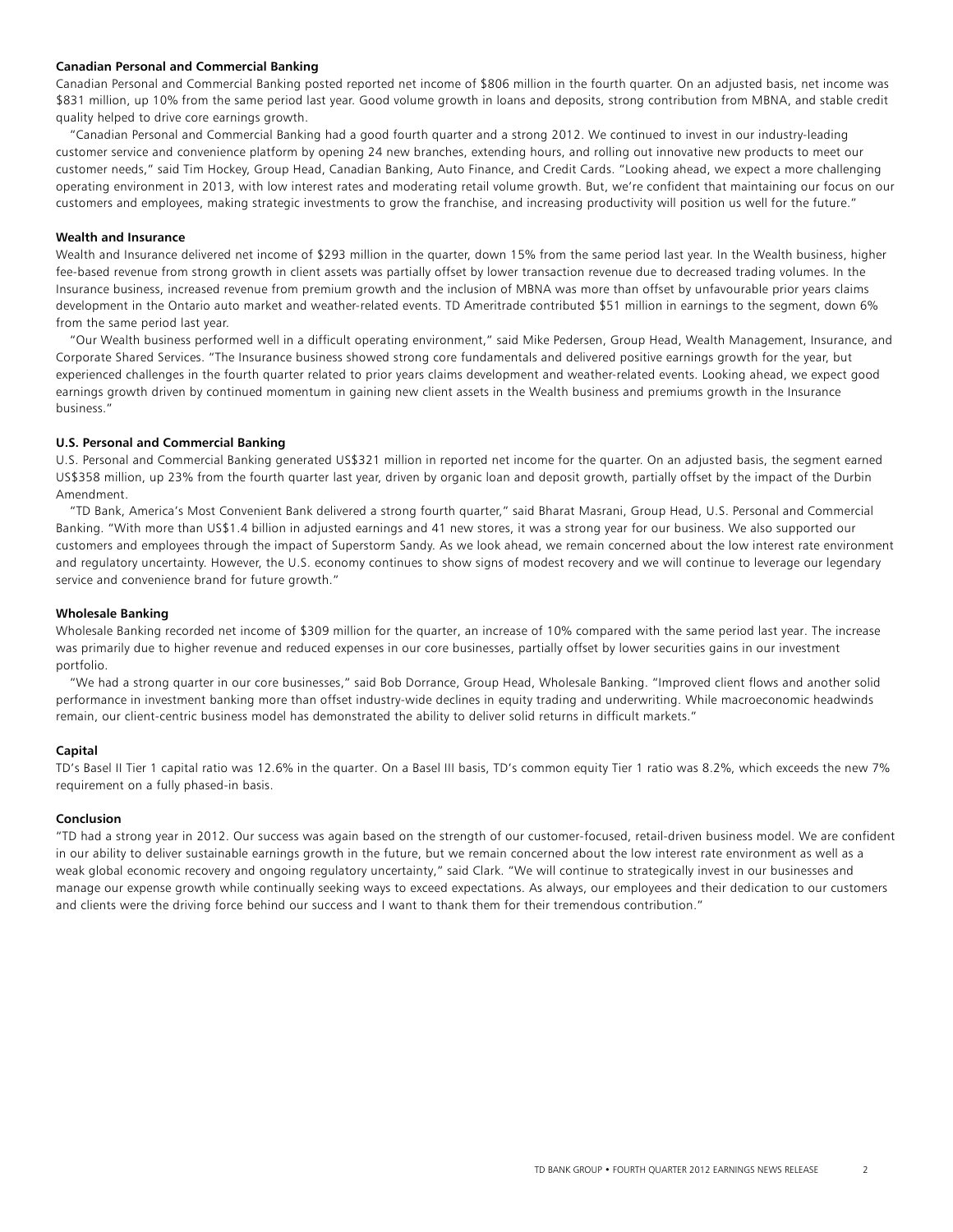#### *Caution Regarding Forward-Looking Statements*

From time to time, the Bank makes written and/or oral forward-looking statements, including in this earnings news release, in other filings with Canadian regulators or the U.S. Securities and Exchange Commission, and in other communications. In addition, representatives of the Bank may make forward-looking statements orally to analysts, investors, the media and others. All such statements are made pursuant to the "safe harbour" provisions of, and are intended to be forward-looking statements under, applicable Canadian and U.S. securities legislation, including the U.S. Private Securities Litigation Reform Act of 1995. Forward-looking statements include, but are not limited to, statements made in this earnings news release, the Management's Discussion and Analysis (MD&A) in the Bank's 2012 Annual Report under the headings "Economic Summary and Outlook" and, for each business segment, "Business Outlook and Focus for 2013" and in other statements regarding the Bank's objectives and priorities for 2013 and beyond and strategies to achieve them, and the Bank's anticipated financial performance. Forward-looking statements are typically identified by words such as "will", "should", "believe", "expect", "anticipate", "intend", "estimate", "plan", "may", and "could".

 By their very nature, these statements require the Bank to make assumptions and are subject to inherent risks and uncertainties, general and specific. Especially in light of the uncertainty related to the financial, economic, political and regulatory environments, such risks and uncertainties – many of which are beyond the Bank's control and the effects of which can be difficult to predict – may cause actual results to differ materially from the expectations expressed in the forward-looking statements. Risk factors that could cause such differences include: credit, market (including equity, commodity, foreign exchange, and interest rate), liquidity, operational (including technology), reputational, insurance, strategic, regulatory, legal, environmental, capital adequacy, and other risks, all of which are discussed in the 2012 MD&A. Examples of such risk factors include the impact of recent U.S. legislative developments, as discussed under "Significant Events in 2012" in this earnings news release; changes to and new interpretations of capital and liquidity guidelines and reporting instructions; increased funding costs for credit due to market illiquidity and competition for funding; the failure of third parties to comply with their obligations to the Bank or its affiliates relating to the care and control of information and disruptions in the Bank's information technology, internet, network access or other voice or data communications systems or services; and the overall difficult litigation environment, including in the United States. We caution that the preceding list is not exhaustive of all possible risk factors and other factors could also adversely affect the Bank's results. For more detailed information, please see the "Risk Factors and Management" section of the 2012 MD&A. All such factors should be considered carefully, as well as other uncertainties and potential events, and the inherent uncertainty of forward-looking statements, when making decisions with respect to the Bank and we caution readers not to place undue reliance on the Bank's forward-looking statements.

 Material economic assumptions underlying the forward-looking statements contained in this earnings news release are set out in the 2012 MD&A under the headings "Economic Summary and Outlook" and, for each business segment, "Business Outlook and Focus for 2013", as updated in subsequently filed quarterly Reports to Shareholders.

 Any forward-looking statements contained in this document represent the views of management only as of the date hereof and are presented for the purpose of assisting the Bank's shareholders and analysts in understanding the Bank's financial position, objectives and priorities and anticipated financial performance as at and for the periods ended on the dates presented, and may not be appropriate for other purposes. The Bank does not undertake to update any forward-looking statements, whether written or oral, that may be made from time to time by or on its behalf, except as required under applicable securities legislation.

*This document was reviewed by the Bank's Audit Committee and was approved by the Bank's Board of Directors, on the Audit Committee's recommendation, prior to its release.*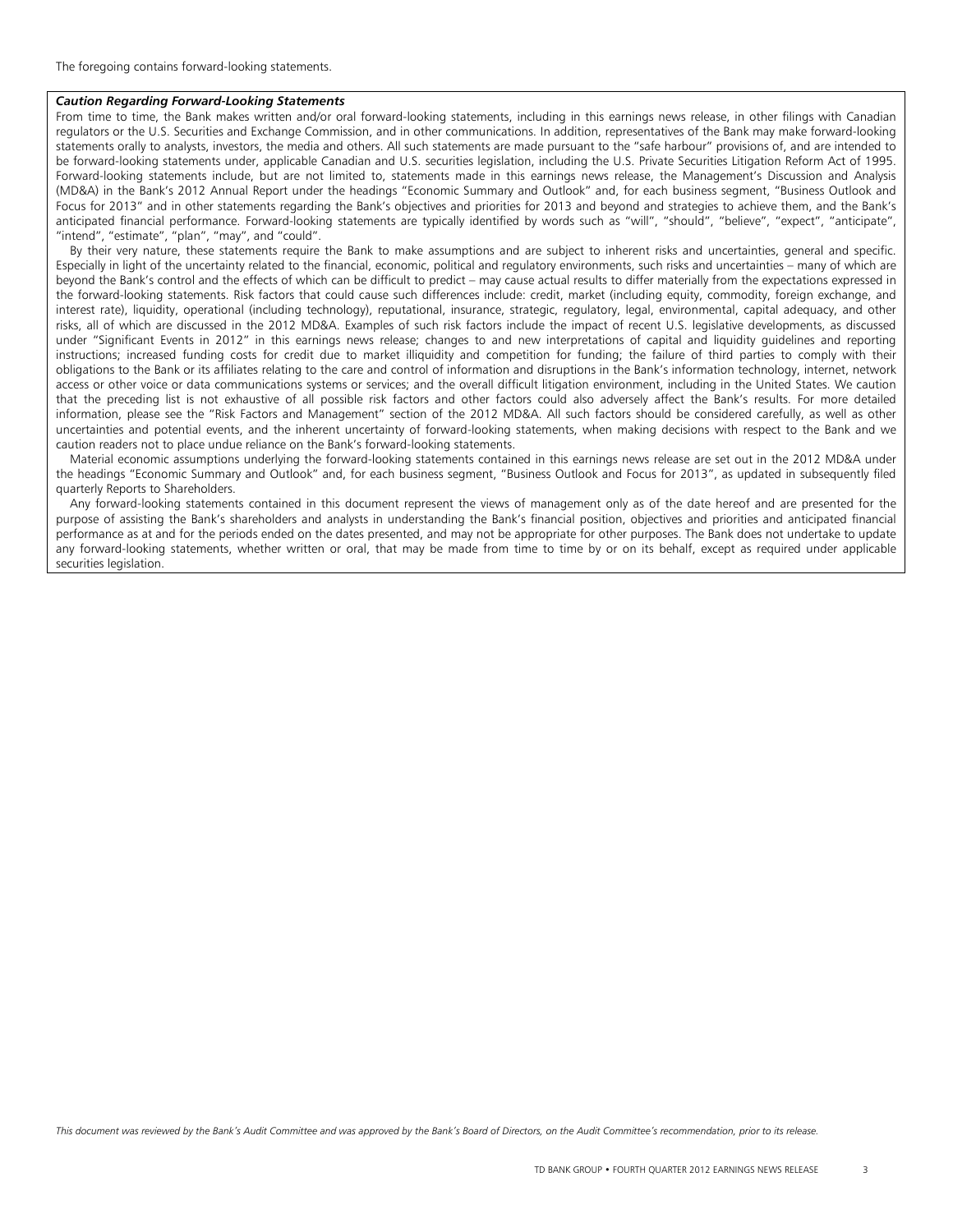# **TABLE 1: FINANCIAL HIGHLIGHTS**

(millions of Canadian dollars, except as noted)

|                                                            |               |               |         |               | For the three months ended |               |            |               | For the twelve months ended |      |
|------------------------------------------------------------|---------------|---------------|---------|---------------|----------------------------|---------------|------------|---------------|-----------------------------|------|
|                                                            | October 31    |               | July 31 |               | October 31                 |               | October 31 |               | October 31                  |      |
|                                                            | 2012          |               | 2012    |               | 2011                       |               | 2012       |               | 2011                        |      |
| <b>Results of operations</b>                               |               |               |         |               |                            |               |            |               |                             |      |
| Total revenue                                              | \$<br>5,889   | \$            | 5,841   | \$            | 5,663                      | \$            | 23,122     | \$            | 21,662                      |      |
| Provision for credit losses                                | 565           |               | 438     |               | 340                        |               | 1,795      |               | 1,490                       |      |
| Non-interest expenses                                      | 3,606         |               | 3,471   |               | 3,488                      |               | 13,998     |               | 13,047                      |      |
| Net income - reported                                      | 1,597         |               | 1,703   |               | 1,589                      |               | 6,471      |               | 6,045                       |      |
| Net income $-$ adjusted <sup>1</sup>                       | 1,757         |               | 1,820   |               | 1,656                      |               | 7,075      |               | 6,432                       |      |
| Economic profit <sup>2,3</sup>                             | 703           |               | 787     |               | 594                        |               | 3,037      |               | 2,469                       |      |
| Return on common equity - reported                         | 14.0          | $\frac{0}{0}$ | 15.3 %  |               | 15.8 %                     |               | 14.9       | $\%$          | 16.2 %                      |      |
| Return on common equity – adjusted <sup>2,3</sup>          | 15.5          | $\%$          | 16.4    | $\frac{0}{0}$ | 16.5                       | $\%$          | 16.3       | $\%$          | 17.3 %                      |      |
| Return on invested capital <sup>2,3</sup>                  | N/A           |               | N/A     |               | 14.4                       | $\%$          | N/A        |               | 15.0 %                      |      |
| <b>Financial position</b>                                  |               |               |         |               |                            |               |            |               |                             |      |
| Total assets                                               | \$<br>811,106 | \$            | 806,283 | \$            | 735,493                    | \$            | 811,106    | \$            | 735,493                     |      |
| Total equity                                               | 49,000        |               | 48,067  |               | 44,004                     |               | 49,000     |               | 44,004                      |      |
| Total risk-weighted assets <sup>4</sup>                    | 245,875       |               | 246,401 |               | 218,779                    |               | 245,875    |               | 218,779                     |      |
| <b>Financial ratios</b>                                    |               |               |         |               |                            |               |            |               |                             |      |
| Efficiency ratio - reported                                | 61.2          | $\frac{0}{0}$ | 59.4    | $\%$          | 61.6                       | $\%$          | 60.5       | $\%$          | 60.2 %                      |      |
| Efficiency ratio - adjusted <sup>1</sup>                   | 59.0          | $\frac{0}{0}$ | 55.4    | $\%$          | 59.4                       | $\%$          | 56.6       | $\%$          | 57.5 %                      |      |
| Tier 1 capital to risk-weighted assets <sup>4</sup>        | 12.6          | $\%$          | 12.2 %  |               | 13.0 %                     |               | 12.6       | $\%$          | 13.0 %                      |      |
| Provision for credit losses as a % of net average          |               |               |         |               |                            |               |            |               |                             |      |
| loans and acceptances <sup>5</sup>                         | 0.54%         |               | 0.42 %  |               | 0.38%                      |               | 0.43 %     |               | 0.39 %                      |      |
| Common share information - reported (dollars)              |               |               |         |               |                            |               |            |               |                             |      |
| Per share earnings                                         |               |               |         |               |                            |               |            |               |                             |      |
| Basic                                                      | \$<br>1.67    | \$            | 1.79    | \$            | 1.70                       | \$            | 6.81       | \$            | 6.50                        |      |
| Diluted                                                    | 1.66          |               | 1.78    |               | 1.68                       |               | 6.76       |               | 6.43                        |      |
| Dividends per share                                        | 0.77          |               | 0.72    |               | 0.68                       |               | 2.89       |               | 2.61                        |      |
| Book value per share                                       | 48.17         |               | 47.37   |               | 43.43                      |               | 48.17      |               | 43.43                       |      |
| Closing share price                                        | 81.23         |               | 78.92   |               | 75.23                      |               | 81.23      |               | 75.23                       |      |
| Shares outstanding (millions)                              |               |               |         |               |                            |               |            |               |                             |      |
| Average basic                                              | 912.4         |               | 908.7   |               | 893.8                      |               | 906.6      |               | 885.7                       |      |
| Average diluted                                            | 920.0         |               | 916.0   |               | 909.0                      |               | 914.9      |               | 902.9                       |      |
| End of period                                              | 916.1         |               | 911.7   |               | 901.0                      |               | 916.1      |               | 901.0                       |      |
| Market capitalization (billions of Canadian dollars)       | \$<br>74.4    | \$            | 71.9    | \$            | 67.8                       | \$            | 74.4       | \$            | 67.8                        |      |
| Dividend yield                                             | 3.6           | $\frac{0}{0}$ | 3.5     | %             | 3.5                        | $\frac{0}{0}$ | 3.8        | $\frac{0}{0}$ |                             | 3.4% |
| Dividend payout ratio                                      | 46.1 %        |               | 40.2 %  |               | 40.3 %                     |               | 42.5 %     |               | 40.2 %                      |      |
| Price to earnings ratio                                    | 12.0          |               | 11.6    |               | 11.7                       |               | 12.0       |               | 11.7                        |      |
| Common share information - adjusted (dollars) <sup>1</sup> |               |               |         |               |                            |               |            |               |                             |      |
| Per share earnings                                         |               |               |         |               |                            |               |            |               |                             |      |
| Basic                                                      | \$<br>1.84    | \$            | 1.92    | \$            | 1.77                       | \$            | 7.47       | \$            | 6.94                        |      |
| Diluted                                                    | 1.83          |               | 1.91    |               | 1.75                       |               | 7.42       |               | 6.86                        |      |
| Dividend payout ratio                                      | 41.7 %        |               | 37.5 %  |               | 38.6 %                     |               | 38.7 %     |               | 37.7 %                      |      |
| Price to earnings ratio                                    | 10.9          |               | 10.8    |               | 11.0                       |               | 10.9       |               | 11.0                        |      |

 $\overline{\phantom{a}}$ 

 $\overline{\phantom{a}}$ 

 $\overline{\phantom{a}}$ 

 $\overline{\phantom{a}}$  $\overline{a}$ 

diusted measures are non-GAAP measures. Refer to the "How The Bank Reports" section for an explanation of reported and adjusted results.<br>In an adjusted return on common equity are non-GAAP financial measures. Refer to the Return on invested capital is a non-GAAP financial measure. Refer to the "Economic Profit and Return on Invested Capital" section in the Bank's 2011 Annual Report for an explanation.<br><sup>3</sup> Effective the first quarter of 2012 based on average invested capital. Had this change been done on a retroactive basis, economic profit for the Bank, calculated based on average common equity, would have been \$717 million for the fourth quarter 2011, \$770 m For periods ending on or prior to October 31, 2011, amounts are reported in accordance with Canadian GAAP.

<sup>5</sup> Excludes acquired credit-impaired loans and debt securities classified as loans. For additional information on acquired credit-impaired loans, see the "Credit Portfolio Quality" section of

the 2012 MD&A and Note 7 to the Consolidated Financial Statements. For additional information on debt securities classified as loans, see "Exposure to Non-agency Collateralized<br>Mortgage Obligations" discussion and tables i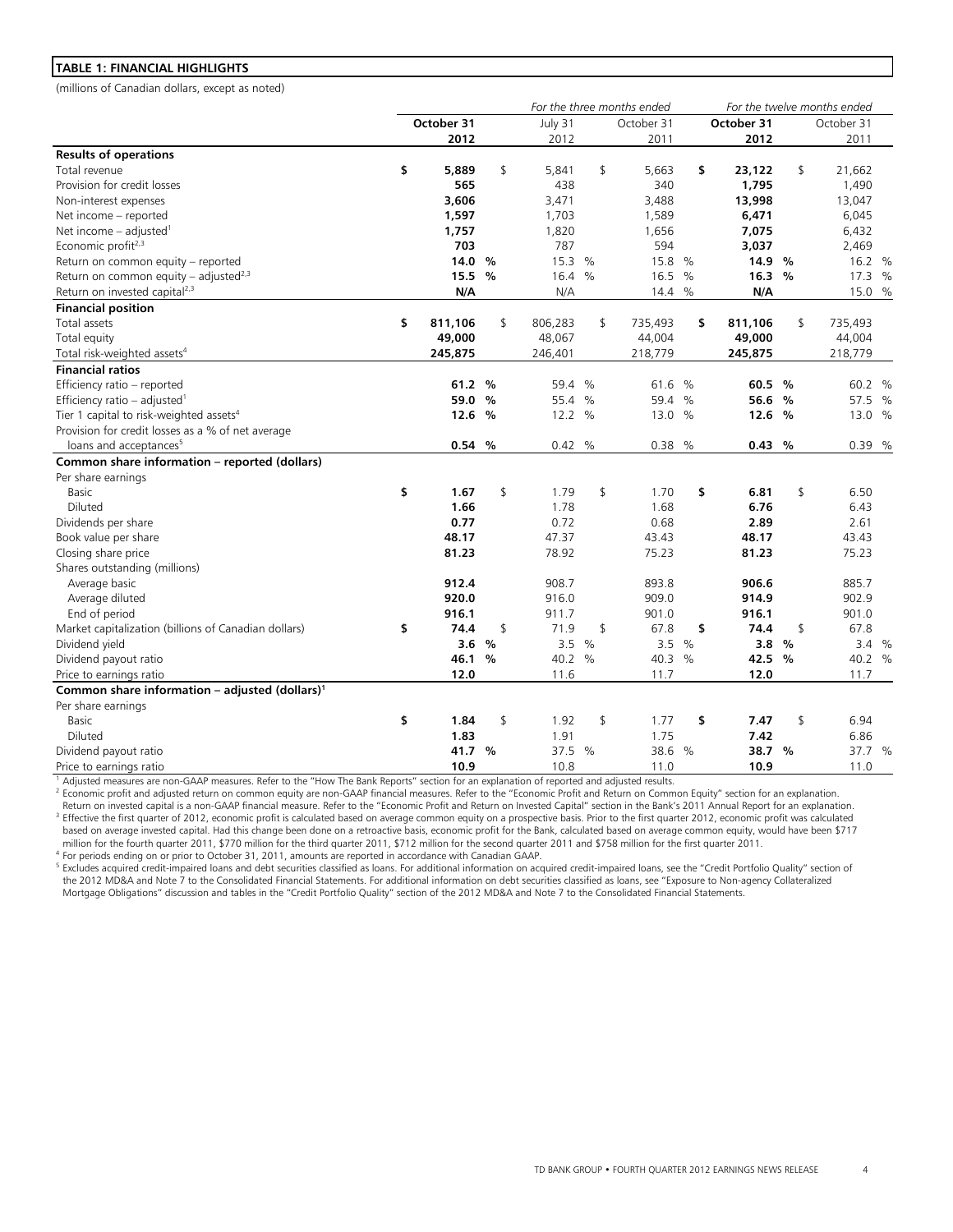## **HOW WE PERFORMED**

#### **How the Bank Reports**

The Bank prepares its Consolidated Financial Statements in accordance with generally accepted accounting principles (GAAP) under IFRS and refers to results prepared in accordance with IFRS as "reported" results. The Bank also utilizes non-GAAP financial measures to arrive at "adjusted" results to assess each of its businesses and to measure overall Bank performance. To arrive at adjusted results, the Bank removes "items of note", net of income taxes, from reported results. The items of note relate to items which management does not believe are indicative of underlying business performance. The Bank believes that adjusted results provide the reader with a better understanding of how management views the Bank's performance. The items of note are listed in the table on the following page. As explained, adjusted results are different from reported results determined in accordance with IFRS. Adjusted results, items of note, and related terms used in this document are not defined terms under IFRS and, therefore, may not be comparable to similar terms used by other issuers.

#### **Adoption of IFRS**

The Canadian Accounting Standards Board previously announced that for fiscal years beginning on or after January 1, 2011, all publicly accountable enterprises will be required to report financial results in accordance with IFRS. Accordingly, for the Bank, IFRS was effective for the interim and annual periods beginning in the first quarter of 2012. The fiscal 2012 Interim and Annual Consolidated Financial Statements include comparative fiscal 2011 financial results under IFRS.

The adoption of IFRS did not require significant changes to the Bank's disclosure controls and procedures.

 Information about the IFRS transition impact to the Bank's reported financial position, equity, and financial performance is provided in Note 38 of the Bank's Annual Consolidated Financial Statements for the period ended October 31, 2012, which includes a discussion of the transitional elections and exemptions under IFRS 1 and detailed reconciliations of the Bank's Consolidated Financial Statements previously prepared under Canadian GAAP to those under IFRS.

 For details of the Bank's significant accounting policies under IFRS, see Note 2 of the Bank's Annual Consolidated Financial Statements for the period ended October 31, 2012.

The following table provides the operating results – reported for the Bank.

## **TABLE 2: OPERATING RESULTS – REPORTED**

(millions of Canadian dollars)

|                                                                         |            |                 |            |            | For the three months ended For the twelve months ended |              |
|-------------------------------------------------------------------------|------------|-----------------|------------|------------|--------------------------------------------------------|--------------|
|                                                                         | October 31 | July 31         | October 31 |            | October 31                                             | October 31   |
|                                                                         | 2012       | 2012            |            | 2011       | 2012                                                   | 2011         |
| Net interest income                                                     | 3,842 \$   | $3,817$ \$      |            | $3,532$ \$ | 15,026                                                 | \$<br>13,661 |
| Non-interest income                                                     | 2,047      | 2,024           |            | 2,131      | 8,096                                                  | 8,001        |
| Total revenue                                                           | 5,889      | 5,841           |            | 5,663      | 23,122                                                 | 21,662       |
| Provision for credit losses                                             | 565        | 438             |            | 340        | 1.795                                                  | 1,490        |
| Non-interest expenses                                                   | 3,606      | 3,471           |            | 3,488      | 13,998                                                 | 13,047       |
| Income before income taxes and equity in net income of an               |            |                 |            |            |                                                        |              |
| investment in associate                                                 | 1,718      | 1,932           |            | 1,835      | 7,329                                                  | 7,125        |
| Provision for income taxes                                              | 178        | 291             |            | 310        | 1,092                                                  | 1,326        |
| Equity in net income of an investment in associate, net of income taxes | 57         | 62              |            | 64         | 234                                                    | 246          |
| Net income - reported                                                   | 1,597      | 1,703           |            | 1,589      | 6,471                                                  | 6,045        |
| Preferred dividends                                                     | 49         | 49              |            | 48         | 196                                                    | 180          |
| Net income available to common shareholders and                         |            |                 |            |            |                                                        |              |
| non-controlling interests in subsidiaries                               | 1,548 \$   | $1,654$ \$      |            | $1,541$ \$ | 6,275 \$                                               | 5,865        |
| Attributable to:                                                        |            |                 |            |            |                                                        |              |
| Non-controlling interests                                               | 26         | 26 <sup>5</sup> |            | 26S        | 104                                                    | 104          |
| <b>Common shareholders</b>                                              | 1,522      | 1,628           |            | $1,515$ \$ | 6,171                                                  | 5,761        |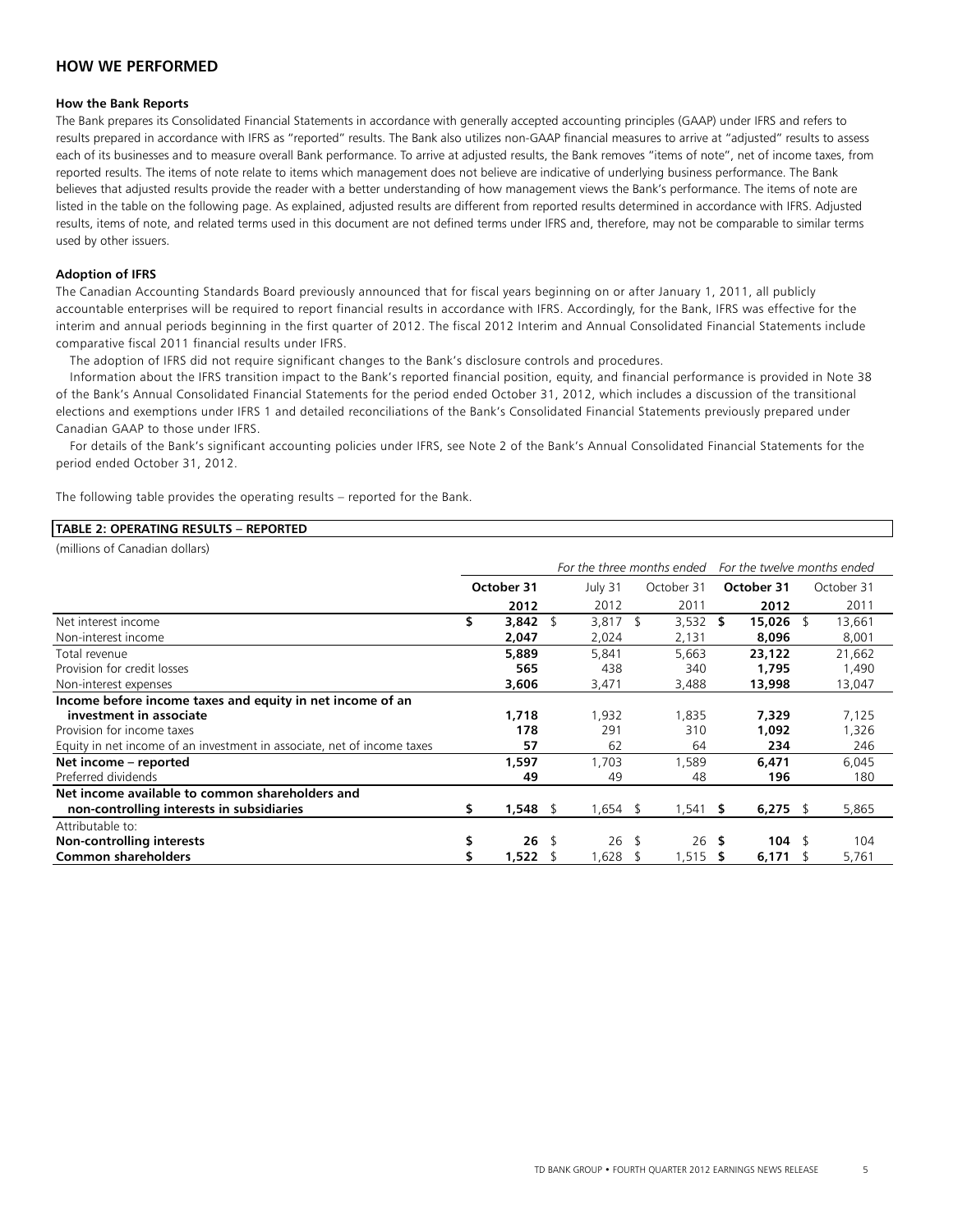#### **TABLE 3: NON-GAAP FINANCIAL MEASURES – RECONCILIATION OF ADJUSTED TO REPORTED NET INCOME**

(millions of Canadian dollars)

|                                                                                       |                  |                          | For the three months ended | For the twelve months ended |            |        |
|---------------------------------------------------------------------------------------|------------------|--------------------------|----------------------------|-----------------------------|------------|--------|
|                                                                                       | October 31       | July 31                  | October 31                 | October 31                  | October 31 |        |
|                                                                                       | 2012             | 2012                     | 2011                       | 2012                        |            | 2011   |
| Operating results - adjusted                                                          |                  |                          |                            |                             |            |        |
| Net interest income <sup>1</sup>                                                      | \$<br>3,842      | \$<br>3,817              | \$<br>$3,532$ \$           | 15,062<br>\$                |            | 13,661 |
| Non-interest income <sup>2</sup>                                                      | 2,084            | 2,021                    | 2,094                      | 8,191                       |            | 7,874  |
| Total revenue                                                                         | 5,926            | 5,838                    | 5,626                      | 23,253                      |            | 21,535 |
| Provision for credit losses <sup>3</sup>                                              | 511              | 479                      | 340                        | 1,903                       |            | 1,490  |
| Non-interest expenses <sup>4</sup>                                                    | 3,493            | 3,232                    | 3,344                      | 13,162                      |            | 12,373 |
| Income before income taxes and equity in net income of an                             |                  |                          |                            |                             |            |        |
| investment in associate                                                               | 1,922            | 2,127                    | 1,942                      | 8,188                       |            | 7,672  |
| Provision for income taxes <sup>5</sup>                                               | 236              | 382                      | 363                        | 1,404                       |            | 1,545  |
| Equity in net income of an investment in associate, net of income taxes <sup>6</sup>  | 71               | 75                       | 77                         | 291                         |            | 305    |
| Net income - adjusted                                                                 | 1,757            | 1,820                    | 1,656                      | 7,075                       |            | 6,432  |
| Preferred dividends                                                                   | 49               | 49                       | 48                         | 196                         |            | 180    |
| Net income available to common shareholders and                                       |                  |                          |                            |                             |            |        |
| non-controlling interests in subsidiaries - adjusted                                  | 1,708            | 1,771                    | 1,608                      | 6,879                       |            | 6,252  |
| Attributable to:                                                                      |                  |                          |                            |                             |            |        |
| Non-controlling interests in subsidiaries, net of income taxes                        | 26               | 26                       | 26                         | 104                         |            | 104    |
| Net income available to common shareholders - adjusted                                | 1.682            | 1.745                    | 1,582                      | 6,775                       |            | 6,148  |
| Adjustments for items of note, net of income taxes                                    |                  |                          |                            |                             |            |        |
| Amortization of intangibles <sup>7</sup>                                              | (60)             | (59)                     | (95)                       | (238)                       |            | (391)  |
| Increase (decrease) in fair value of derivatives hedging the reclassified             |                  |                          |                            |                             |            |        |
| available-for-sale securities portfolio <sup>8</sup>                                  | (35)             |                          | 37                         | (89)                        |            | 128    |
| Integration charges and direct transaction costs relating to U.S.                     |                  |                          |                            |                             |            |        |
| Personal and Commercial Banking acquisitions <sup>9</sup>                             |                  |                          | 1                          | (9)                         |            | (82)   |
| Increase (decrease) in fair value of credit default swaps hedging the                 |                  |                          |                            |                             |            |        |
| corporate loan book, net of provision for credit losses <sup>10</sup>                 |                  | 2                        | 9                          | $\overline{\phantom{0}}$    |            | 13     |
| Integration charges, direct transaction costs, and changes in fair value of           |                  |                          |                            |                             |            |        |
| contingent consideration relating to the Chrysler Financial acquisition <sup>11</sup> | (3)              | (6)                      | (19)                       | (17)                        |            | (55)   |
| Integration charges and direct transaction costs relating to the                      |                  |                          |                            |                             |            |        |
| acquisition of the credit card portfolio of MBNA Canada <sup>12</sup>                 | (25)             | (25)                     |                            | (104)                       |            |        |
| Litigation reserve <sup>13</sup>                                                      |                  | (77)                     |                            | (248)                       |            |        |
| Reduction of allowance for incurred but not identified credit losses <sup>14</sup>    |                  | 30                       |                            | 120                         |            |        |
| Positive impact due to changes in statutory income tax rates <sup>15</sup>            |                  | 18                       |                            | 18                          |            |        |
| Impact of Superstorm Sandy <sup>16</sup>                                              | (37)             | $\overline{\phantom{a}}$ |                            | (37)                        |            |        |
| Total adjustments for items of note                                                   | (160)            | (117)                    | (67)                       | (604)                       |            | (387)  |
| Net income available to common shareholders - reported                                | \$<br>$1,522$ \$ | 1,628                    | \$<br>$1.515$ \$           | 6.171<br>\$                 |            | 5.761  |

<sup>1</sup> Adjusted net interest income excludes the following items of note: *second quarter 2012* – \$22 million (net of tax, \$17 million) of certain charges against revenue related to promotional-rate card origination activities, as explained in footnote 12; *first quarter 2012* – \$14 million (net of tax, \$10 million) of certain charges against revenue related to promotional-rate card origination

activities.<br><sup>2</sup> Adjusted non-interest income excludes the following items of note: *fourth quarter 2012* – \$1 million loss due to change in fair value of credit default swaps (CDS) hedging the corporate loan book, as explained in footnote 10; \$33 million loss due to change in fair value of derivatives hedging the reclassified available-for-sale (AFS) securities portfolio, as explained in footnote 8; \$2 million loss due to change in fair value of contingent consideration relating to Chrysler Financial, as explained in footnote 11, \$1 million loss due to the impact of Superstorm Sandy, as explained in footnote 16; third quarter 2012 – \$3 million gain due to change in CDS hedging the corporate loan book; \$2 million gain due to change in fair value of derivatives hedging the reclassified AFS securities portfolio; \$2 million loss due to change in fair value of contingent consideration relating to Chrysler Financial; *second quarter 2012* – \$2 million loss due to change in fair value of CDS hedging the corporate loan book; \$5 million loss due to change in fair value of derivatives hedging the reclassified AFS securities portfolio; *first quarter 2012 –* \$2 million loss due to change in fair value of CDS hedging the corporate loan book; \$53 million loss due to change in fair value of derivatives hedging the reclassified AFS securities portfolio; \$1 million gain due to change in fair value of contingent consideration relating to Chrysler Financial; *fourth quarter 2011* – \$15 million gain due to change in fair value of CDS hedging the corporate loan book; \$41 million gain due to change in fair value of derivatives hedging the reclassified AFS securities portfolio; \$19 million loss due to change in fair value of contingent consideration relating to Chrysler Financial; *third quarter 2011* – \$7 million gain due to change in fair value of CDS hedging the corporate loan book; \$1 million gain due to change in fair value of derivatives hedging the reclassified AFS securities portfolio; *second quarter 2011* – \$3 million gain due to change in fair value of CDS hedging the corporate loan book; \$9 million gain due to change in fair value of derivatives hedging the reclassified AFS securities portfolio; *first quarter 2011 – \$6 million loss due to change in fair value of CDS hedging the corporate loan book;<br>\$93 million gain due to chang* 

- Adjusted provision for credit losses (PCL) excludes the following items of note: fourth quarter 2012 \$54 million due to the impact of Superstorm Sandy, as explained in footnote 16; third *quarter 2012* – \$41 million in reduction of allowance for incurred but not identified credit losses in Canadian Personal and Commercial Banking, as explained in footnote 14; *second quarter 2012* – \$80 million in reduction of allowance for incurred but not identified credit losses in Canadian Personal and Commercial Banking; *first quarter 2012* – \$41 million in reduction of
- Adjusted non-interest expenses excludes the following items of note: fourth quarter 2012 \$69 million amortization of intangibles, as explained in footnote 7; \$4 million of integration charges and direct transaction costs relating to the Chrysler Financial acquisition, as explained in footnote 11; \$33 million of integration charges and direct transaction costs relating to the acquisition of the MBNA Canada credit card portfolio, as explained in footnote 12; \$7 million due to the impact of Superstorm Sandy, as explained in footnote 16; *third quarter 2012* – \$69 million amortization of intangibles; \$7 million of integration charges and direct transaction costs relating to the Chrysler Financial acquisition; \$35 million of integration charges and direct transaction costs relating to the acquisition of the MBNA Canada credit card portfolio; \$128 million of charges related to a litigation reserve, as explained in footnote 13; *second quarter*  2012 – \$69 million amortization of intangibles; \$6 million of integration charges and direct transaction costs relating to the Chrysler Financial acquisition; \$18 million of integration charges and direct transaction costs relating to the acquisition of the MBNA Canada credit card portfolio; *first quarter 2012* – \$70 million amortization of intangibles; \$11 million of integration charges related to U.S. Personal and Commercial Banking acquisitions, as explained in footnote 9; \$7 million of integration charges and direct transaction costs relating to the Chrysler Financial acquisition; \$18 million of integration charges and direct transaction costs relating to the acquisition of the MBNA Canada credit card portfolio; \$285 million of charges related to a litigation reserve; *fourth quarter 2011* – \$123 million amortization of intangibles; \$9 million of integration charges related to U.S. Personal and Commercial Banking acquisitions; \$12 million of integration charges related to the Chrysler Financial acquisition; *third quarter 2011* – \$135 million amortization of intangibles; \$46 million of integration charges related to U.S. Personal and Commercial Banking acquisitions; \$9 million of integration charges related to the Chrysler Financial acquisition; *second quarter 2011* – \$138 million amortization of intangibles; \$26 million of integration charges related to U.S. Personal and Commercial Banking acquisitions; \$4 million of integration charges and direct transaction costs relating to the Chrysler Financial acquisition; first quarter 2011 For reconciliation between reported and adjusted provision for income taxes, see the "Non-GAAP Financial Measures - Reconciliation of Reported to Adjusted Provision for Income Taxes"
- table in the "Income Taxes" section of the Bank's Consolidated Financial Statements.<br>Adjusted equity in net income of an investment in associate excludes the following items of note: fourth quarter 2012 \$14 million amort
- *third quarter 2012 –* \$13 million amortization of intangibles; *second quarter 2012 –* \$15 million amortization of intangibles; *first quarter 2012* \$15 million amortization of intangibles;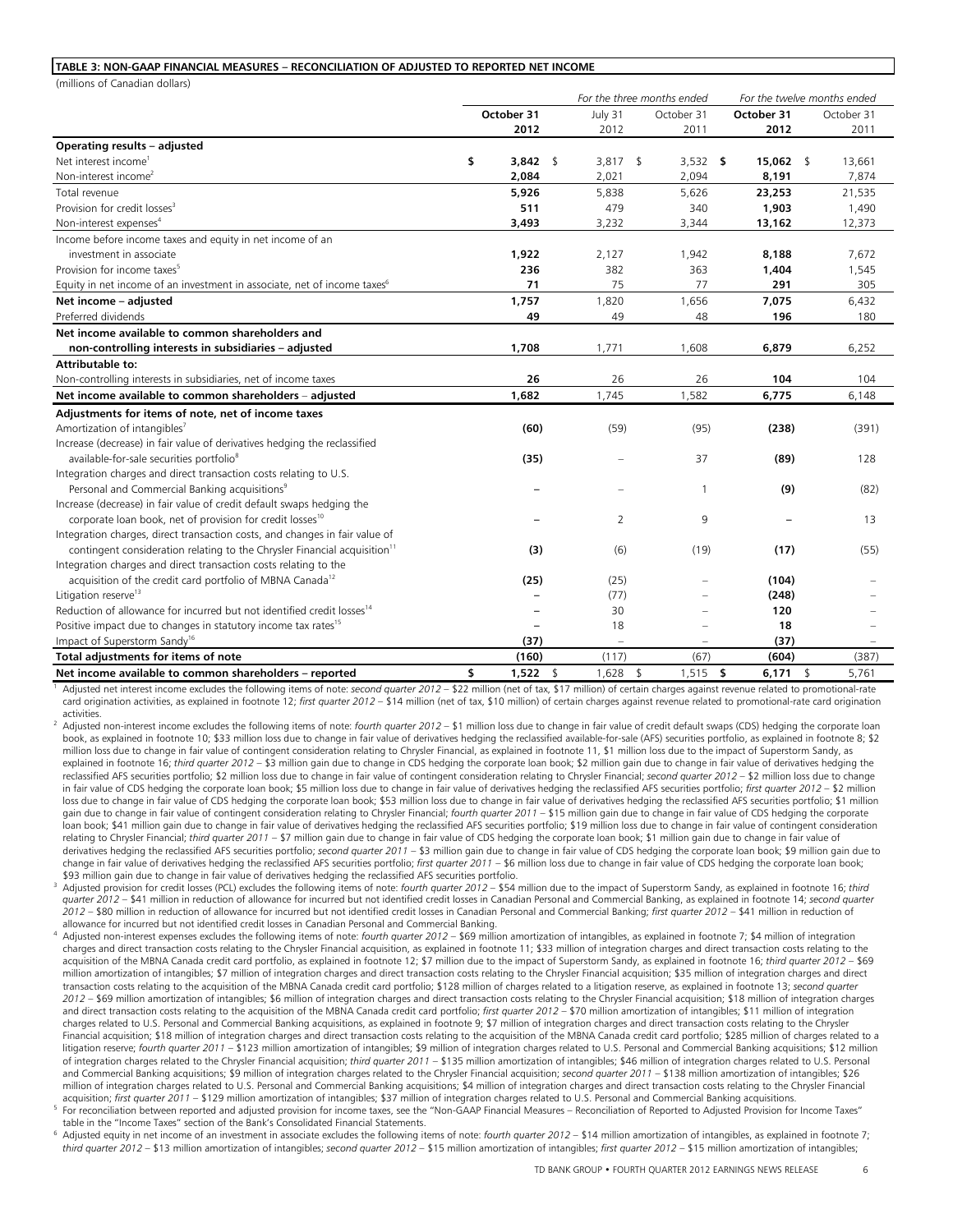*fourth quarter 2011* – \$13 million amortization of intangibles; *third quarter 2011* – \$13 million amortization of intangibles; *second quarter 2011* – \$16 million amortization of intangibles;

- Amortization of intangibles primarily relates to the Canada Trust acquisition in 2000, the TD Banknorth acquisition in 2005 and its privatization in 2007, the Commerce acquisition in 2008, the acquisitions by TD Banknorth of Hudson United Bancorp in 2006 and Interchange Financial Services in 2007, the amortization of intangibles included in equity in net income of TD Ameritrade, and the acquisition of the MBNA Canada credit card portfolio in 2012. Effective 2011, the amortization of software is recorded in amortization of intangibles; however,<br>amortization of software is not included f
- During 2008, as a result of deterioration in markets and severe dislocation in the credit market, the Bank changed its trading strategy with respect to certain trading debt securities. Since the Bank no longer intended to actively trade in these debt securities, the Bank reclassified these debt securities from trading to the AFS category effective August 1, 2008. As part of the Bank's trading strategy, these debt securities are economically hedged, primarily with CDS and interest rate swap contracts. This includes foreign exchange translation exposure related to the debt securities portfolio and the derivatives hedging it. These derivatives are not eligible for reclassification and are recorded on a fair value basis with changes in fair value recorded in the period's earnings. Management believes that this asymmetry in the accounting treatment between derivatives and the reclassified debt securities results in volatility in earnings from period to period that is not indicative of the economics of the underlying business performance in Wholesale Banking. Commencing in the second quarter of 2011, the Bank may from time to time replace securities within the portfolio to best utilize the initial, matched fixed term funding. As a result, the derivatives are accounted for on an accrual basis in Wholesale Banking and the gains and losses related to the derivatives in excess of the accrued amounts are reported in the Corporate segment. Adjusted results of the Bank exclude the gains and losses of the derivatives in excess
- of the accrued amount.<br>As a result of U.S. Personal and Commercial Banking acquisitions, the Bank incurred integration charges that direct transaction costs. Integration charges consist of costs related to information technology, employee retention, external professional consulting charges, marketing (including customer communication and rebranding), integration-related travel costs, employee severance costs, the costs of amending certain executive employment and award agreements, contract termination fees and the write-down of long-lived assets due to impairment. Direct transaction costs are expenses directly incurred in effecting a business combination and consist primarily of finders' fees, advisory fees, and legal fees. Integration charges in the recent quarters were driven by the South Financial and FDIC-assisted acquisitions and there were no direct transaction costs recorded. The first quarter 2012 was the last quarter U.S. Personal and
- Commercial Banking included any further FDIC-assisted and South Financial related integration charges or direct transaction costs as an item of note.<br><sup>10</sup> The Bank purchases CDS to hedge the credit risk in Wholesale Bankin with changes in fair value recognized in current period's earnings. The related loans are accounted for at amortized cost. Management believes that this asymmetry in the accounting treatment between CDS and loans would result in periodic profit and loss volatility which is not indicative of the economics of the corporate loan portfolio or the underlying business performance in Wholesale Banking. As a result, the CDS are accounted for on an accrual basis in Wholesale Banking and the gains and losses on the CDS, in excess of the accrued cost, are reported in the Corporate segment. Adjusted earnings exclude the gains and losses on the CDS in excess of the accrued cost. When a credit event occurs in the corporate loan book that has
- an associated CDS hedge, the PCL related to the portion that was hedged via the CDS is netted against this item of note.<br><sup>11</sup> As a result of the Chrysler Financial acquisition in Canada and U.S., the Bank incurred integrat result of changes in fair value of contingent consideration. Integration charges consist of costs related to information technology, employee retention, external professional consulting charges, marketing (including customer communication and rebranding), integration-related travel costs, employee severance costs, the cost of amending certain executive employment and award agreements, contract termination fees, and the write-down of long-lived assets due to impairment. Direct transaction costs are expenses directly incurred in effecting a business combination and consist primarily of finders' fees, advisory fees, and legal fees. Contingent consideration is defined as part of the purchase agreement, whereby the Bank is required to pay additional cash consideration in the event that amounts realized on certain assets exceed a pre-established threshold. Contingent consideration is recorded at fair value on the date of acquisition. Changes in fair value subsequent to acquisition are recorded in the Consolidated Statement of Income. Adjusted earnings exclude the gains and losses on contingent consideration in excess of the acquisition date fair value. While integration charges and direct transaction costs related to this acquisition were incurred for both Canada and the U.S., the
- majority of these charges relate to integration initiatives undertaken for U.S. Personal and Commercial Banking.<br><sup>2</sup> As a result of the acquisition of the MBNA Canada credit card portfolio, as well as certain other assets Integration charges consist of costs related to information technology, employee retention, external professional consulting charges, marketing (including customer communication, rebranding and certain charges against revenues related to promotional-rate card origination activities), integration-related travel costs, employee severance costs, the cost of amending certain executive employment and award agreements, contract termination fees, and the write-down of long lived assets due to impairment. The Bank's integration charges related to the MBNA acquisition were higher than what were anticipated when the transaction was first announced. The elevated spending was primarily due to additional costs incurred (other than the amounts capitalized) to build out technology platforms for the business. Direct transaction costs are expenses directly incurred in effecting the business combination and consist primarily of
- finders' fees, advisory fees and legal fees. Integration charges and direct transaction costs related to this acquisition were incurred by Canadian Personal and Commercial Banking.<br><sup>13</sup> As a result of certain adverse judgm provisions and, having considered these factors as well as other related or analogous litigation cases, the Bank determined in accordance with applicable accounting standards, the litigation provision of \$285 million (\$171 million after tax) was required in the first quarter 2012. Based on the continued evaluation of this portfolio of cases, the Bank determined in accordance with applicable accounting standards that an increase to this litigation provision of \$128 million (\$77 million after tax) was required in the third quarter 2012.<br><sup>14</sup> Excluding the impact related to the MBNA credit card and ot
- allowance for incurred but not identified credit losses", formerly known as "General allowance increase (release) in Canadian Personal and Commercial Banking and Wholesale Banking" includes \$41 million (net of tax, \$30 million) in Q3 2012, \$80 million (net of tax, \$59 million) in Q2 2012 and \$41 million (net of tax, \$31 million) in Q1 2012, all of which are attributable to the Wholesale Banking and non-MBNA related Canadian Personal and Commercial Banking loan portfolios.<br><sup>15</sup> This represents the impact of changes in the income tax statutory rate on net deferred income tax balances.

<sup>16</sup> The Bank provided \$62 million (net of tax, \$37 million) for certain estimated losses resulting from Superstorm Sandy which primarily relate to an increase in provision for credit losses, fixed asset impairments and charges against revenue relating to fee reversals.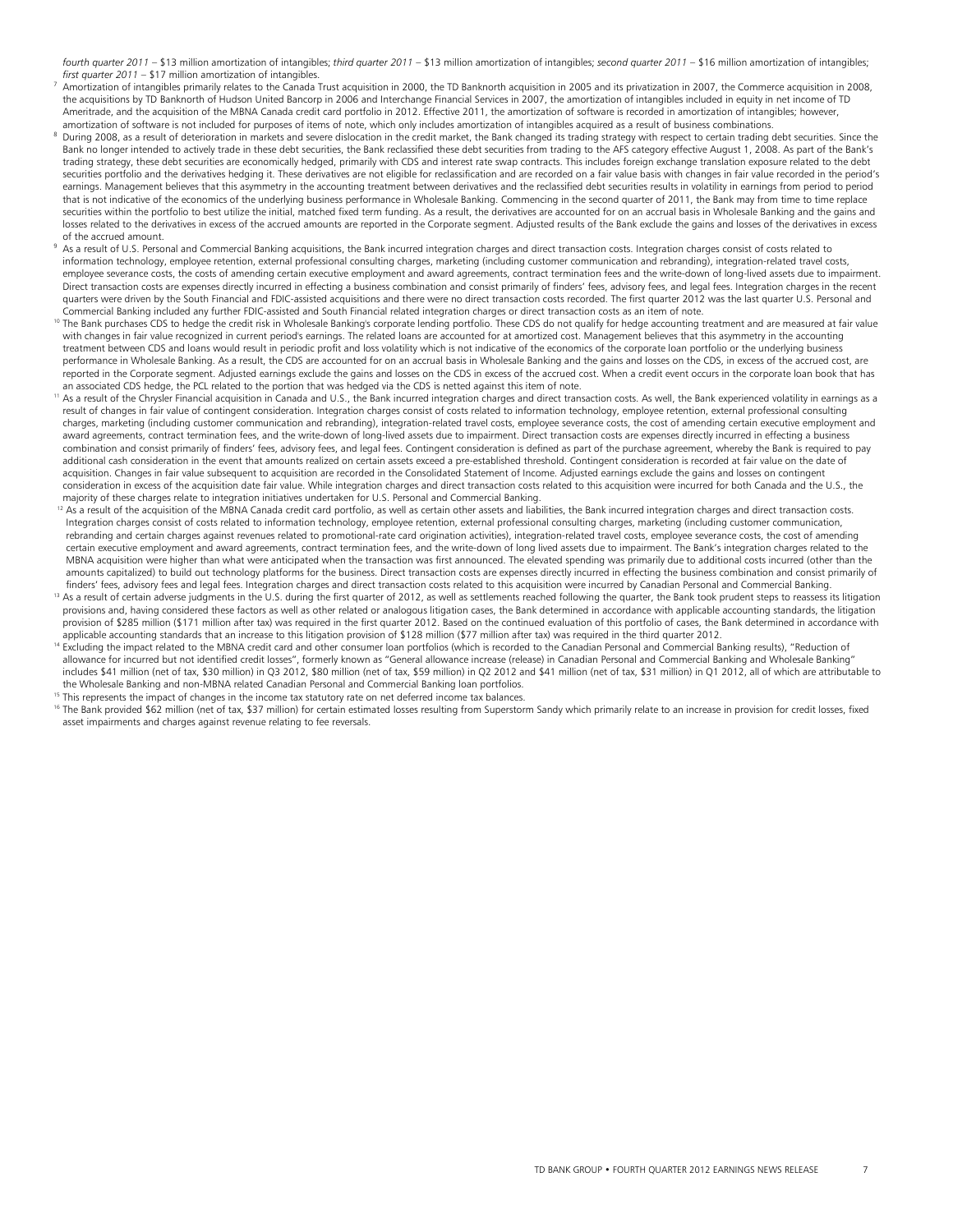## **TABLE 4: RECONCILIATION OF REPORTED TO ADJUSTED EARNINGS PER SHARE (EPS)<sup>1</sup>**

| (Canadian dollars)                         |            |         |                            |      |                             |            |
|--------------------------------------------|------------|---------|----------------------------|------|-----------------------------|------------|
|                                            |            |         | For the three months ended |      | For the twelve months ended |            |
|                                            | October 31 | July 31 | October 31                 |      | October 31                  | October 31 |
|                                            | 2012       | 2012    | 2011                       |      | 2012                        | 2011       |
| Basic earnings per share – reported        | 1.67       | 1.79    | 1.70                       | - 55 | 6.81                        | 6.50       |
| Adjustments for items of note <sup>2</sup> | 0.17       | 0.13    | 0.07                       |      | 0.66                        | 0.44       |
| Basic earnings per share - adjusted        | 1.84       | 1.92    | 1.77                       |      | 7.47                        | 6.94       |
|                                            |            |         |                            |      |                             |            |
| Diluted earnings per share – reported      | 1.66 \$    | 1.78    | 1.68                       | - 5  | 6.76 $\sqrt{5}$             | 6.43       |
| Adjustments for items of note <sup>2</sup> | 0.17       | 0.13    | 0.07                       |      | 0.66                        | 0.43       |
| Diluted earnings per share - adjusted      | 1.83       | 1.91    | 1.75                       |      | 7.42                        | 6.86       |

<sup>1</sup> EPS is computed by dividing net income available to common shareholders by the weighted-average number of shares outstanding during the period.

<sup>2</sup> For explanation of items of note, see the "Non-GAAP Financial Measures – Reconciliation of Adjusted to Reported Net Income" table in the "How We Performed" section of this document.

## **TABLE 5: NON-GAAP FINANCIAL MEASURES** – **RECONCILIATION OF REPORTED TO ADJUSTED PROVISION FOR INCOME TAXES**

| (millions of Canadian dollars, except as noted)                       |            |                            |      |            |      |                             |               |              |
|-----------------------------------------------------------------------|------------|----------------------------|------|------------|------|-----------------------------|---------------|--------------|
|                                                                       |            | For the three months ended |      |            |      | For the twelve months ended |               |              |
|                                                                       | October 31 | July 31                    |      | October 31 |      | October 31                  |               | October 31   |
|                                                                       | 2012       | 2012                       |      | 2011       |      | 2012                        |               | 2011         |
| Provision for income taxes - reported                                 | \$<br>178  | 291                        |      | 310        | \$   | 1,092                       |               | 1,326        |
| Adjustments for items of note: <sup>1,2</sup>                         |            |                            |      |            |      |                             |               |              |
| Amortization of intangibles                                           | 23         | 23                         |      | 41         |      | 96                          |               | 164          |
| Fair value of derivatives hedging the reclassified available-for-sale |            |                            |      |            |      |                             |               |              |
| securities portfolio                                                  | (2)        | (2)                        |      | (4)        |      |                             |               | (30)         |
| Integration charges and direct transaction costs relating to U.S.     |            |                            |      |            |      |                             |               |              |
| Personal and Commercial Banking acquisitions                          |            |                            |      | 10         |      | 2                           |               | 59           |
| Fair value of credit default swaps hedging the corporate loan book,   |            |                            |      |            |      |                             |               |              |
| net of provision for credit losses                                    |            | (1)                        |      | (6)        |      | 2                           |               | (6)          |
| Integration charges, direct transaction costs, and changes in fair    |            |                            |      |            |      |                             |               |              |
| value of contingent consideration relating to the Chrysler            |            |                            |      |            |      |                             |               |              |
| Financial acquisition                                                 | 3          | 3                          |      | 12         |      | 10                          |               | 32           |
| Integration charges and direct transaction costs relating to the      |            |                            |      |            |      |                             |               |              |
| acquisition of the credit card portfolio of MBNA Canada               | 8          | 10                         |      |            |      | 36                          |               |              |
| Litigation reserve                                                    |            | 51                         |      |            |      | 165                         |               |              |
| Reduction of allowance for incurred but not identified credit losses  |            | (11)                       |      |            |      | (42)                        |               |              |
| Positive impact due to changes in statutory income tax rates          |            | 18                         |      |            |      | 18                          |               |              |
| Impact of Superstorm Sandy                                            | 25         |                            |      |            |      | 25                          |               |              |
| Total adjustments for items of note                                   | 58         | 91                         |      | 53         |      | 312                         |               | 219          |
| Provision for income taxes - adjusted                                 | \$<br>236  | 382                        |      | 363        | \$   | 1,404                       |               | 1,545        |
| Effective income tax rate – adjusted <sup>3</sup>                     | 12.3 %     | 18.0                       | $\%$ | 18.7       | $\%$ | 17.1                        | $\frac{0}{0}$ | 20.1<br>$\%$ |

<sup>1</sup> For explanations of items of note, see the "Non-GAAP Financial Measures – Reconciliation of Adjusted to Reported Net Income" table in the "How We Performed" section of this document.<br><sup>2</sup> The tax effect for each item o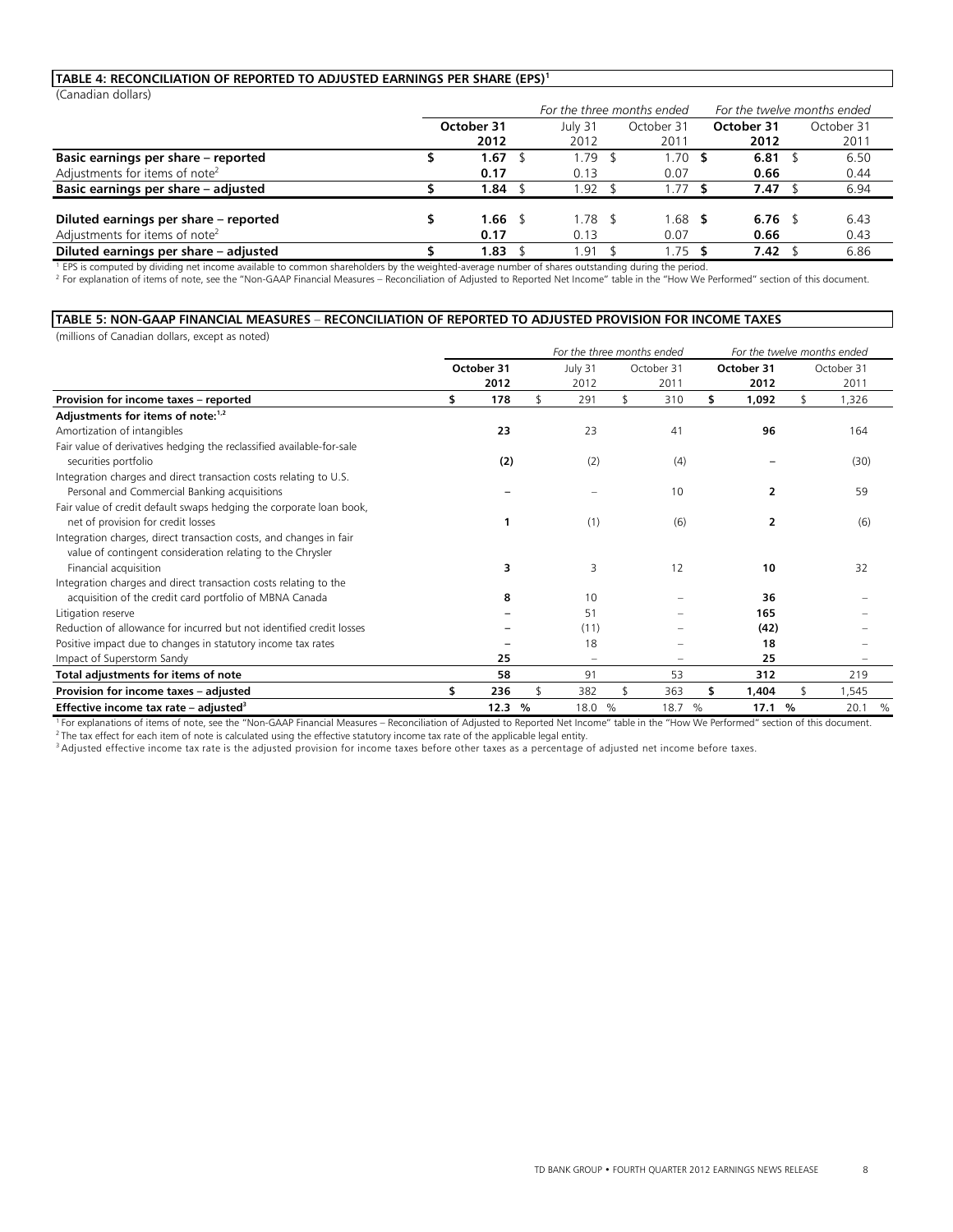#### **ECONOMIC PROFIT AND RETURN ON COMMON EQUITY**

Effective the first quarter of 2012, the Bank revised its methodology for allocating capital to its business segments to align with the future common equity capital requirements under Basel III at a 7% Common Equity Tier 1 ratio. The return measures for business segments now reflect a return on common equity methodology and not return on invested capital which was reported previously. These changes have been applied prospectively.

 The Bank utilizes economic profit as a tool to measure shareholder value creation. Economic profit is adjusted net income available to common shareholders less a charge for average common equity. The rate used in the charge for average common equity is the equity cost of capital calculated using the capital asset pricing model. The charge represents an assumed minimum return required by common shareholders on the Bank's common equity. The Bank's goal is to achieve positive and growing economic profit.

 Adjusted return on common equity (ROE) is adjusted net income available to common shareholders as a percentage of average common equity. ROE is a percentage rate and is a variation of economic profit which is a dollar measure. When ROE exceeds the equity cost of capital, economic profit is positive. The Bank's goal is to maximize economic profit by achieving ROE that exceeds the equity cost of capital.

 Economic profit and adjusted ROE are non-GAAP financial measures as these are not defined terms under IFRS. Readers are cautioned that earnings and other measures adjusted to a basis other than IFRS do not have standardized meanings under IFRS and, therefore, may not be comparable to similar terms used by other issuers.

## **TABLE 6: ECONOMIC PROFIT AND RETURN ON COMMON EQUITY**

(millions of Canadian dollars)

|                                                                  |              |      |           |      | For the three months ended |      | For the twelve months ended |      |            |  |
|------------------------------------------------------------------|--------------|------|-----------|------|----------------------------|------|-----------------------------|------|------------|--|
|                                                                  | October 31   |      | July 31   |      | October 31                 |      | October 31                  |      | October 31 |  |
|                                                                  | 2012         |      | 2012      |      | 2011                       |      | 2012                        |      | 2011       |  |
|                                                                  | Return on    |      | Return on |      | Return on                  |      | Return on                   |      | Return on  |  |
|                                                                  | common       |      | common    |      | invested                   |      | common                      |      | invested   |  |
|                                                                  | equity       |      | equity    |      | capital                    |      | equity                      |      | capital    |  |
| Average common equity                                            | \$<br>43,256 |      | 42,333    | \$   | 38,131                     | \$.  | 41,535                      |      | 35,568     |  |
| Average cumulative goodwill and intangible assets amortized,     |              |      |           |      |                            |      |                             |      |            |  |
| net of income taxes                                              | N/A          |      | N/A       |      | 5,435                      |      | N/A                         |      | 5,309      |  |
| Average common equity/Average invested capital                   | \$<br>43,256 |      | 42,333    | \$   | 43,566                     | \$   | 41,535                      |      | 40,877     |  |
| Rate charged for average common equity/Average invested capital  | 9.0          | $\%$ | 9.0       | $\%$ | 9.0                        | $\%$ | 9.0                         | $\%$ | 9.0%       |  |
| Charge for average common equity/Average invested capital        | 979          |      | 958       |      | 988                        |      | 3,738                       |      | 3,679      |  |
| Net income available to common shareholders - reported           | 1,522        |      | ,628      |      | 1,515                      | \$.  | 6,171                       |      | 5.761      |  |
| Items of note impacting income, net of income taxes <sup>1</sup> | 160          |      | 117       |      | 67                         |      | 604                         |      | 387        |  |
| Net income available to common shareholders - adjusted           | 1,682        |      | .745      |      | 1.582                      | \$   | 6.775                       |      | 6,148      |  |
| Economic profit <sup>2</sup>                                     | 703          |      | 787       |      | 594                        |      | 3,037                       |      | 2,469      |  |
| Return on common equity - adjusted/Return on invested            |              |      |           |      |                            |      |                             |      |            |  |
| capital                                                          | 15.5 %       |      | 16.4 %    |      | 14.4 %                     |      | 16.3 %                      |      | 15.0 %     |  |

<sup>1</sup> For explanations of items of note, see the "Non-GAAP Financial Measures – Reconciliation of Adjusted to Reported net income" table in the "How We Performed" section of this document.<br><sup>2</sup> Effective the first quarter of based on average invested capital. Had this change been done on a retroactive basis, economic profit for the Bank, calculated based on average common equity, would have been \$717 million for the fourth quarter of 2011, \$770 million for the third quarter of 2011, \$712 million for the second quarter of 2011 and \$758 million for the first quarter of 2011.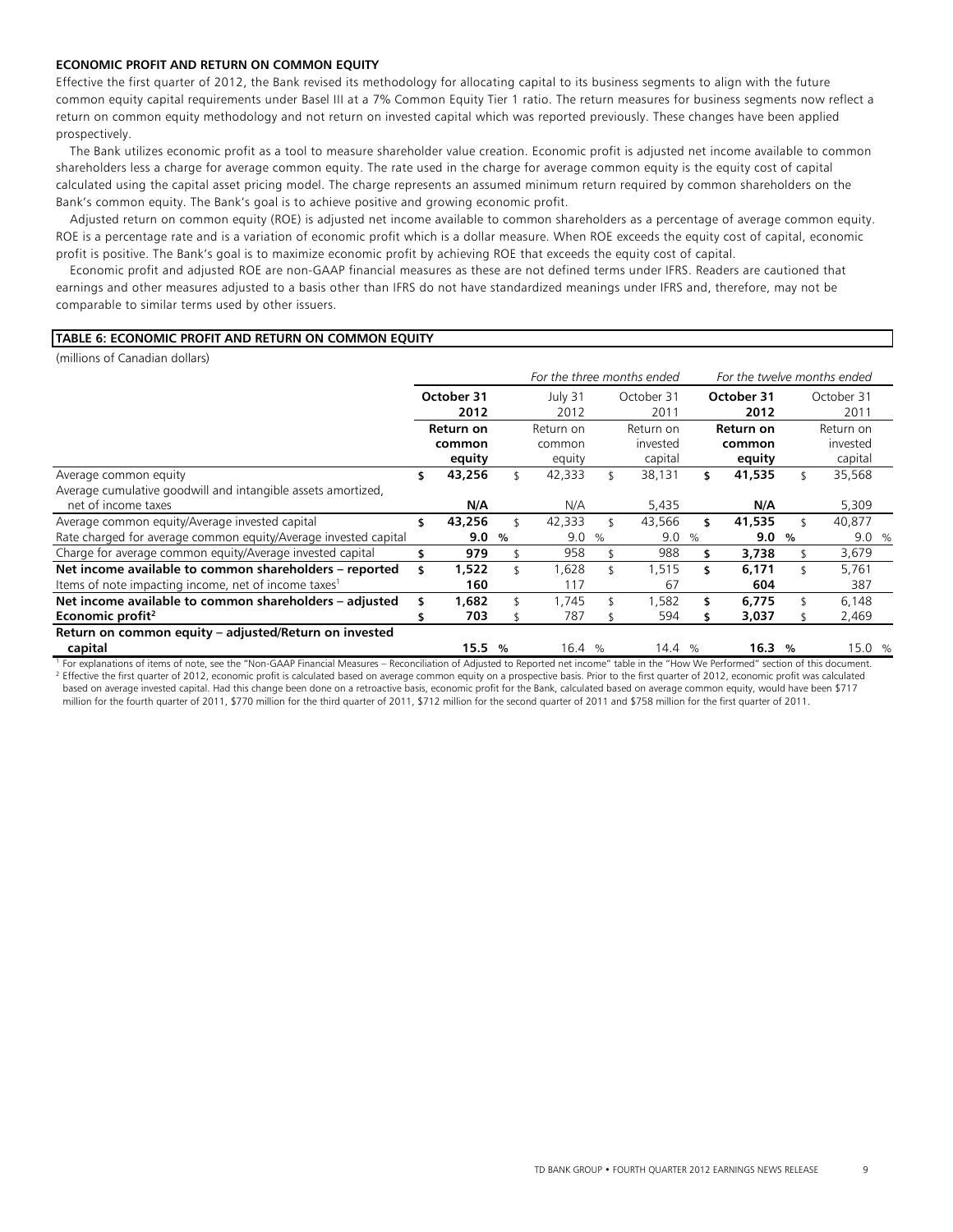## **Significant Events in 2012**

#### *Acquisition of Credit Card Portfolio of MBNA Canada*

On December 1, 2011, the Bank acquired substantially all of the credit card portfolio of MBNA Canada (MBNA), a wholly-owned subsidiary of Bank of America Corporation, as well as certain other assets and liabilities for cash consideration of \$6,839 million. The acquisition was accounted for by the purchase method. The results of the acquisition from the acquisition date to October 31, 2012 have been consolidated with the Bank's results and are reported primarily in the Canadian Personal and Commercial Banking and Wealth and Insurance segments. As at December 1, 2011, the acquisition contributed \$7,361 million of loans, \$275 million of other assets, and \$1,348 million of liabilities. The estimated fair value of loans reflects the expected credit losses at the acquisition date. The excess of consideration over the fair value of the acquired net assets of approximately \$551 million has been allocated to \$458 million of intangible assets and \$93 million of goodwill.

## *Acquisition of Target's U.S. Credit Card Portfolio*

On October 23, 2012, the Bank announced that it entered into an agreement with Target Corporation (Target) under which the Bank will acquire Target's existing U.S. Visa and private label credit card portfolio, which totals approximately US\$5.9 billion. TD also entered into a seven-year program agreement under which it will become the exclusive issuer of Target-branded Visa and private label consumer credit cards to Target's U.S. customers. TD will acquire over 5 million active Visa and private label accounts and will fund the receivables for existing Target Visa accounts and all existing and newly issued Target private label accounts in the U.S. Subject to the receipt of regulatory approvals and satisfaction of other customary closing conditions, this transaction is expected to be completed in the first half of fiscal 2013.

#### *Investment in TMX Group Limited*

On October 30, 2011, TMX Group Inc. (TMX) and Maple Group Acquisition Corporation (now TMX Group Limited) (Maple) announced that they had entered into a support agreement in respect of Maple's proposed acquisition of all of the outstanding shares of TMX pursuant to an integrated two-step transaction valued at approximately \$3,800 million.

Maple is a corporation whose investors comprise twelve of Canada's leading financial institutions and pension funds, including TD Securities Inc., a wholly owned subsidiary of the Bank. Maple completed the acquisition of 80% of the outstanding TMX shares on August 10, 2012, in accordance with the terms and conditions of the offer. The transaction also provided for the acquisition of Alpha Trading Systems Inc. and Alpha Trading Systems Limited Partnership (collectively Alpha) and The Canadian Depository for Securities Limited (CDSL). Maple completed the acquisition of Alpha and CDSL on August 1, 2012, with existing CDSL and Alpha shareholders receiving cash payments in exchange for their equity interests.

Pursuant to a court-approved arrangement, the remainder of the outstanding TMX shares held by TMX shareholders (other than Maple) were exchanged for Maple shares on a one-for-one basis with a closing date of September 14, 2012. As an investor in Maple, the Bank provided equity funding to Maple in the amount of approximately \$194 million to fund the purchase of TMX, Alpha and CDSL.

#### *U.S. Legislative Developments*

On July 21, 2010 the President of the United States signed into law the Dodd-Frank Wall Street Reform and Consumer Protection Act (the "Dodd-Frank Act" or "the Act") that provides for widespread changes to the U.S. financial industry. At over 2,300 pages in length, the Dodd-Frank Act will ultimately affect every financial institution operating in the United States, including the Bank, and, due to certain extraterritorial aspects of the Act, will impact the Bank's operations outside the United States, including in Canada. The Dodd-Frank Act makes significant changes in areas such as banking and bank supervision, the resolution of, and enhanced prudential standards applicable to, systemically important financial companies, proprietary trading and certain fund investments, consumer protection, securities, over-the-counter derivatives, and executive compensation, among others. The Dodd-Frank Act also calls for the issuance of over 240 regulatory rulemakings as well as numerous studies and ongoing reports as part of its implementation. Accordingly, while the Act will have an effect on the business of the Bank, especially its business operations in the United States, the full impact on the Bank will not be known until such time as the implementing regulations are fully released and finalized.

On November 10, 2011, the Department of the Treasury, the Board of Governors of the Federal Reserve System (FRB), the Federal Deposit Insurance Corporation and the Securities and Exchange Commission jointly released a proposed rule implementing Section 619 of the Dodd-Frank Act (the "Volcker Rule" or "the Rule"). The U.S. Commodity Futures Trading Commission (CFTC) issued a substantially similar proposal on January 13, 2012. The Bank is in the process of analyzing and planning for the implementation of the proposed Volcker Rule. The Rule broadly prohibits proprietary trading and places limitations on other permitted trading activities, limits investments in and the sponsorship of hedge and private equity funds and requires robust compliance and reporting regimes surrounding permitted activities. The Rule is also expected to have an effect on certain of the funds the Bank sponsors and advises in its asset management business as well as private equity investments it currently holds. Under the current proposal, the provisions of the Rule are applicable to banking entities, including non-U.S. banks such as the Bank which control insured depository institutions in the United States or are treated as bank holding companies by virtue of maintaining a branch or agency in the U.S. The proposed Rule applies to affiliates or subsidiaries of the Bank: the terms "affiliate" and "subsidiary" are defined by the rule to include those entities controlled by or under common control with the Bank. As currently proposed, the Rule requires the implementation of a comprehensive compliance program and monitoring of certain quantitative risk metrics as well as compliance monitoring and reporting programs. On April 19, 2012, the FRB, on behalf of itself and the other agencies, issued guidance stating that full conformance with the Rule will not be required until July 21, 2014, unless that period is extended by the FRB. The agencies have not indicated when the final Rule will be published. While the Rule is expected to have an adverse effect on certain of the Bank's businesses, the extent of the impact will not be known until such time as the current proposal is finalized. At the current time, the impact is not expected to be material to the Bank.

The Durbin Amendment contained in the Dodd-Frank Act authorizes the FRB to issue regulations that set interchange fees which are "reasonable and proportional" to the costs of processing such transactions. In June 2011, the FRB issued final rules limiting debit card interchange fees with a required implementation date of October 1, 2011 and capped the fee at 21 cents per transaction plus small amounts to cover fraud related expenses. The Durbin Amendment has impacted gross revenue by approximately US\$50 - 60 million pre-tax per quarter, in line with expectations. For more detail on the impact of the Durbin Amendment, see the U.S. Personal and Commercial Banking segment disclosure in the "How Our Businesses Performed" section of this document.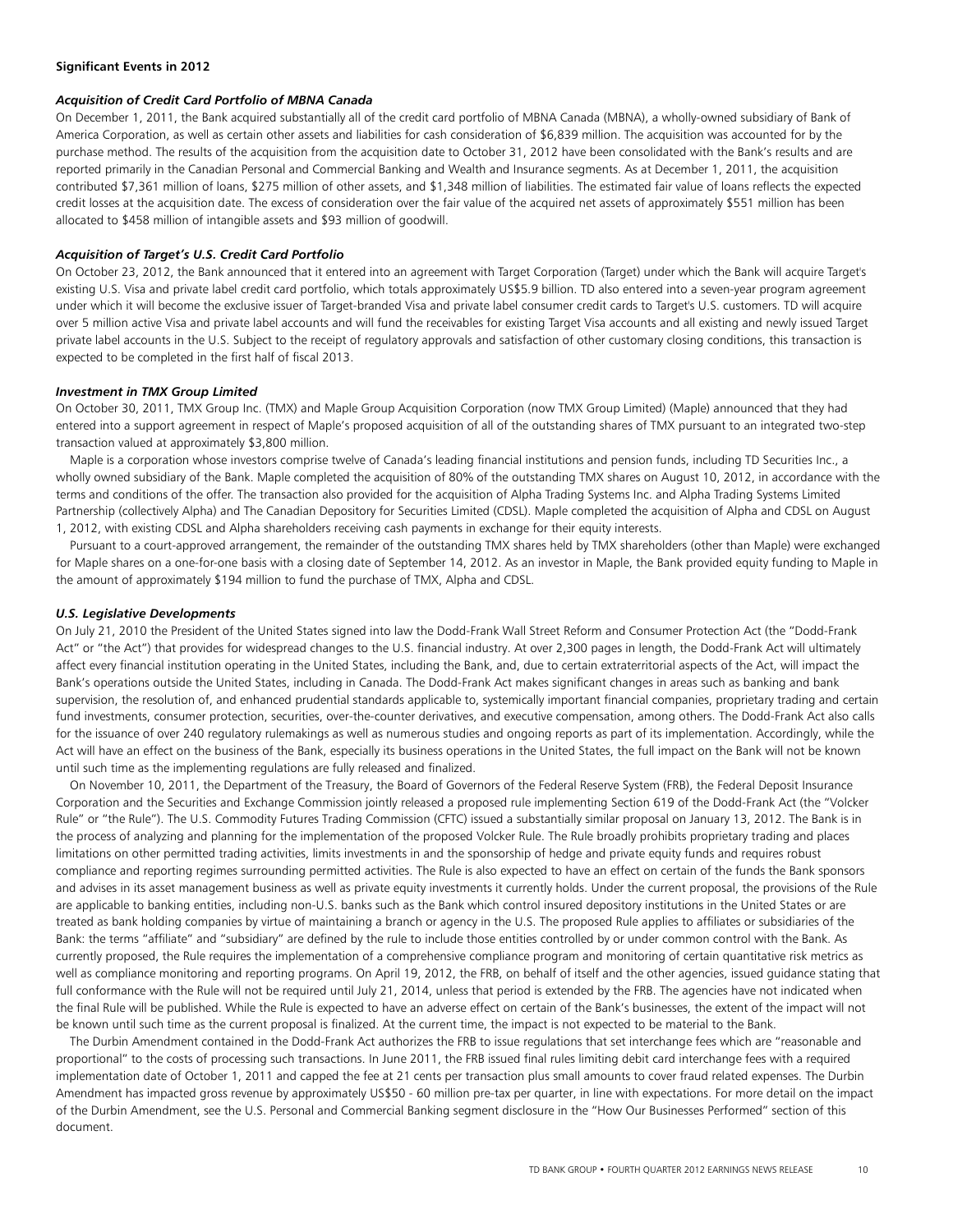As a result of the Bank's participation in the U.S. derivatives markets, the Bank will be required to register as a swap dealer with the CFTC on or before December 31, 2012. Upon registration, and when the rules come into effect, swap dealers will become subject to additional requirements, including, but not limited to, measures that require clearing and exchange trading of certain derivatives, new capital and margin requirements for certain market participants, new reporting requirements and new business conduct requirements for derivatives under the jurisdiction of CFTC. The ultimate impact of these regulations, including cross border implications, continues to remain uncertain but is not expected to be material to the Bank.

The FRB has proposed for comment a rulemaking that would implement enhanced prudential standards and early remediation provisions on systemically important financial institutions in the U.S. The rule would establish new requirements for risk-based capital, liquidity and liquidity standards, leverage limits, risk management and credit exposure reporting. If implemented as proposed, the rule would apply to the Bank's U.S. bank holding company but not to the Bank.

The Bank continues to monitor closely these and other legislative developments and will analyze the impact such regulatory and legislative changes may have on its businesses.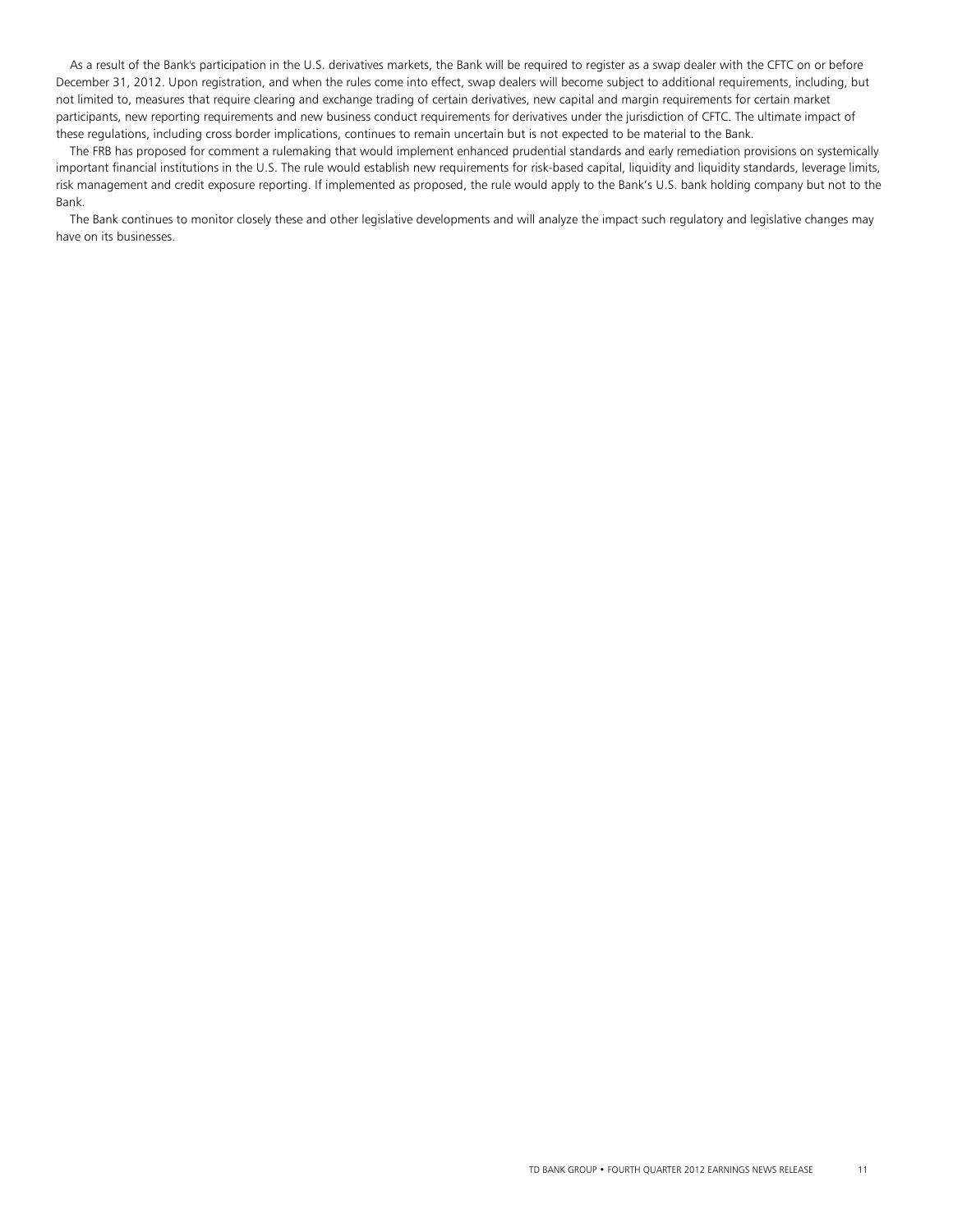## **HOW OUR BUSINESSES PERFORMED**

For management reporting purposes, the Bank's operations and activities are organized around four key business segments operating in a number of locations in key financial centres around the globe: Canadian Personal and Commercial Banking, Wealth and Insurance, U.S. Personal and Commercial Banking, and Wholesale Banking. The Bank's other activities are grouped into the Corporate segment. Effective December 1, 2011, results of the acquisition of the MBNA Canada credit card portfolio are reported primarily in the Canadian Personal and Commercial Banking and Wealth and Insurance segments. Integration charges and direct transaction costs relating to the acquisition of the MBNA Canada credit card portfolio are reported in Canadian Personal and Commercial Banking. The results of TD Auto Finance Canada are reported in Canadian Personal and Commercial Banking. The results of TD Auto Finance U.S. are reported in U.S. Personal and Commercial Banking. Integration charges, direct transaction costs, and changes in fair value of contingent consideration related to the Chrysler Financial acquisition are reported in the Corporate segment.

 Effective the first quarter of 2012, executive responsibilities for the TD Insurance business were moved from Group Head, Canadian Banking, Auto Finance, and Credit Cards to the Group Head, Wealth Management, Insurance, and Corporate Shared Services. The Bank has updated the corresponding segment reporting results retroactively for 2011.

 Effective November 1, 2011, the Bank revised its methodology for allocating capital to its business segments to align with the future common equity capital requirements under Basel III at a 7% Common Equity Tier 1 ratio. The return measures for business segments now reflect a return on common equity methodology and not return on invested capital which was reported previously. These changes have been applied prospectively.

 Results of each business segment reflect revenue, expenses, assets, and liabilities generated by the businesses in that segment. The Bank measures and evaluates the performance of each segment based on adjusted results where applicable, and for those segments the Bank notes that the measure is adjusted. Net income for the operating business segments is presented before any items of note not attributed to the operating segments. For further details, see the "How the Bank Reports" section, the "Business Focus" section in the 2012 MD&A, and Note 28 to the 2012 Consolidated Financial Statements. For information concerning the Bank's measures of economic profit and adjusted return on common equity, which are non-GAAP financial measures, see the "How We Performed" section of this document.

 Net interest income within Wholesale Banking is calculated on a taxable equivalent basis (TEB), which means that the value of non-taxable or tax-exempt income, including dividends, is adjusted to its equivalent before-tax value. Using TEB allows the Bank to measure income from all securities and loans consistently and makes for a more meaningful comparison of net interest income with similar institutions. The TEB increase to net interest income and provision for income taxes reflected in Wholesale Banking results is reversed in the Corporate segment. The TEB adjustment for the quarter was \$112 million, compared with \$94 million in the fourth quarter last year, and \$71 million in the prior quarter.

The Bank continues to securitize retail loans and receivables, however under IFRS, the majority of these loans and receivables remain on-balance sheet.

| TABLE 7: CANADIAN PERSONAL AND COMMERCIAL BANKING <sup>1</sup>   |             |      |             |      |                            |  |
|------------------------------------------------------------------|-------------|------|-------------|------|----------------------------|--|
| (millions of Canadian dollars, except as noted)                  |             |      |             |      |                            |  |
|                                                                  |             |      |             |      | For the three months ended |  |
|                                                                  | October 31  |      | July 31     |      | October 31                 |  |
|                                                                  | 2012        |      | 2012        |      | 2011                       |  |
| Net interest income                                              | \$<br>2,071 |      | \$<br>2,055 |      | \$<br>1,840                |  |
| Non-interest income                                              | 678         |      | 675         |      | 621                        |  |
| Total revenue                                                    | 2,749       |      | 2,730       |      | 2,461                      |  |
| Provision for credit losses                                      | 306         |      | 288         |      | 212                        |  |
| Non-interest expenses – reported                                 | 1,343       |      | 1,259       |      | 1,193                      |  |
| Non-interest expenses - adjusted                                 | 1,310       |      | 1,224       |      | 1,193                      |  |
| Net income - reported                                            | 806         |      | 864         |      | 754                        |  |
| Adjustments for items of note, net of income taxes <sup>2</sup>  |             |      |             |      |                            |  |
| Integration charges and direct transaction costs relating to the |             |      |             |      |                            |  |
| acquisition of the credit card portfolio of MBNA Canada          | 25          |      | 25          |      |                            |  |
| Net income - adjusted                                            | \$<br>831   |      | \$<br>889   |      | \$<br>754                  |  |
| Selected volumes and ratios                                      |             |      |             |      |                            |  |
| Return on common equity – reported <sup>3</sup>                  | 41.9        | %    | 44.1        | $\%$ | 36.0 %                     |  |
| Return on common equity - adjusted <sup>3</sup>                  | 43.1        | $\%$ | 45.4 %      |      | 36.0 %                     |  |
| Margin on average earning assets (including securitized assets)  | 2.83        | $\%$ | 2.86        | $\%$ | 2.71%                      |  |
| Efficiency ratio - reported                                      | 48.9        | $\%$ | 46.1        | $\%$ | 48.4 %                     |  |
| Efficiency ratio - adjusted                                      | 47.7        | $\%$ | 44.8 %      |      | 48.4 %                     |  |
| Number of Canadian retail stores                                 | 1,168       |      | 1,160       |      | 1,150                      |  |
| Average number of full-time equivalent staff                     | 28,449      |      | 31,270      |      | 30,065                     |  |

<sup>1</sup> Effective November 1, 2011, the Insurance business was transferred from Canadian Personal and Commercial Banking to Wealth and Insurance. The 2011 results have been restated accordingly.<br><sup>2</sup> For explanations of items o a 7% Common Equity Tier 1 ratio. The return measures for business segments will now be return on common equity rather than return on invested capital. These changes have been applied prospectively. Return on invested capital, which was used as the return measure in prior periods, has not been restated to return on common equity.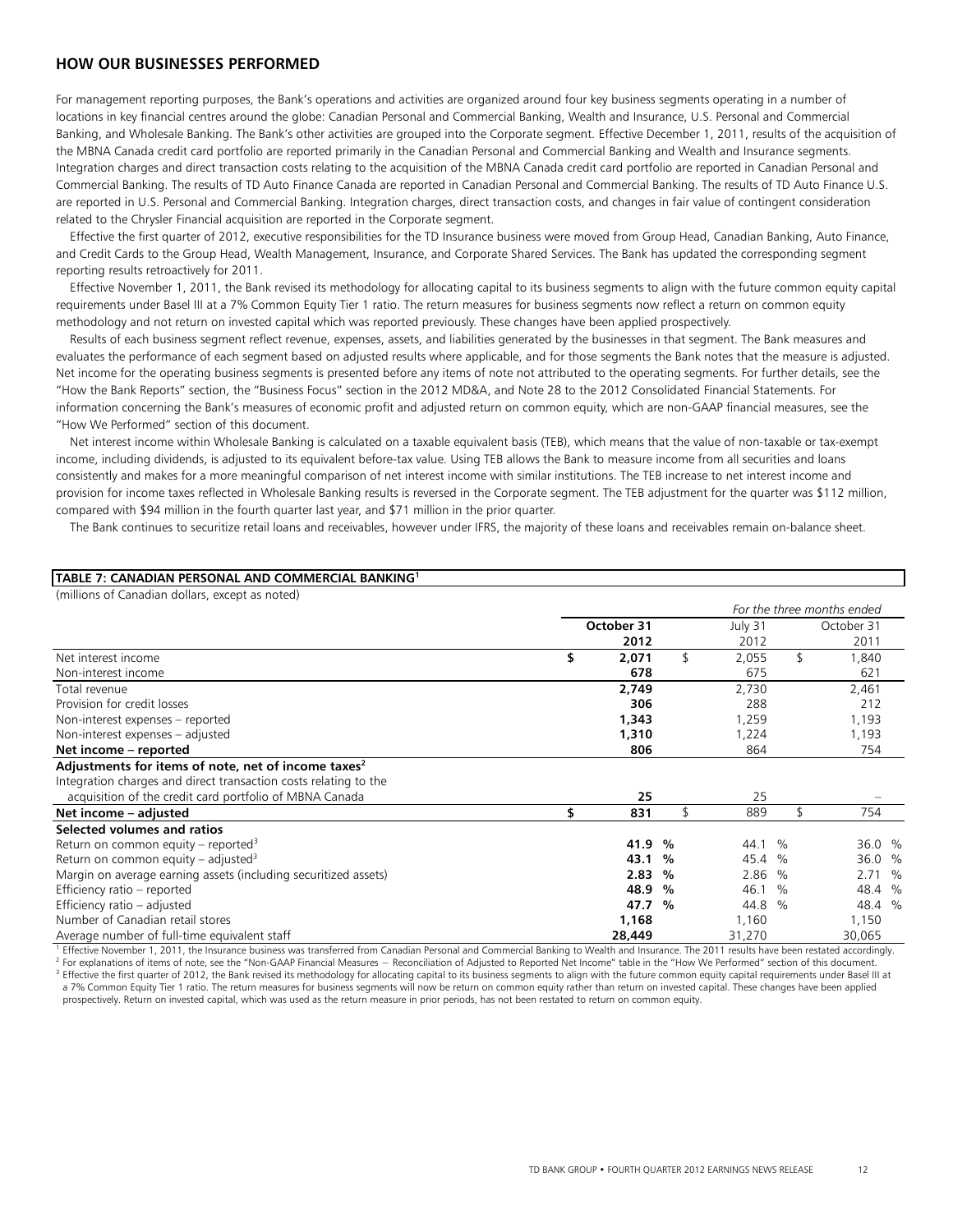#### Quarterly comparison – Q4 2012 vs. Q4 2011

Canadian Personal and Commercial Banking reported net income for the quarter was \$806 million, an increase of \$52 million, or 7%, compared with the fourth quarter last year. Adjusted net income for the quarter was \$831 million, an increase of \$77 million, or 10%, compared with the fourth quarter last year. The increase in adjusted earnings was primarily driven by good loan and deposit volume growth, and the addition of MBNA. The reported annualized return on common equity for the quarter was 41.9%, while the adjusted annualized return on common equity was 43.1%.

 Canadian Personal and Commercial Banking revenue is derived from personal and business banking, auto lending and credit cards. Revenue for the quarter was \$2,749 million, an increase of \$288 million, or 12%, compared with the fourth quarter last year. The acquisition of MBNA contributed 10 percentage points to year over year revenue growth. Net interest income growth was driven by the inclusion of MBNA and portfolio volume growth, partially offset by lower margin on average earning assets. Net interest income included an elevated contribution from MBNA due to better credit performance on acquired loans. The retail business continued to generate good, but slowing lending volume growth, while business lending volume growth remained strong. Personal lending growth was impacted by a slowing housing market and continuing consumer deleveraging. Compared with the fourth quarter last year, average real estate secured lending volume increased \$11.4 billion, or 6%. Auto lending average volume increased \$0.4 billion, or 3%, while all other personal lending average volumes, excluding MBNA, declined \$0.4 billion or 2%. Business loans and acceptances average volume increased \$5.5 billion, or 15%. Average personal deposit volumes increased \$13.2 billion, or 10%, while average business deposit volumes increased \$6.4 billion, or 10%. Excluding the impact of MBNA, margin on average earning assets decreased 11 bps to 2.60%. The decrease was due to the impact of the low interest rate environment, competitive pricing and portfolio mix. Non-interest income growth of 9% was primarily due to volume fee growth and MBNA.

PCL for the quarter was \$306 million, an increase of \$94 million, or 44%, compared with the fourth quarter last year. The increase in PCL was due primarily to the addition of MBNA. Personal banking PCL was \$289 million, or \$198 million excluding MBNA, an increase of \$2 million, or 1%. Personal PCL for the quarter was elevated due to adjustments related to past due accounts. Business banking PCL was stable at \$17 million, an increase of \$1 million, compared with the fourth quarter last year. Annualized PCL as a percentage of credit volume was 0.41%, or 0.29% excluding MBNA, a decrease of 1 bp, compared with the fourth quarter last year. Net impaired loans were \$1,000 million, an increase of \$108 million, or 12%, compared with the fourth quarter last year. Net impaired loans as a percentage of total loans were 0.33 %, compared with 0.32% as at October 31, 2011.

 Reported non-interest expenses for the quarter were \$1,343 million, an increase of \$150 million, or 13%, compared with the fourth quarter last year. Adjusted non-interest expenses for the quarter were \$1,310 million, an increase of \$117 million, or 10%, compared with the fourth quarter last year. Excluding MBNA, expenses increased \$26 million, or 2%, driven by volume growth and investment in business initiatives.

 The average full-time equivalent (FTE) staffing levels decreased by 1,616, or 5%, compared with the fourth quarter last year, due to a transfer of FTEs to the Corporate segment, and volume related FTE productivity gains, partially offset by the addition of MBNA. The reported efficiency ratio for the quarter worsened to 48.9%, while the adjusted efficiency ratio improved to 47.7%, compared with 48.4%, on both a reported and adjusted basis, in the fourth quarter last year.

#### Quarterly comparison – Q4 2012 vs. Q3 2012

Canadian Personal and Commercial Banking reported net income for the quarter decreased \$58 million, or 7%, compared with the prior quarter. Adjusted net income for the quarter decreased \$58 million, or 7%, compared with the prior quarter. The decrease in earnings was primarily due to an increase in noninterest expenses. The reported annualized return on common equity for the quarter was 41.9%, while the adjusted annualized return on common equity was 43.1%, compared with 44.1% and 45.4% respectively, in the prior quarter.

 Revenue for the quarter increased \$19 million, or 1%, compared with the prior quarter primarily due to higher net interest income driven by volume growth, partially offset by lower margins. Compared with the prior quarter, average real estate secured lending volume increased \$3.9 billion, or 2%. Auto lending average volume increased \$0.1 billion, or 1%, while all other personal lending average volumes declined \$0.2 billion, or 1%. Business loans and acceptances average volumes increased \$1.4 billion, or 3%. Average personal deposit volumes increased \$2.8 billion, or 2%, while average business deposit volumes increased \$1.8 billion, or 3%. Margin on average earning assets decreased 3 bps to 2.83%, mainly driven by lower deposit margins. Non-interest income was relatively flat compared to the prior quarter.

 PCL for the quarter increased \$18 million, or 6%, compared with the prior quarter. Personal banking PCL for the quarter increased \$17 million, or 6%, compared with the prior quarter due to adjustments related to past due accounts. Business banking PCL was stable with an increase of \$1 million. Net impaired loans increased \$137 million, or 16%, compared with the prior quarter. Net impaired loans as a percentage of total loans were 0.33%, compared with 0.29% as at July 31, 2012.

 Reported non-interest expenses for the quarter increased \$84 million, or 7%, compared with the prior quarter. Adjusted non-interest expenses for the quarter increased \$86 million, or 7%, compared with the prior quarter largely due to the timing of business investments, marketing initiatives, and employeerelated costs.

 The average FTE staffing levels decreased by 2,821, or 9%, compared with the prior quarter primarily due to a transfer of FTEs to the Corporate segment. The reported efficiency ratio for the quarter worsened to 48.9%, compared with 46.1% in the prior quarter, while the adjusted efficiency ratio worsened to 47.7%, compared with 44.8% in the prior quarter.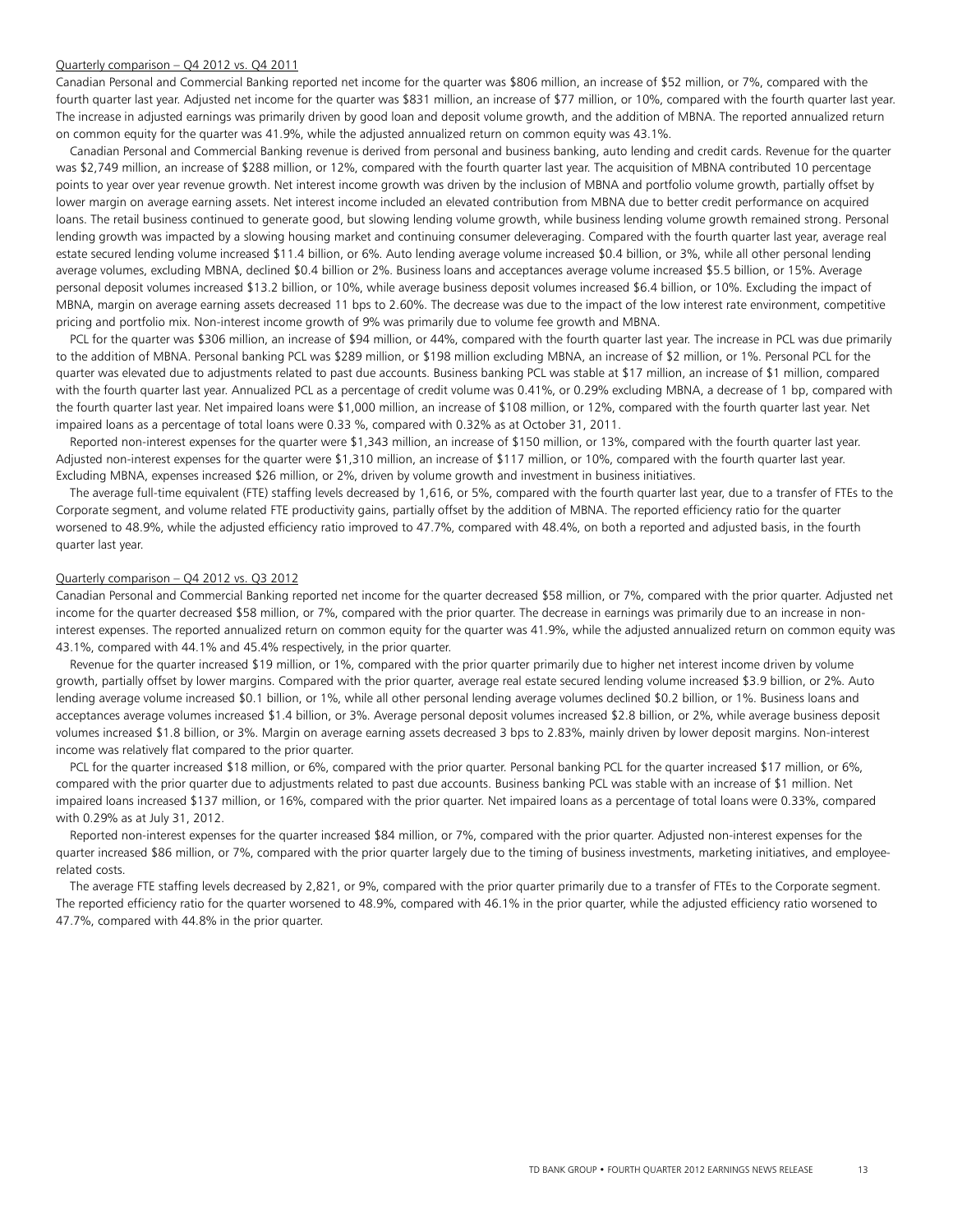| TABLE 8: WEALTH AND INSURANCE <sup>1</sup>                                                                                                                                                 |            |      |         |      |                            |  |
|--------------------------------------------------------------------------------------------------------------------------------------------------------------------------------------------|------------|------|---------|------|----------------------------|--|
| (millions of Canadian dollars, except as noted)                                                                                                                                            |            |      |         |      |                            |  |
|                                                                                                                                                                                            |            |      |         |      | For the three months ended |  |
|                                                                                                                                                                                            | October 31 |      | July 31 |      | October 31                 |  |
|                                                                                                                                                                                            | 2012       |      | 2012    |      | 2011                       |  |
| Net interest income                                                                                                                                                                        | \$<br>147  | \$   | 148     | \$   | 136                        |  |
| Insurance revenue, net of claims and related expenses <sup>2</sup>                                                                                                                         | 232        |      | 270     |      | 308                        |  |
| Income from financial instruments designated at fair value through                                                                                                                         |            |      |         |      |                            |  |
| profit or loss                                                                                                                                                                             | (6)        |      | 18      |      | 9                          |  |
| Non-interest income - other                                                                                                                                                                | 590        |      | 573     |      | 586                        |  |
| Total revenue                                                                                                                                                                              | 963        |      | 1,009   |      | 1,039                      |  |
| Non-interest expenses                                                                                                                                                                      | 676        |      | 632     |      | 669                        |  |
| Net income                                                                                                                                                                                 | 242        |      | 304     |      | 289                        |  |
| Wealth                                                                                                                                                                                     | 148        |      | 154     |      | 139                        |  |
| Insurance                                                                                                                                                                                  | 94         |      | 150     |      | 150                        |  |
| TD Ameritrade                                                                                                                                                                              | 51         |      | 56      |      | 54                         |  |
| <b>Total Wealth and Insurance</b>                                                                                                                                                          | \$<br>293  |      | 360     | \$   | 343                        |  |
| Selected volumes and ratios                                                                                                                                                                |            |      |         |      |                            |  |
| Assets under administration – Wealth (billions of Canadian dollars) <sup>3</sup>                                                                                                           | \$<br>258  | \$   | 249     | \$   | 237                        |  |
| Assets under management - Wealth (billions of Canadian dollars)                                                                                                                            | 207        |      | 204     |      | 189                        |  |
| Gross originated insurance premiums                                                                                                                                                        | 943        |      | 989     |      | 873                        |  |
| Return on common equity <sup>4</sup>                                                                                                                                                       | 17.9       | $\%$ | 20.9    | $\%$ | 25.9 %                     |  |
| Efficiency ratio                                                                                                                                                                           | 70.2       | $\%$ | 62.6    | $\%$ | 64.4 %                     |  |
| Average number of full-time equivalent staff                                                                                                                                               | 11,839     |      | 11.981  |      | 11,831                     |  |
| <sup>1</sup> Effective November 1, 2011, the Insurance business was transferred from Canadian Personal and Commercial Banking to Wealth and Insurance. The 2011 results have been restated |            |      |         |      |                            |  |

accordingly.

<sup>2</sup> Insurance revenue, net of claims and related expenses is included in the non-interest income line on the Bank's Consolidated Statement of Income. For the three months ended October 31, 2012, the claims and related expenses were \$688 million (for the three months ended July 31, 2012 – \$645 million; October 31, 2011 – \$579 million).<br><sup>3</sup> The prior period results for Wealth assets under administration were r

at a 7% Common Equity Tier 1 ratio. The return measures for business segments will now be return on common equity rather than return on invested capital. These changes have been applied prospectively. Return on invested capital, which was used as the return measure in prior periods, has not been restated to return on common equity.

#### Quarterly comparison – Q4 2012 vs. Q4 2011

Wealth and Insurance net income for the quarter was \$293 million, a decrease of \$50 million, or 15%, compared with the fourth quarter last year. The decrease in earnings was mostly due to unfavourable prior years claims development, weather-related events and lower trading volume, partially offset by higher growth in premiums and client assets and the inclusion of MBNA. Wealth and Insurance net income excluding TD Ameritrade was \$242 million, a decrease of \$47 million, or 16%, compared with the fourth quarter last year. The Bank's reported investment in TD Ameritrade generated net income for the quarter of \$51 million, a decrease of \$3 million, or 6%, compared with the fourth quarter last year, driven by lower TD Ameritrade earnings, partially offset by increased economic ownership from stock repurchases and a weaker Canadian dollar. For its fourth quarter ended September 30, 2012, TD Ameritrade reported net income was US\$143 million, a decrease of US\$21 million, or 13%, compared with the fourth quarter last year, primarily driven by lower trading revenue, partially offset by lower expenses. The annualized return on common equity for the quarter was 17.9%.

 Wealth and Insurance revenue is derived from direct investing, advice-based business, asset management services, life and health insurance, and property and casualty insurance. Revenue for the quarter was \$963 million, a decrease of \$76 million, or 7%, compared to the fourth quarter last year. In the Insurance business, revenue decreased from unfavourable prior years claims development in the Ontario auto market and weather-related events, partially offset by premium growth and the inclusion of MBNA. During the latter part of 2012, the business experienced an increase in prior years claims development in the Ontario auto insurance market primarily related to pre-2011 accident years. Frequency and severity of claims related to these accident years were worse than anticipated for certain insurance coverage, translating into higher claims costs. In the Wealth business, higher fee-based revenue from asset growth in the advice-based and asset management businesses and higher net interest income driven by improved net interest margins were partially offset by lower trading revenue in the direct investing business.

 Non-interest expenses for the quarter were \$676 million, an increase of \$7 million, or 1%, compared with the fourth quarter last year, primarily due to higher expenses in the Insurance business to support business growth.

 Assets under administration of \$258 billion as at October 31, 2012, increased \$21 billion, or 9%, compared with October 31, 2011. Assets under management of \$207 billion as at October 31, 2012 increased \$18 billion, or 10%, compared with October 31, 2011. These increases were mainly driven by net new client assets.

 Gross originated insurance premiums were \$943 million, an increase of \$70 million, or 8%, compared with the fourth quarter last year. The increase was primarily due to organic business growth.

 The average FTE staffing levels remained relatively flat compared with the fourth quarter last year. The efficiency ratio for the current quarter worsened to 70.2%, compared with 64.4% in the fourth quarter last year, due primarily to higher claims and related expenses in the Insurance business.

## Quarterly comparison – Q4 2012 vs. Q3 2012

Wealth and Insurance net income for the quarter decreased \$67 million, or 19%, compared with the prior quarter. The decrease in earnings was due to unfavourable prior years claims development and increased project and employee-related expenses, partially offset by higher trading revenue and growth in client assets. Wealth and Insurance net income excluding TD Ameritrade was \$242 million, a decrease of \$62 million, or 20%. The Bank's reported investment in TD Ameritrade reflected a decrease in net income of \$5 million, or 9%, compared with the prior quarter, mainly due to lower earnings at TD Ameritrade. For its fourth quarter ended September 30, 2012, TD Ameritrade reported net income decreased US\$11 million, or 7%, compared with the prior quarter, primarily driven by lower trading revenue. The annualized return on common equity for the quarter was 17.9%, compared with 20.9% in the prior quarter.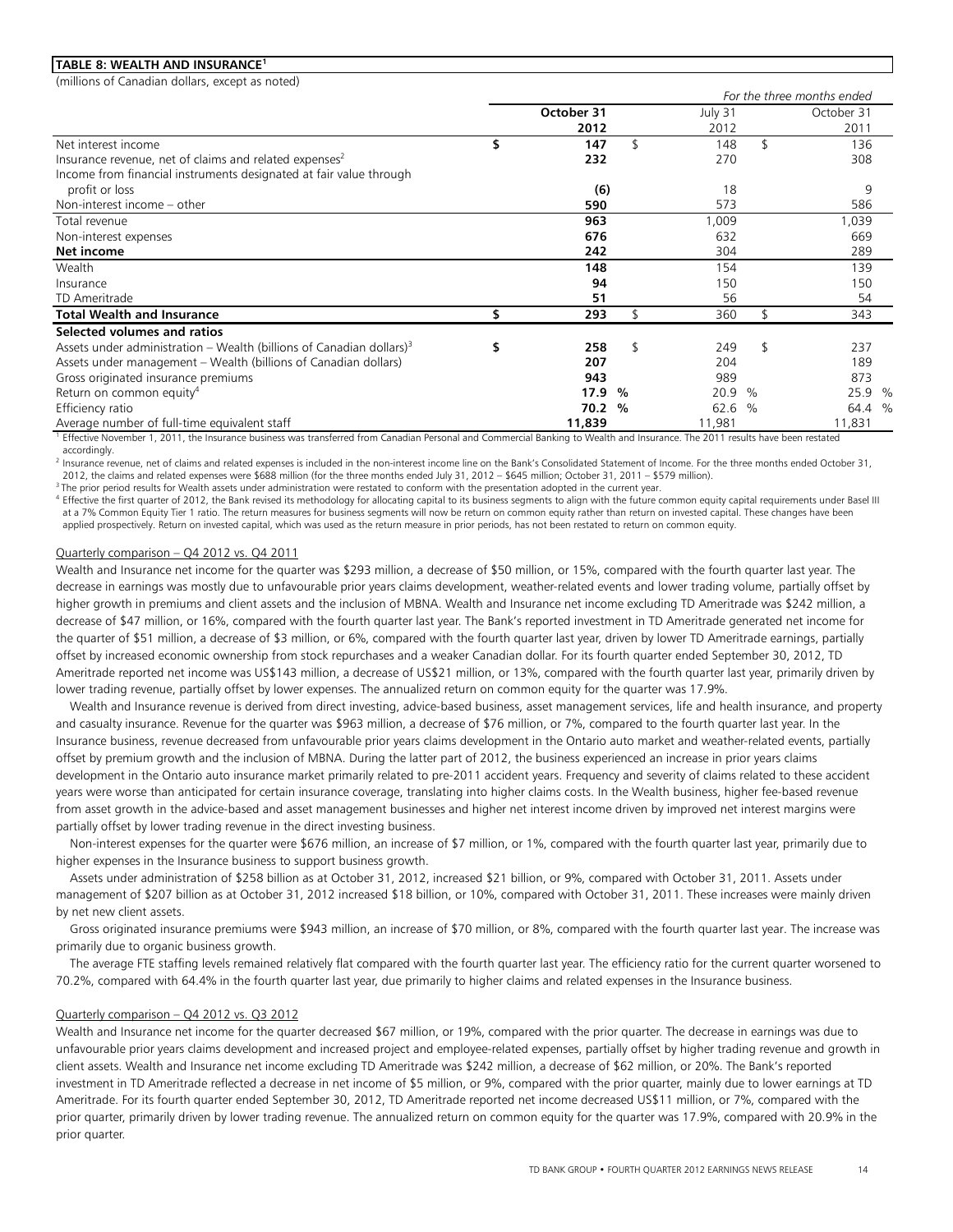Revenue for the quarter decreased \$46 million, or 5%, compared with the prior quarter. In the Insurance business, revenue decreased from unfavourable prior years claims development in the Ontario auto market. During the latter part of 2012, the business experienced an increase in prior years claims development in the Ontario auto insurance market primarily related to pre-2011 accident years. Frequency and severity of claims related to these accident years were worse than anticipated for certain insurance coverage, translating into higher claims costs. In the Wealth business, revenue increased mainly due to higher fee-based revenue from asset growth in the advice-based and asset management businesses and higher trading revenue mainly from new securities issues in the advice-based business.

 Non-interest expenses for the quarter increased \$44 million, or 7%, compared to the prior quarter, primarily due to higher project expenses and employee-related costs.

 Assets under administration of \$258 billion as at October 31, 2012 increased by \$9 billion, or 4%, compared with July 31, 2012. Assets under management of \$207 billion as at October 31, 2012 increased \$3 billion, or 1%, compared with July 31, 2012. The increases were driven by an increase in market value of assets and net new client assets.

Gross originated insurance premiums decreased \$46 million, or 5%, compared with the prior quarter due largely to a seasonal decline.

 The average FTE staffing levels for the current quarter decreased by 142, or 1%, compared with prior quarter, primarily from lower support required due to a decrease in trading volume in the Wealth direct investing business and the sale of the U.S. Insurance business. The efficiency ratio for the current quarter worsened to 70.2 %, compared with 62.6 % in the prior quarter due to higher expenses.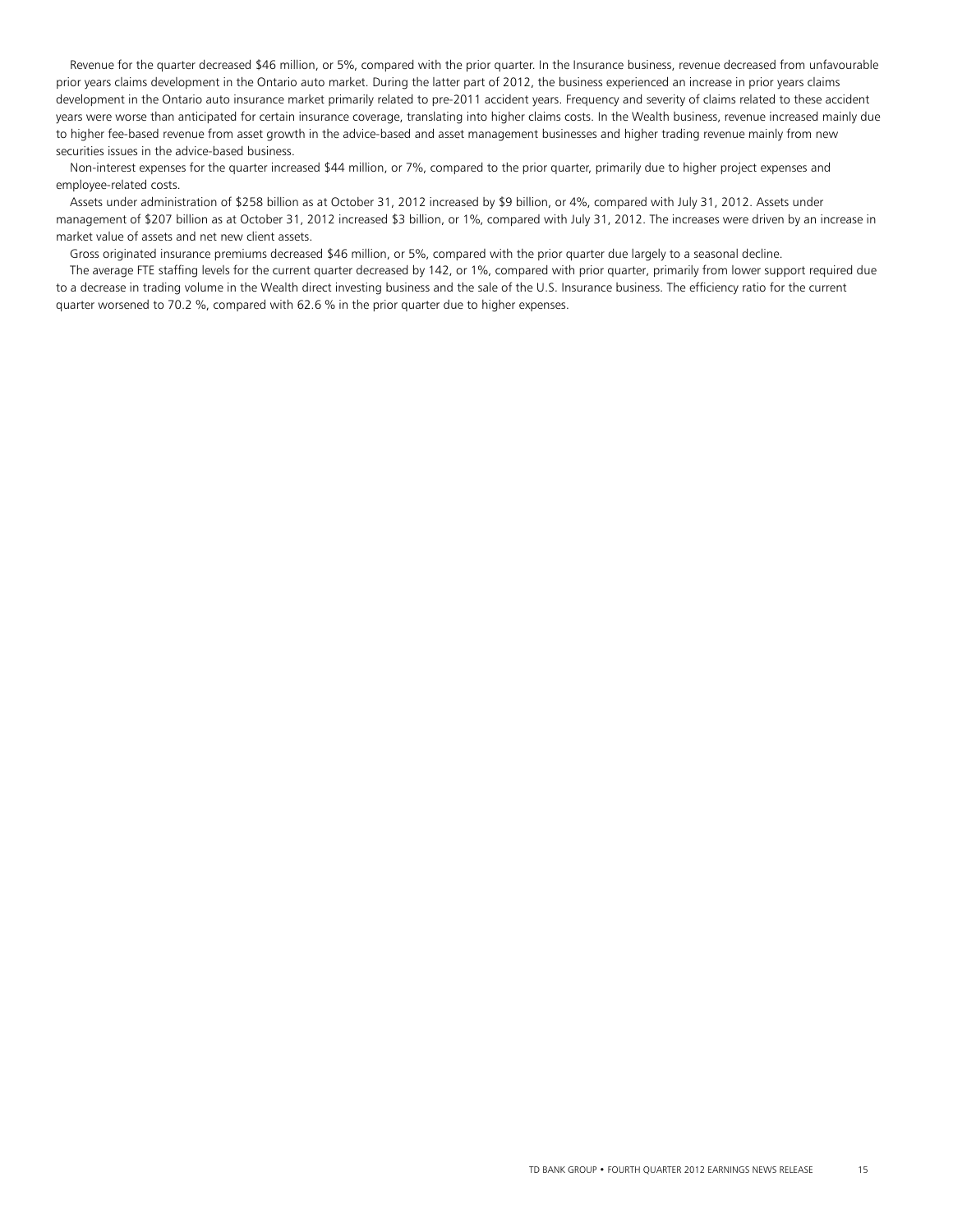#### **TABLE 9: U.S. PERSONAL AND COMMERCIAL BANKING**

(millions of dollars, except as noted)

 $\sim$ *For the three months ended* 

|                                                     |             |                    |         |      | Canadian dollars |      |            |               |         |      | U.S. dollars |               |
|-----------------------------------------------------|-------------|--------------------|---------|------|------------------|------|------------|---------------|---------|------|--------------|---------------|
|                                                     | October 31  |                    | July 31 |      | October 31       |      | October 31 |               | July 31 |      | October 31   |               |
|                                                     | 2012        |                    | 2012    |      | 2011             |      | 2012       |               | 2012    |      | 2011         |               |
| Net interest income                                 | \$<br>1,148 | $\mathbf{\hat{z}}$ | 1,180   | \$   | 1,124            | \$   | 1,164      | \$            | 1,160   | \$   | 1,123        |               |
| Non-interest income                                 | 375         |                    | 346     |      | 339              |      | 380        |               | 340     |      | 335          |               |
| Total revenue - reported                            | 1,523       |                    | 1,526   |      | 1,463            |      | 1.544      |               | 1,500   |      | 1,458        |               |
| Total revenue - adjusted                            | 1,524       |                    | 1,526   |      | 1,463            |      | 1,545      |               | 1,500   |      | 1,458        |               |
| Provision for credit losses - loans                 | 231         |                    | 150     |      | 143              |      | 234        |               | 148     |      | 143          |               |
| Provision for credit losses - debt securities       |             |                    |         |      |                  |      |            |               |         |      |              |               |
| classified as loans                                 | 3           |                    | 3       |      | 3                |      | 3          |               | 3       |      | 3            |               |
| Provision for credit losses - acquired              |             |                    |         |      |                  |      |            |               |         |      |              |               |
| credit-impaired loans <sup>1</sup>                  | 20          |                    | 22      |      | (16)             |      | 20         |               | 22      |      | (16)         |               |
| Provision for credit losses - reported              | 254         |                    | 175     |      | 130              |      | 257        |               | 173     |      | 130          |               |
| Provision for credit losses - adjusted              | 200         |                    | 175     |      | 130              |      | 202        |               | 173     |      | 130          |               |
| Non-interest expenses - reported                    | 929         |                    | 1,058   |      | 980              |      | 941        |               | 1,041   |      | 978          |               |
| Non-interest expenses - adjusted                    | 922         |                    | 930     |      | 970              |      | 934        |               | 915     |      | 968          |               |
| Net income - reported                               | 316         |                    | 284     |      | 295              |      | 321        |               | 279     |      | 292          |               |
| Adjustments for items of note <sup>2</sup>          |             |                    |         |      |                  |      |            |               |         |      |              |               |
| Integration charges and direct transaction          |             |                    |         |      |                  |      |            |               |         |      |              |               |
| costs relating to U.S. Personal and                 |             |                    |         |      |                  |      |            |               |         |      |              |               |
| Commercial Banking acquisitions                     |             |                    |         |      | (1)              |      |            |               |         |      | (1)          |               |
| Litigation reserve                                  |             |                    | 77      |      |                  |      |            |               | 76      |      |              |               |
| Impact of Superstorm Sandy                          | 37          |                    |         |      |                  |      | 37         |               |         |      |              |               |
| Net income - adjusted                               | \$<br>353   | \$                 | 361     | \$   | 294              | \$   | 358        | \$            | 355     | \$   | 291          |               |
| Selected volumes and ratios                         |             |                    |         |      |                  |      |            |               |         |      |              |               |
| Return on common equity – reported <sup>3</sup>     | 7.2         | $\frac{0}{0}$      | 6.4     | $\%$ | 7.2              | $\%$ | 7.2        | $\frac{0}{0}$ | 6.4     | $\%$ | 7.2%         |               |
| Return on common equity – adjusted <sup>3</sup>     | 8.1         | $\frac{0}{0}$      | 8.1     | $\%$ | 7.2              | $\%$ | 8.1        | $\frac{0}{0}$ | 8.1     | $\%$ | 7.2          | $\frac{0}{c}$ |
| Margin on average earning assets (TEB) <sup>4</sup> | 3.48        | $\%$               | 3.59    | $\%$ | 3.60             | $\%$ | 3.48       | $\frac{0}{0}$ | 3.59    | $\%$ | 3.60 %       |               |
| Efficiency ratio - reported                         | 61.0        | $\frac{0}{0}$      | 69.3    | $\%$ | 67.0             | $\%$ | 61.0       | $\frac{0}{0}$ | 69.3    | $\%$ | 67.0         | $\frac{0}{c}$ |
| Efficiency ratio - adjusted                         | 60.5        | $\%$               | 60.9    | $\%$ | 66.3             | $\%$ | 60.5       | $\%$          | 60.9    | $\%$ | 66.3 %       |               |
| Number of U.S. retail stores                        | 1,315       |                    | 1,299   |      | 1,281            |      | 1,315      |               | 1,299   |      | 1,281        |               |
| Average number of full-time equivalent staff        | 25,304      |                    | 24,972  |      | 25,387           |      | 25,304     |               | 24,972  |      | 25,387       |               |

 $\overline{\phantom{a}}$ 

 $\overline{\phantom{a}}$ 

 $\sim$ 

 $\overline{\phantom{a}}$ 

 $\sim$ 

<sup>1</sup> Includes all FDIC covered loans and other acquired credit-impaired loans.

<sup>2</sup> For explanations of items of note, see the "Non-GAAP Financial Measures – Reconciliation of Adjusted to Reported Net Income" table in the "How We Performed" section of this document.<br><sup>3</sup> Effective the first quarter of at a 7% Common Equity Tier 1 ratio. The return measures for business segments will now be return on common equity rather than return on invested capital. These changes have been applied prospectively. Return on invested capital, which was used as the return measure in prior periods, has not been restated to return on common equity.<br><sup>4</sup> Margin on average earning assets exclude the impact related to

#### Quarterly comparison – Q4 2012 vs. Q4 2011

U.S. Personal and Commercial Banking reported net income, in Canadian dollar terms, for the quarter was \$316 million, an increase of \$21 million, or 7%, compared with the fourth quarter last year. Adjusted net income for the quarter was \$353 million, an increase of \$59 million, or 20%, compared with the fourth quarter last year. In U.S. dollar terms, reported net income for the quarter was US\$321 million, an increase of US\$29 million, or 10%, and adjusted net income was US\$358 million, an increase of US\$67 million, or 23%, compared with the fourth quarter last year. The increase in adjusted earnings was primarily due to strong organic growth, a lower effective tax rate and gains on sales of securities, partially offset by the impact of the Durbin Amendment. Fourth quarter reported results reflected estimated losses from Superstorm Sandy of US\$62 million (US\$37 million after tax) primarily related to an increase in provision for credit losses on U.S. commercial and retail loans and impairment of stores and related fixed assets which are included in items of note. The reported annualized return on common equity for the quarter was 7.2%, while the adjusted annualized return on common equity was 8.1%.

U.S. Personal and Commercial Banking revenue is derived from personal banking, business banking, investments, auto lending and credit cards. In U.S. dollar terms, the adjusted revenue for the quarter was US\$1,545 million, an increase of US\$87 million, or 6%, primarily due to strong organic growth and gains on sales of securities, partially offset by the impact of the Durbin Amendment and anticipated run-off in legacy Chrysler Financial revenue. Average loans increased by US\$13 billion, or 16%, compared with the fourth quarter last year. Average personal loans increased US\$9 billion, or 25% and average business loans increased US\$4 billion, or 10%. Average deposits increased US\$13 billion, or 8%, compared with the fourth quarter last year, including a US\$6 billion increase in average deposits of TD Ameritrade IDAs. Excluding the impact of TD Ameritrade IDAs and Government deposits, average deposit volume increased by \$7 billion, or 7%, driven by 10% growth in personal deposit volume and 3% growth in business deposit volume. Margin on average earning assets decreased by 12 bps to 3.48%, compared with the fourth quarter last year. The decrease was primarily due to the low interest rate environment and unfavourable loan mix.

 Reported PCL for the quarter was US\$257 million, an increase of US\$127 million, or 98%, compared with the fourth quarter last year. Reported PCL for the quarter includes US\$54 million related to Superstorm Sandy. Adjusted PCL for the quarter was US\$202 million, an increase of US\$72 million, or 55%, compared with the fourth quarter last year. The increase in adjusted PCL was due primarily to the impact of new regulatory guidance on loans discharged in bankruptcies and timing of the acquired credit-impaired portfolio PCL. Personal banking PCL, excluding debt securities classified as loans was US\$128 million, an increase of US\$85 million, or 198%, from the fourth quarter last year. Business banking PCL, excluding debt securities classified as loans was US\$71 million, a decrease of US\$13 million, or 15%, compared with the fourth quarter last year. The underlying credit quality of the loan portfolio continues to improve. The performance of acquired credit-impaired loans (which includes the loans from South Financial and the FDIC-assisted acquisitions as well as acquired credit-impaired loans from Chrysler Financial) continues to be stable and in line with our expectations. Adjusted PCL on loans excluding acquired credit-impaired loans and debt securities classified as loans increased by US\$36 million, or 25%, to \$179 million, due primarily to organic loan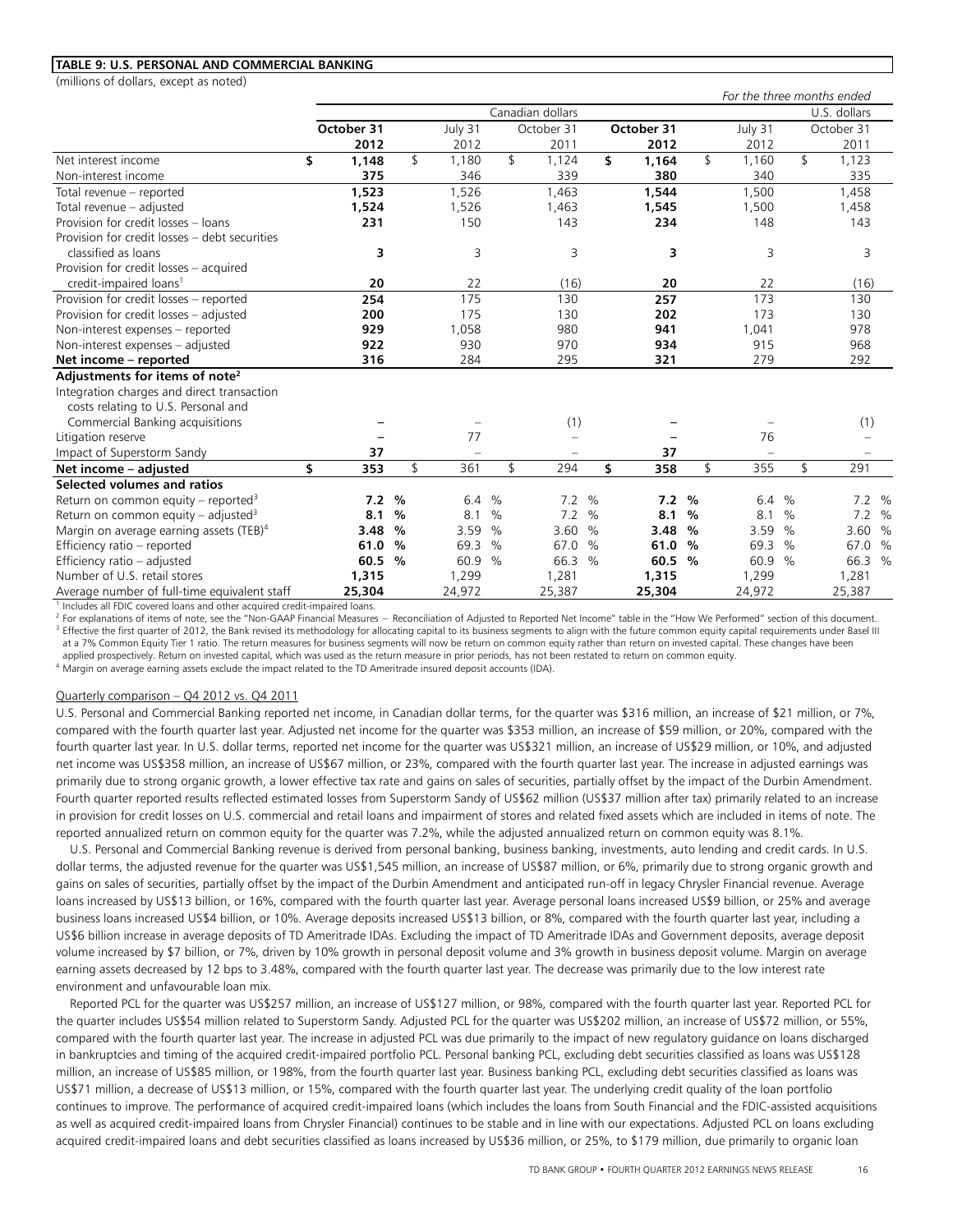growth, partially offset by improved asset quality. Annualized adjusted PCL as a percentage of credit volume for loans excluding debt securities classified as loans was 0.88%, an increase of 23 bps, compared with the fourth quarter last year. Net impaired loans, excluding acquired credit-impaired loans and debt securities classified as loans, were US\$1,059 million, a decrease of US\$84 million, or 7%, compared with the fourth quarter last year. Net impaired loans, excluding acquired credit-impaired loans and debt securities classified as loans, as a percentage of total loans were 1.2%, compared with 1.6% as at October 31, 2011. Net impaired debt securities classified as loans were US\$1,343 million, a decrease of US\$85 million, or 6%, compared with the fourth quarter last year.

 Reported non-interest expenses for the quarter were US\$941 million, a decrease of US\$37 million, or 4%, compared to the fourth quarter last year. Adjusted non-interest expenses were US\$934 million, a decrease of US\$34 million, or 4%, compared with the fourth quarter last year due to elevated legal expenses in the prior year.

 The average FTE staffing levels decreased by 83 compared with the fourth quarter last year, due primarily to lower staffing levels in the store network. The reported efficiency ratio for the quarter improved to 61.0% on a reported basis, and 60.5% on an adjusted basis, compared with 67.0% on a reported basis, and 66.3% on an adjusted basis, in the fourth quarter last year due to strong core growth and lower expenses.

#### Quarterly comparison – Q4 2012 vs. Q3 2012

U.S. Personal and Commercial Banking reported net income, in Canadian dollar terms, for the quarter increased \$32 million, or 11%, compared with the prior quarter. Adjusted net income for the quarter decreased \$8 million, or 2%, compared with the prior quarter. In U.S. dollar terms, reported net income for the quarter increased US\$42 million, or 15%, and adjusted net income for the quarter increased US\$3 million, or 1%, compared with the prior quarter. The increase in adjusted net income was primarily due to strong organic growth and gains on sales of securities, partially offset by lower product margins and higher PCL. The reported annualized return on common equity for the quarter was 7.2%, while the adjusted annualized return on common equity was 8.1%, compared with 6.4% and 8.1% respectively, in the prior quarter.

 In U.S. dollar terms, adjusted revenue for the quarter increased US\$45 million, or 3%, compared with the prior quarter, due primarily to strong organic growth and gains on sales of securities, partially offset by deposit margin compression. Average loans increased by US\$4 billion, or 4%, compared with the prior quarter with an increase of US\$2 billion, or 6% in average personal loans and an increase of US\$1 billion, or 2% in average business loans. Average deposits increased US\$4 billion, or 2%, compared with the prior quarter, including a US\$2 billion increase in average deposits of TD Ameritrade. Excluding the impact of TD Ameritrade IDAs, average deposit volume increased by US\$2 billion, or 1%. Margin on average earning assets decreased by 11 bps to 3.48%, compared with the prior quarter primarily due to continued margin pressure.

 Reported PCL for the quarter increased US\$84 million, or 49%, compared with the prior quarter. The change in total reported PCL included provisions of US\$54 million related to Superstorm Sandy and US\$30 million related to the impact of new regulatory guidance on loans discharged in bankruptcies. Adjusted PCL for the quarter increased US\$29 million, or 17%, compared with the prior quarter. Personal banking PCL, excluding debt securities classified as loans increased US\$24 million, or 23%, from the prior quarter. Business banking PCL, excluding debt securities classified as loans increased US\$5 million, or 8%, compared with prior quarter. Adjusted PCL on loans excluding acquired credit-impaired loans and debt securities classified as loans increased by US\$31 million, or 21%, to US\$179 million, due primarily to organic loan growth, partially offset by improved asset quality. Annualized adjusted PCL as a percentage of credit volume for loans excluding debt securities classified as loans was 0.88%, an increase of 10 bps, compared with the prior quarter. Net impaired loans, excluding acquired credit-impaired loans and debt securities classified as loans, were US\$1,059 million, a decrease of US\$2 million compared with the prior quarter. Net impaired loans, excluding acquired credit-impaired and debt securities classified as loans, as a percentage of total loans were 1.2%, compared with 1.3% as at July 31, 2012. Net impaired debt securities classified as loans were US\$1,343 million, an increase of US\$46 million, or 4%, compared with the prior quarter.

 Reported non-interest expenses for the quarter decreased US\$100 million, or 10%, compared with the prior quarter, due primarily to the litigation reserve taken in the prior quarter. Adjusted non-interest expenses increased US\$19 million, or 2%, compared with the prior quarter due primarily to timing of growth initiatives and new stores.

 The average FTE staffing levels increased by 332, or 1%, compared with the prior quarter due primarily to seasonality. The reported efficiency ratio for the quarter improved to 61.0%, compared with 69.3% in the prior quarter, driven by the litigation reserve taken in the prior quarter, while the adjusted efficiency ratio improved to 60.5 %, compared with 60.9% in the prior quarter.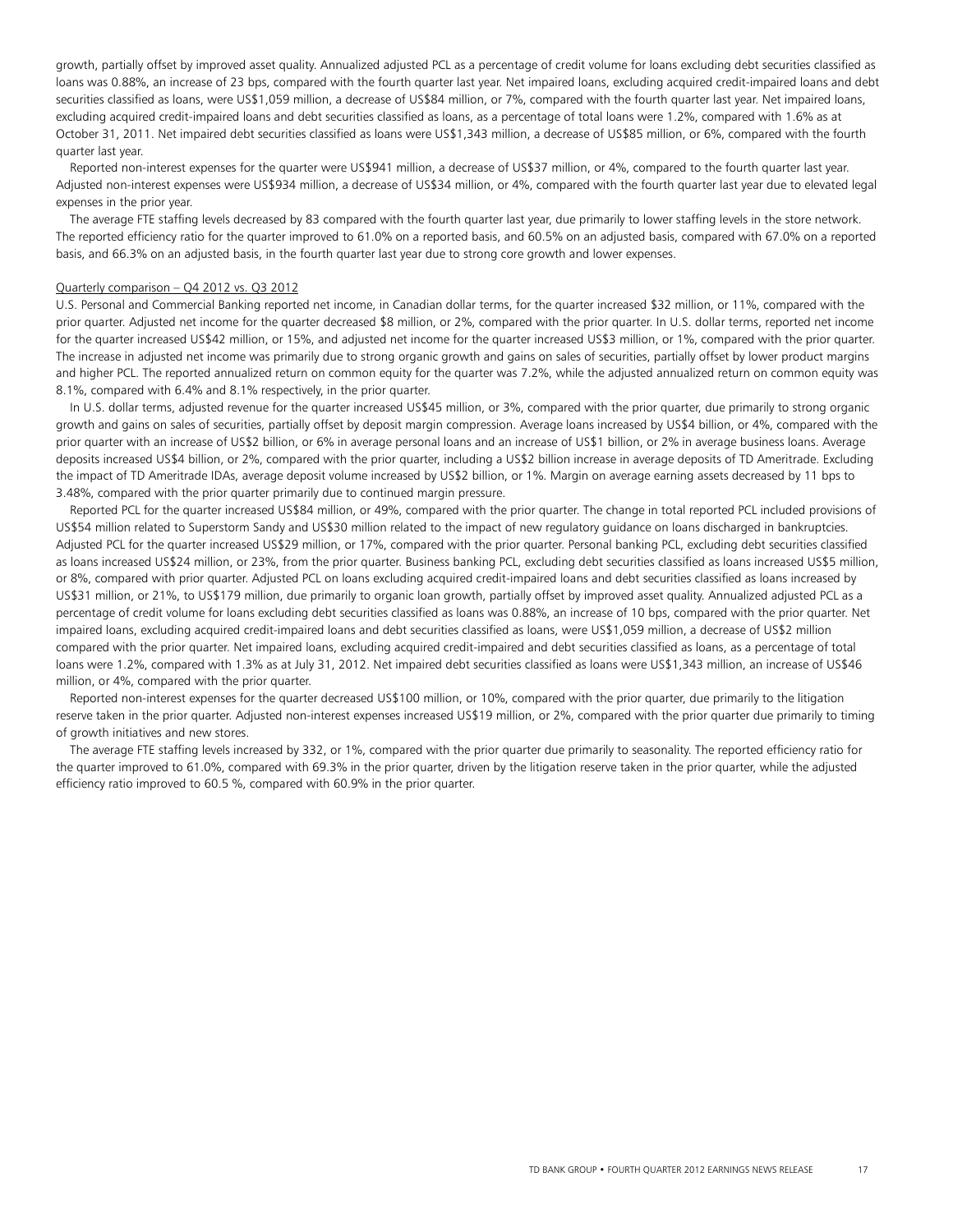## **TABLE 10: WHOLESALE BANKING**

(millions of Canadian dollars, except as noted)

*For the three months ended* 

|                                                         |            |         | <u>TULUR UNEE MUNUS ENGEG</u> |  |
|---------------------------------------------------------|------------|---------|-------------------------------|--|
|                                                         | October 31 | July 31 | October 31                    |  |
|                                                         | 2012       | 2012    | 2011                          |  |
| Net interest income (TEB)                               | 481        | 447     | 444                           |  |
| Non-interest income                                     | 244        | 191     | 282                           |  |
| Total revenue                                           | 725        | 638     | 726                           |  |
| Provision for credit losses                             | 8          | 21      |                               |  |
| Non-interest expenses                                   | 374        | 406     | 395                           |  |
| Net income                                              | 309        | 180     | 280                           |  |
| Selected volumes and ratios                             |            |         |                               |  |
| Trading-related revenue                                 | 316        | 360     | 283                           |  |
| Risk-weighted assets (billions of dollars) <sup>1</sup> | 43         | 48      | 35                            |  |
| Return on common equity <sup>2</sup>                    | 30.3%      | 16.7 %  | 31.5 %                        |  |
| Efficiency ratio                                        | 51.6 %     | 63.6 %  | 54.4 %                        |  |
| Average number of full-time equivalent staff            | 3,545      | 3,588   | 3,626                         |  |

<sup>1</sup> Prior to Q1 2012, the amounts were calculated based on Canadian GAAP.

<sup>2</sup> Effective the first quarter of 2012, the Bank revised its methodology for allocating capital to its business segments to align with the future common equity capital requirements under Basel III at a 7% Common Equity Tier 1 rate. The return measures for business segments will now be return on common equity rather than return on invested capital. These changes have been applied prospectively. Return on invested capital, which was used as the return measure in prior periods, has not been restated to return on common equity.

#### Quarterly comparison – Q4 2012 vs. Q4 2011

Wholesale Banking net income for the quarter was \$309 million, an increase of \$29 million, or 10%, compared with the fourth quarter last year. The increase in earnings was due to higher revenue and reduced expenses in core businesses and a lower effective tax rate, partially offset by lower securities gains in the investment portfolio. The annualized return on common equity for the quarter was 30.3%.

 Wholesale Banking revenue is derived primarily from capital markets services and corporate lending. The capital markets businesses generate revenue from advisory, underwriting, trading, facilitation, and trade execution services. Revenue for the quarter was \$725 million, consistent with the fourth quarter last year. In the trading businesses, client flows improved in fixed income and credit trading and asset values increased due to tightening credit spreads. These increases were offset by declines in equity trading and equity underwriting due to industry-wide volume declines, and reduced securities gains in the investment portfolio. The investment banking business saw strong results in both quarters.

 PCL for the quarter was \$8 million, an increase of \$5 million, compared to the fourth quarter last year. The increase in PCL was due to the inclusion of a single name in the investment portfolio in the current quarter. PCL was limited to the accrual cost of credit protection in the same period last year. Net impaired loans were \$42 million, an increase of \$10 million, or 31%, compared with the fourth quarter last year.

 Non-interest expenses for the quarter were \$374 million, a decrease of \$21 million, or 5%, compared with the fourth quarter last year due to lower infrastructure costs and legal provisions.

 Risk-weighted assets were \$43 billion as at October 31, 2012, an increase of \$8 billion, or 23%, compared with October 31, 2011. The increase was due to the implementation of the revised Basel II market risk framework.

The average FTE staffing levels decreased by 81, or 2%, compared with the fourth quarter last year primarily due to lower support FTE.

#### Quarterly comparison – Q4 2012 vs. Q3 2012

Wholesale Banking net income for the quarter increased by \$129 million, or 72%, compared with the prior quarter. The increase in earnings was due to increased securities gains, lower non-interest expenses and lower PCL. The annualized return on common equity for the quarter was 30.3%, compared with 16.7% in the prior quarter.

 Revenue for the quarter increased \$87 million, or 14%, compared with the prior quarter, primarily due to higher securities gains in the investment portfolio and improved equity underwriting fees. These increases were partially offset by lower fixed income and credit trading revenue and decreased mergers and acquisitions (M&A) and advisory fees reflecting a decline in industry-wide activity as compared with the prior quarter.

 PCL for the quarter decreased \$13 million, or 62%, compared with the prior quarter. The decrease in PCL was primarily due to the inclusion of a single name in the corporate lending portfolio in the prior quarter. Net impaired loans decreased \$6 million, or 13%, compared with the prior quarter.

 Non-interest expenses for the quarter decreased by \$32 million, or 8%, compared with the prior quarter, due to lower legal provisions. Risk-weighted assets as at October 31, 2012 decreased by \$5 billion, or 10%, compared with July 31, 2012, primarily due to reduced exposures. The average FTE staffing levels decreased by 43, or 1%, compared with the prior quarter.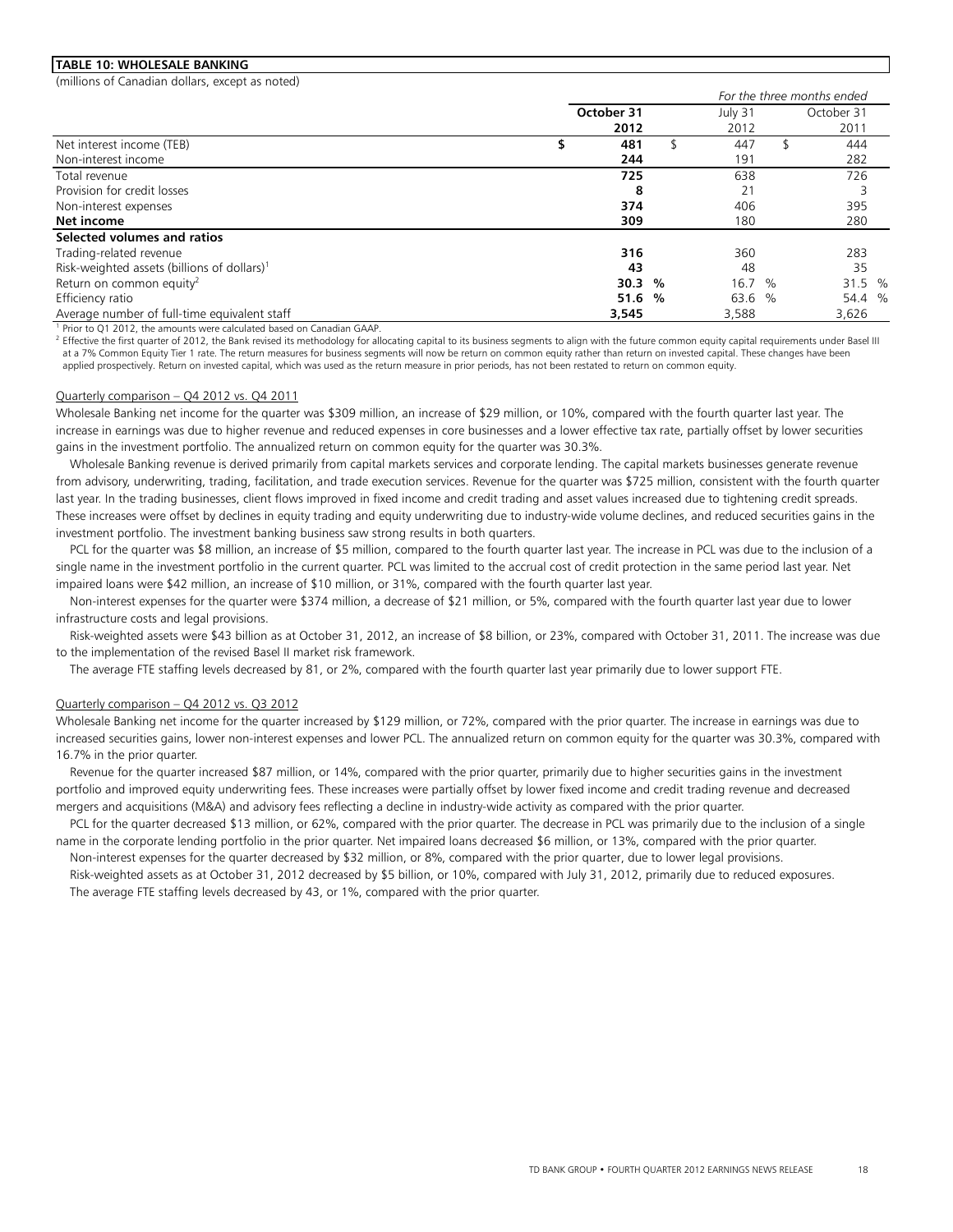| TABLE 11: CORPORATE                                                                                  |                  |                            |            |
|------------------------------------------------------------------------------------------------------|------------------|----------------------------|------------|
| (millions of Canadian dollars)                                                                       |                  |                            |            |
|                                                                                                      |                  | For the three months ended |            |
|                                                                                                      | October 31       | July 31                    | October 31 |
|                                                                                                      | 2012             | 2012                       | 2011       |
| Net income (loss) – reported                                                                         | $(127)$ \$       | 15<br>$\mathcal{L}$        | (83)       |
| Adjustments for items of note: Decrease (increase) in net income <sup>1</sup>                        |                  |                            |            |
| Amortization of intangibles                                                                          | 60               | 59                         | 95         |
| Fair value of derivatives hedging the reclassified available-for-sale securities portfolio           | 35               |                            | (37)       |
| Fair value of credit default swaps hedging the corporate loan book, net of provision for             |                  |                            |            |
| credit losses                                                                                        |                  | (2)                        | (9)        |
| Integration charges, direct transaction costs, and changes in fair value of contingent consideration |                  |                            |            |
| relating to the Chrysler Financial acquisition                                                       | 3                | 6                          | 19         |
| Reduction of allowance for incurred but not identified credit losses                                 |                  | (30)                       |            |
| Positive impact due to changes in statutory income tax rates                                         |                  | (18)                       |            |
| Total adjustments for items of note                                                                  | 98               | 15                         | 68         |
| Net income (loss) – adjusted                                                                         | $(29)$ \$        | 30                         | (15)       |
| Decomposition of items included in net gain (loss) – adjusted                                        |                  |                            |            |
| Net corporate expenses                                                                               | \$<br>$(191)$ \$ | $(55)$ \$                  | (97)       |
| Other                                                                                                | 136              | 59                         | 56         |
| Non-controlling interests                                                                            | 26               | 26                         | 26         |
| Net income (loss) – adjusted                                                                         | (29) \$          | 30                         | (15)       |

1 For explanations of items of note, see the "Non-GAAP Financial Measures – Reconciliation of Adjusted to Reported Net Income" table in the "How We Performed" section of this document.

## Quarterly comparison – Q4 2012 vs. Q4 2011

Corporate segment's reported net loss for the quarter was \$127 million, compared with a reported net loss of \$83 million in the fourth quarter last year. Adjusted net loss was \$29 million, compared with an adjusted net loss of \$15 million in the fourth quarter last year. The increased loss was due to higher net corporate expenses largely offset by the favourable impact of other items. The increase in expenses was due in part to increases in strategic and cost reduction initiatives and the timing of charges to the segments. Other items were favourable largely due to preferred capital redemption costs and a loss related to Symcor's divestiture of its U.S. business in the prior year combined with the impact of more positive tax items this year.

## Quarterly comparison – Q4 2012 vs. Q3 2012

Corporate segment's reported net loss for the quarter was \$127 million, compared with a reported net income of \$15 million in the prior quarter. Adjusted net loss was \$29 million, compared with an adjusted net income of \$30 million in the prior quarter. The increased loss was due to higher net corporate expenses largely offset by the favourable impact of other items. The increase in expenses, as anticipated in the prior quarter outlook, was due to increases in strategic and cost reduction initiatives and the timing of charges to the segments. Other items were favourable due to treasury and other hedging activities contributing to more positive results than anticipated.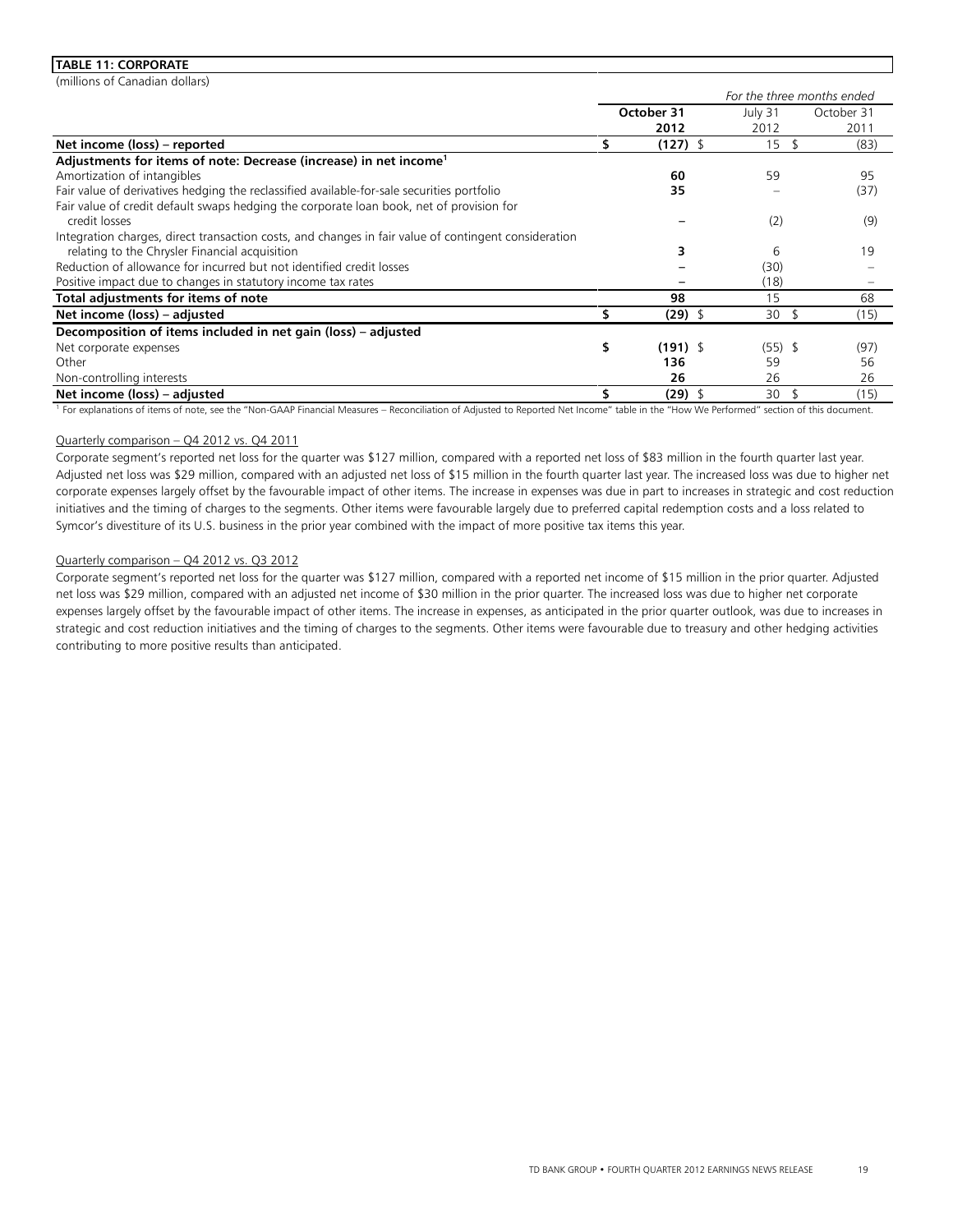# **INTERIM CONSOLIDATED FINANCIAL STATEMENTS** (unaudited)

| <b>INTERIM CONSOLIDATED BALANCE SHEET (unaudited)</b>                                                                                      |                  |            |            |
|--------------------------------------------------------------------------------------------------------------------------------------------|------------------|------------|------------|
| (millions of Canadian dollars, except as noted)                                                                                            |                  |            | As at      |
|                                                                                                                                            | October 31       | October 31 | November 1 |
|                                                                                                                                            | 2012             | 2011       | 2010       |
| <b>ASSETS</b>                                                                                                                              |                  |            |            |
| Cash and due from banks                                                                                                                    | \$<br>3,436 \$   | $3,096$ \$ | 2,574      |
| Interest-bearing deposits with banks                                                                                                       | 21,692           | 21,016     | 19,136     |
|                                                                                                                                            | 25,128           | 24,112     | 21,710     |
|                                                                                                                                            |                  |            |            |
| Trading loans, securities, and other                                                                                                       | 94,531           | 73,353     | 63,695     |
| Derivatives                                                                                                                                | 60,919           | 59,845     | 51,470     |
| Financial assets designated at fair value through profit or loss                                                                           | 6,173            | 4,236      | 2,150      |
| Available-for-sale securities                                                                                                              | 98,576           | 93,520     | 86,687     |
|                                                                                                                                            | 260,199          | 230.954    | 204,002    |
| Securities purchased under reverse repurchase agreements                                                                                   | 69,198           | 56,981     | 50,658     |
| Loans                                                                                                                                      |                  |            |            |
| Residential mortgages                                                                                                                      | 172,172          | 155,471    | 136,181    |
| Consumer instalment and other personal                                                                                                     | 117,927          | 115,389    | 107,371    |
| Credit card                                                                                                                                | 15,358           | 8,986      | 8,870      |
| Business and government                                                                                                                    | 101,041          | 93,144     | 83,205     |
| Debt securities classified as loans                                                                                                        | 4,994            | 6,511      | 7,591      |
|                                                                                                                                            | 411,492          | 379,501    | 343,218    |
| Allowance for loan losses                                                                                                                  | (2,644)          | (2, 314)   | (2,309)    |
| Loans, net of allowance for loan losses                                                                                                    | 408,848          | 377,187    | 340,909    |
| Other                                                                                                                                      |                  |            |            |
|                                                                                                                                            |                  |            |            |
| Customers' liability under acceptances<br>Investment in TD Ameritrade                                                                      | 7,223            | 7,815      | 7,757      |
|                                                                                                                                            | 5,344            | 5,159      | 5,438      |
| Goodwill                                                                                                                                   | 12,311           | 12,257     | 12,313     |
| Other intangibles                                                                                                                          | 2,217            | 1,844      | 1,804      |
| Land, buildings, equipment, and other depreciable assets                                                                                   | 4,402            | 4,083      | 4,249      |
| Current income tax receivable                                                                                                              | 439              | 288        | 623        |
| Deferred tax assets                                                                                                                        | 883              | 1,196      | 1,045      |
| Other assets                                                                                                                               | 14,914           | 13,617     | 16,901     |
|                                                                                                                                            | 47,733           | 46,259     | 50.130     |
| <b>Total assets</b>                                                                                                                        | \$<br>811,106 \$ | 735,493 \$ | 667,409    |
| <b>LIABILITIES</b>                                                                                                                         |                  |            |            |
| Trading deposits                                                                                                                           | \$<br>38,774 \$  | 29,613 \$  | 22,991     |
| Derivatives                                                                                                                                | 64,997           | 61,715     | 52,552     |
| Securitization liabilities at fair value                                                                                                   | 25,324           | 27,725     | 27,256     |
| Other financial liabilities designated at fair value through profit or loss                                                                | 17               | 32         | 31         |
|                                                                                                                                            | 129,112          | 119,085    | 102,830    |
| <b>Deposits</b>                                                                                                                            |                  |            |            |
| Personal                                                                                                                                   | 291,759          | 268,703    | 249,251    |
| <b>Banks</b>                                                                                                                               |                  |            |            |
|                                                                                                                                            | 14,957           | 11,659     | 12,501     |
| Business and government                                                                                                                    | 181,038          | 169,066    | 143,121    |
|                                                                                                                                            | 487,754          | 449.428    | 404,873    |
| Other                                                                                                                                      |                  |            |            |
| Acceptances                                                                                                                                | 7,223            | 7,815      | 7,757      |
| Obligations related to securities sold short                                                                                               | 33,435           | 23,617     | 23,691     |
| Obligations related to securities sold under repurchase agreements                                                                         | 38,816           | 25,991     | 22,191     |
| Securitization liabilities at amortized cost                                                                                               | 26,190           | 26,054     | 23,078     |
| Provisions                                                                                                                                 | 656              | 536        | 440        |
| Current income tax payable                                                                                                                 | 167              | 167        | 1,041      |
| Deferred tax liabilities                                                                                                                   | 327              | 574        | 771        |
| Other liabilities                                                                                                                          | 24,858           | 24,418     | 25,690     |
|                                                                                                                                            | 131,672          | 109,172    | 104,659    |
| Subordinated notes and debentures                                                                                                          | 11,318           | 11,543     | 12,249     |
| Liability for preferred shares                                                                                                             | 26               | 32         | 582        |
| Liability for capital trust securities                                                                                                     | 2,224            | 2,229      | 2,344      |
| <b>Total liabilities</b>                                                                                                                   | 762,106          | 691.489    | 627,537    |
| <b>EQUITY</b>                                                                                                                              |                  |            |            |
| Common shares (millions of shares issued and outstanding: Oct. 31, 2012 - 918.2, Oct. 31, 2011 - 902.4, Nov. 1, 2010 - 879.7)              | 18,691           | 17,491     | 15,804     |
| Preferred shares (millions of shares issued and outstanding: Oct. 31, 2012 - 135.8, Oct. 31, 2011 - 135.8, Nov. 1, 2010 - 135.8)           | 3,395            | 3,395      | 3,395      |
| Treasury shares - common (millions of shares held: Oct. 31, 2012 - (2.1), Oct. 31, 2011 - (1.4), Nov. 1, 2010 - (1.2))                     | (166)            | (116)      | (91)       |
|                                                                                                                                            |                  |            |            |
| Treasury shares - preferred (millions of shares held: Oct. 31, 2012 - nil, Oct. 31, 2011 - nil, Nov. 1, 2010 - nil)<br>Contributed surplus | (1)<br>196       | 212        | (1)<br>235 |
|                                                                                                                                            |                  |            |            |
| Retained earnings                                                                                                                          | 21,763           | 18,213     | 14,781     |
| Accumulated other comprehensive income (loss)                                                                                              | 3,645            | 3,326      | 4,256      |
|                                                                                                                                            | 47,523           | 42,521     | 38,379     |
| Non-controlling interests in subsidiaries                                                                                                  | 1,477            | 1,483      | 1,493      |
| <b>Total equity</b>                                                                                                                        | 49,000           | 44,004     | 39,872     |
| <b>Total liabilities and equity</b>                                                                                                        | \$<br>811,106 \$ | 735,493 \$ | 667,409    |

Certain comparative amounts have been reclassified to conform with the presentation adopted in the current year.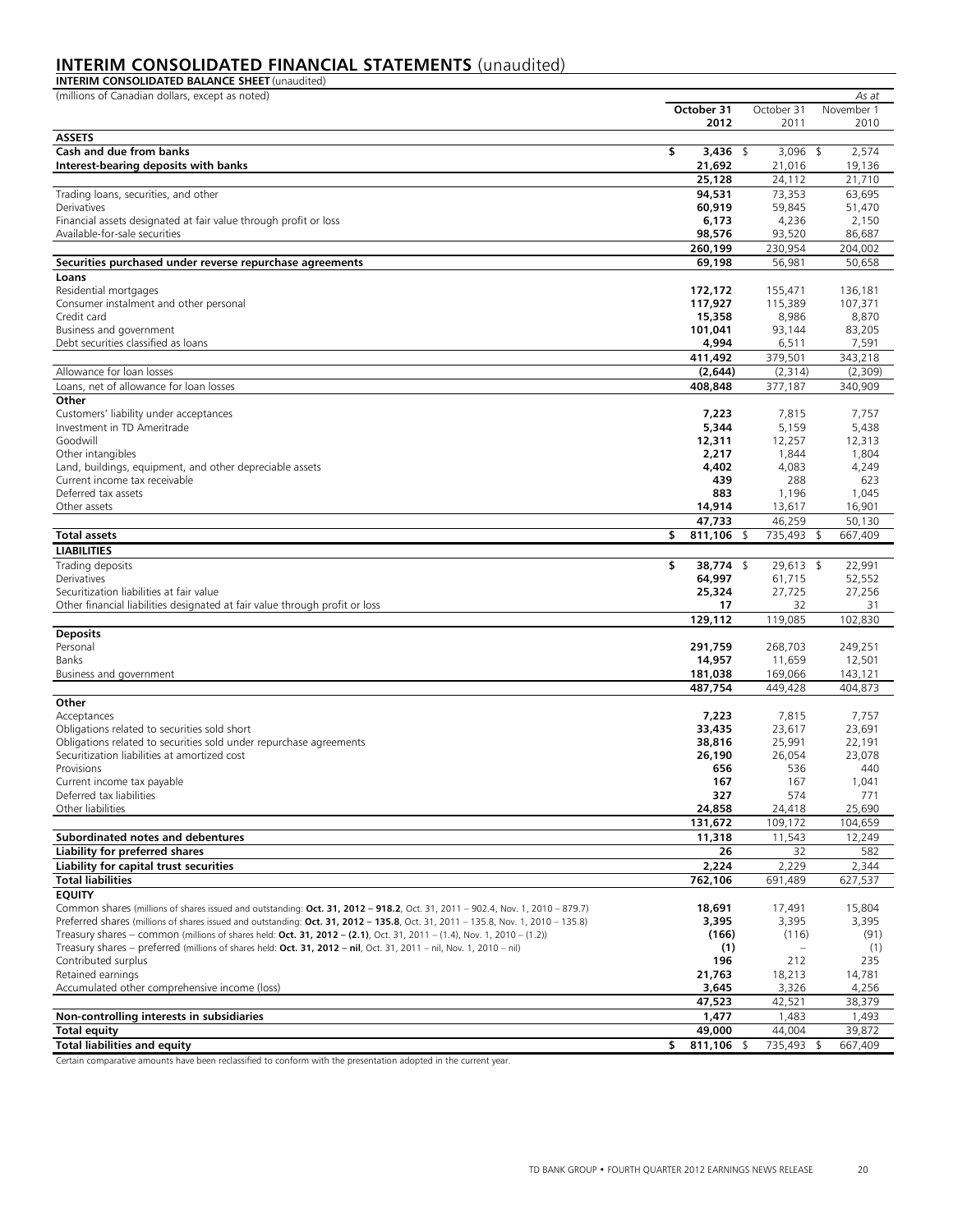#### **INTERIM CONSOLIDATED STATEMENT OF INCOME** (unaudited)

(millions of Canadian dollars, except as noted)

|                                                                                   |                    |                | For the three months ended | For the twelve months ended |    |                    |  |  |  |
|-----------------------------------------------------------------------------------|--------------------|----------------|----------------------------|-----------------------------|----|--------------------|--|--|--|
|                                                                                   | October 31<br>2012 |                | October 31<br>2011         | October 31<br>2012          |    | October 31<br>2011 |  |  |  |
| Interest income                                                                   |                    |                |                            |                             |    |                    |  |  |  |
| Loans                                                                             | \$<br>4,558        | $\mathfrak{S}$ | $4,336$ \$                 | $17,951$ \$                 |    | 17,010             |  |  |  |
| Securities                                                                        |                    |                |                            |                             |    |                    |  |  |  |
| Interest                                                                          | 786                |                | 709                        | 3,259                       |    | 2,720              |  |  |  |
| <b>Dividends</b>                                                                  | 256                |                | 198                        | 940                         |    | 810                |  |  |  |
| Deposits with banks                                                               | 22                 |                | 80                         | 88                          |    | 369                |  |  |  |
|                                                                                   | 5,622              |                | 5,323                      | 22,238                      |    | 20,909             |  |  |  |
| Interest expense                                                                  |                    |                |                            |                             |    |                    |  |  |  |
| Deposits                                                                          | 1,163              |                | 1,135                      | 4,670                       |    | 4,466              |  |  |  |
| Securitization liabilities                                                        | 243                |                | 284                        | 1,026                       |    | 1,235              |  |  |  |
| Subordinated notes and debentures                                                 | 152                |                | 160                        | 612                         |    | 663                |  |  |  |
| Preferred shares and capital trust securities                                     | 44                 |                | 61                         | 174                         |    | 208                |  |  |  |
| Other                                                                             | 178                |                | 151                        | 730                         |    | 676                |  |  |  |
|                                                                                   | 1,780              |                | 1,791                      | 7,212                       |    | 7,248              |  |  |  |
|                                                                                   |                    |                |                            |                             |    |                    |  |  |  |
| Net interest income                                                               | 3,842              |                | 3,532                      | 15,026                      |    | 13,661             |  |  |  |
| Non-interest income                                                               |                    |                |                            |                             |    |                    |  |  |  |
| Investment and securities services                                                | 660                |                | 635                        | 2,621                       |    | 2,624              |  |  |  |
| Credit fees                                                                       | 185                |                | 176                        | 745                         |    | 671                |  |  |  |
| Net gains (losses) from available-for-sale securities                             | 178                |                | 201                        | 373                         |    | 393                |  |  |  |
| Trading income (losses)                                                           | (66)               |                | (55)                       | (41)                        |    | (127)              |  |  |  |
| Service charges                                                                   | 453                |                | 437                        | 1,775                       |    | 1,602              |  |  |  |
| Card services                                                                     | 274                |                | 257                        | 1,039                       |    | 959                |  |  |  |
| Insurance revenue, net of claims and related expenses                             | 232                |                | 308                        | 1,113                       |    | 1,167              |  |  |  |
| Trust fees                                                                        | 34                 |                | 36                         | 149                         |    | 154                |  |  |  |
| Other income (loss)                                                               | 97                 |                | 136                        | 322                         |    | 558                |  |  |  |
|                                                                                   | 2,047              |                | 2,131                      | 8,096                       |    | 8,001              |  |  |  |
| <b>Total revenue</b>                                                              | 5,889              |                | 5,663                      | 23,122                      |    | 21,662             |  |  |  |
| <b>Provision for credit losses</b>                                                | 565                |                | 340                        | 1,795                       |    | 1,490              |  |  |  |
| <b>Non-interest expenses</b>                                                      |                    |                |                            |                             |    |                    |  |  |  |
| Salaries and employee benefits                                                    | 1,837              |                | 1.742                      | 7,241                       |    | 6,729              |  |  |  |
| Occupancy, including depreciation                                                 | 355                |                | 341                        | 1.374                       |    | 1,285              |  |  |  |
| Equipment, including depreciation                                                 | 228                |                | 213                        | 825                         |    | 801                |  |  |  |
| Amortization of other intangibles                                                 | 133                |                | 177                        | 477                         |    | 657                |  |  |  |
| Marketing and business development                                                | 221                |                | 203                        | 668                         |    | 593                |  |  |  |
| Brokerage-related fees                                                            | 71                 |                | 77                         | 296                         |    | 320                |  |  |  |
| Professional and advisory services                                                | 311                |                | 267                        | 925                         |    | 944                |  |  |  |
| Communications                                                                    | 71                 |                | 73                         | 282                         |    | 271                |  |  |  |
| Other                                                                             | 379                |                | 395                        | 1,910                       |    | 1.447              |  |  |  |
|                                                                                   | 3,606              |                | 3.488                      | 13,998                      |    | 13.047             |  |  |  |
| Income before income taxes and equity in net income of an investment in associate | 1,718              |                | 1,835                      | 7,329                       |    | 7,125              |  |  |  |
| Provision for (recovery of) income taxes                                          | 178                |                | 310                        | 1,092                       |    | 1,326              |  |  |  |
| Equity in net income of an investment in associate, net of income taxes           | 57                 |                | 64                         | 234                         |    | 246                |  |  |  |
| Net income                                                                        | 1,597              |                | 1,589                      | 6,471                       |    | 6,045              |  |  |  |
| <b>Preferred dividends</b>                                                        | 49                 |                | 48                         | 196                         |    | 180                |  |  |  |
| Net income available to common shareholders and non-controlling interests         |                    |                |                            |                             |    |                    |  |  |  |
| in subsidiaries                                                                   | \$<br>1,548        | - \$           | $1,541$ \$                 | 6,275                       | \$ | 5.865              |  |  |  |
| Attributable to:                                                                  |                    |                |                            |                             |    |                    |  |  |  |
| Non-controlling interests in subsidiaries                                         | \$<br>$26 \quad$   |                | 26S                        | 104                         | \$ | 104                |  |  |  |
| Common shareholders                                                               | 1,522              |                | 1,515                      | 6,171                       |    | 5,761              |  |  |  |
| Average number of common shares outstanding (millions)                            |                    |                |                            |                             |    |                    |  |  |  |
| Basic                                                                             | 912.4              |                | 893.8                      | 906.6                       |    | 885.7              |  |  |  |
| Diluted                                                                           | 920.0              |                | 909.0                      | 914.9                       |    | 902.9              |  |  |  |
| Earnings per share (dollars)                                                      |                    |                |                            |                             |    |                    |  |  |  |
| Basic                                                                             | \$<br>1.67         | \$             | 1.70                       | \$<br>6.81                  | \$ | 6.50               |  |  |  |
| Diluted                                                                           | 1.66               |                | 1.68                       | 6.76                        |    | 6.43               |  |  |  |
| Dividends per share (dollars)                                                     | 0.77               |                | 0.68                       | 2.89                        |    | 2.61               |  |  |  |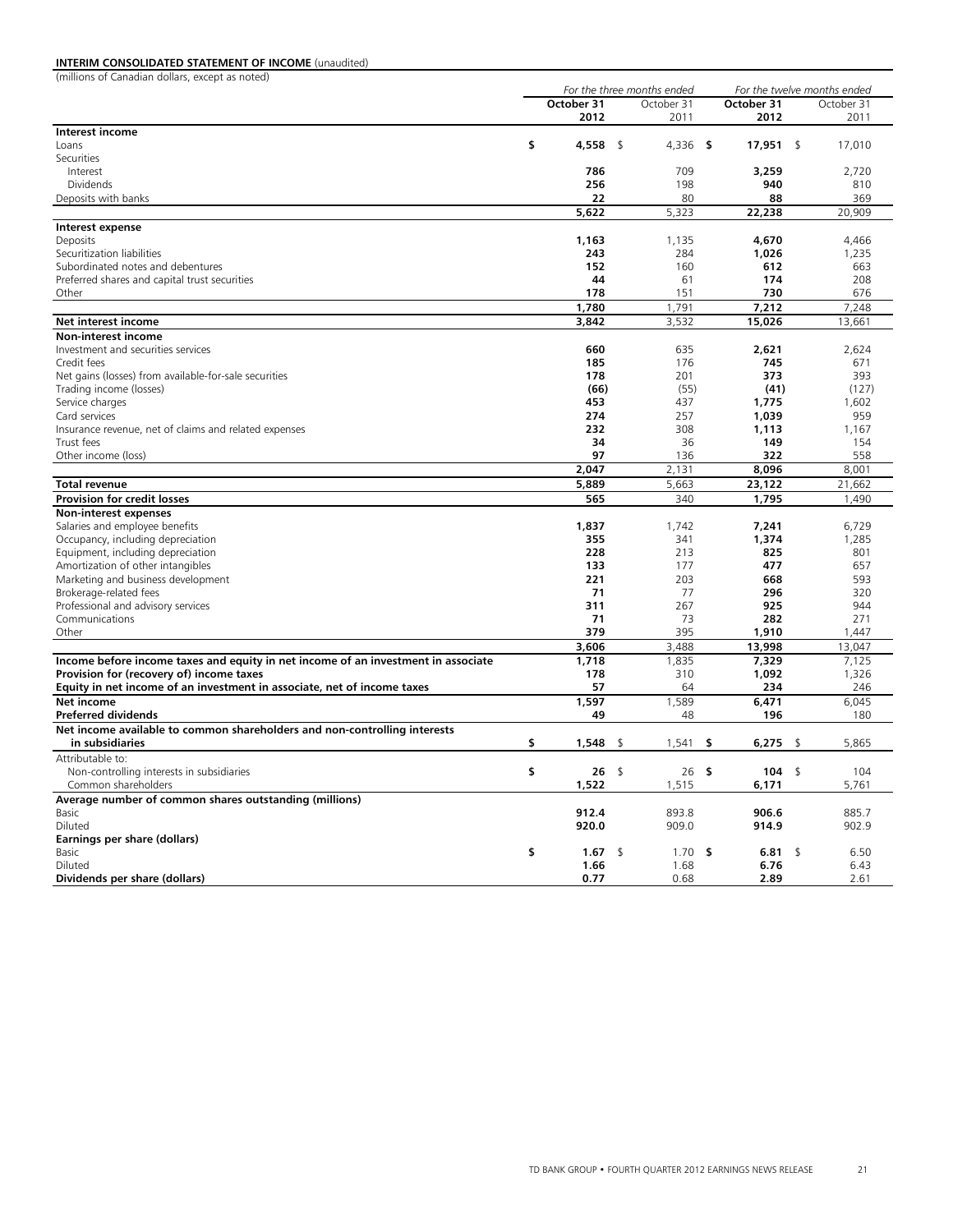## **INTERIM CONSOLIDATED STATEMENT OF CHANGES IN EQUITY** (unaudited)

| (millions of Canadian dollars)                                                    |                    |                            |                             |                          |  |
|-----------------------------------------------------------------------------------|--------------------|----------------------------|-----------------------------|--------------------------|--|
|                                                                                   |                    | For the three months ended | For the twelve months ended |                          |  |
|                                                                                   | October 31         | October 31                 | October 31                  | October 31               |  |
|                                                                                   | 2012               | 2011                       | 2012                        | 2011                     |  |
| Common shares                                                                     |                    |                            |                             |                          |  |
| Balance at beginning of period                                                    | \$<br>\$<br>18,351 | $16,572$ \$                | \$<br>17,491                | 15,804                   |  |
| Proceeds from shares issued on exercise of stock options                          | 58                 | 41                         | 253                         | 322                      |  |
| Shares issued as a result of dividend reinvestment plan                           | 282                | 174                        | 947                         | 661                      |  |
| Proceeds from issuance of new shares                                              |                    | 704                        |                             | 704                      |  |
| Balance at end of period                                                          | 18,691             | 17,491                     | 18,691                      | 17,491                   |  |
| <b>Preferred shares</b>                                                           |                    |                            |                             |                          |  |
| Balance at beginning of period                                                    | 3,395              | 3,395                      | 3,395                       | 3,395                    |  |
| Balance at end of period                                                          | 3,395              | 3,395                      | 3,395                       | 3,395                    |  |
| Treasury shares - common                                                          |                    |                            |                             |                          |  |
| Balance at beginning of period                                                    | (178)              | (104)                      | (116)                       | (91)                     |  |
| Purchase of shares                                                                | (1,045)            | (760)                      | (3, 175)                    | (2, 164)                 |  |
| Sale of shares                                                                    | 1,057              | 748                        | 3,125                       | 2,139                    |  |
| Balance at end of period                                                          | (166)              | (116)                      | (166)                       | (116)                    |  |
| Treasury shares - preferred                                                       |                    |                            |                             |                          |  |
| Balance at beginning of period                                                    | (1)                | $\overline{a}$             |                             | (1)                      |  |
| Purchase of shares                                                                | (16)               | (8)                        | (77)                        | (59)                     |  |
| Sale of shares                                                                    | 16                 | 8                          | 76                          | 60                       |  |
| Balance at end of period                                                          | (1)                | $\overline{\phantom{0}}$   | (1)                         | $\overline{\phantom{0}}$ |  |
| <b>Contributed surplus</b>                                                        |                    |                            |                             |                          |  |
| Balance at beginning of period                                                    | 203                | 211                        | 212                         | 235                      |  |
| Net premium (discount) on sale of treasury shares                                 | (1)                | $\mathbf{1}$               | 10                          | 11                       |  |
| Stock options, contributed surplus                                                | (6)                | (2)                        | (25)                        | (34)                     |  |
| Other                                                                             | $\overline{a}$     | $\overline{2}$             | (1)                         | $\overline{a}$           |  |
| Balance at end of period                                                          | 196                | 212                        | 196                         | 212                      |  |
| <b>Retained earnings</b>                                                          |                    |                            |                             |                          |  |
| Balance at beginning of period                                                    | 20,943             | 17,322                     | 18,213                      | 14,781                   |  |
| Net income attributable to shareholders                                           | 1,571              | 1,563                      | 6,367                       | 5,941                    |  |
| Common dividends                                                                  | (702)              | (611)                      | (2,621)                     | (2,316)                  |  |
| Preferred dividends                                                               | (49)               | (48)                       | (196)                       | (180)                    |  |
| Share issue expenses                                                              |                    | (13)                       |                             | (13)                     |  |
| Balance at end of period                                                          | 21,763             | 18,213                     | 21,763                      | 18,213                   |  |
| Accumulated other comprehensive income (loss)                                     |                    |                            |                             |                          |  |
| Net unrealized gain (loss) on available-for-sale securities:                      |                    |                            |                             |                          |  |
| Balance at beginning of period                                                    | 1,417              | 1,130                      | 949                         | 1,317                    |  |
| Other comprehensive income (loss)                                                 | 58                 | (181)                      | 526                         | (368)                    |  |
| Balance at end of period                                                          | 1,475              | 949                        | 1,475                       | 949                      |  |
| Net unrealized foreign currency translation gain (loss) on investments in foreign |                    |                            |                             |                          |  |
| operations, net of hedging activities:                                            |                    |                            |                             |                          |  |
| Balance at beginning of period                                                    | (346)              | (1, 453)                   | (464)                       |                          |  |
| Other comprehensive income (loss)                                                 | (80)               | 989                        | 38                          | (464)                    |  |
| Balance at end of period                                                          | (426)              | (464)                      | (426)                       | (464)                    |  |
| Net gain (loss) on derivatives designated as cash flow hedges:                    |                    |                            |                             |                          |  |
| Balance at beginning of period                                                    | 2,801              | 2,395                      | 2,841                       | 2,939                    |  |
| Other comprehensive income (loss)                                                 | (205)              | 446                        | (245)                       | (98)                     |  |
| Balance at end of period                                                          | 2,596              | 2,841                      | 2,596                       | 2,841                    |  |
| Total                                                                             | 3,645              | 3,326                      | 3,645                       | 3,326                    |  |
| Non-controlling interests in subsidiaries                                         |                    |                            |                             |                          |  |
| Balance at beginning of period                                                    | 1,482              | 1,452                      | 1,483                       | 1,493                    |  |
| Net income attributable to non-controlling interests in subsidiaries              | 26                 | 26                         | 104                         | 104                      |  |
| Other                                                                             | (31)               | 5                          | (110)                       | (114)                    |  |
| Balance at end of period                                                          | 1,477              | 1,483                      | 1,477                       | 1,483                    |  |
| <b>Total equity</b>                                                               | \$<br>49,000 \$    | 44,004 \$                  | 49,000 \$                   | 44,004                   |  |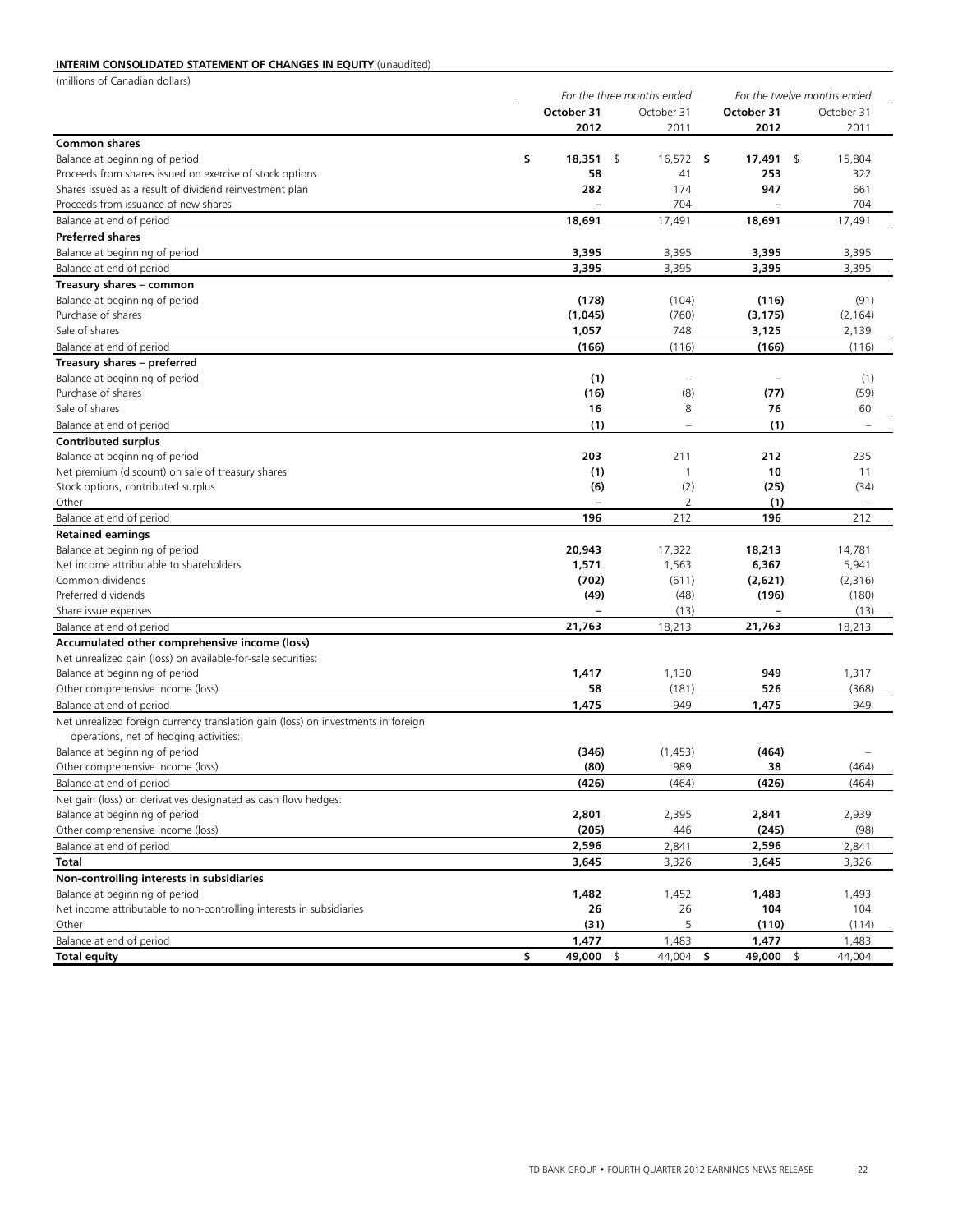#### **INTERIM CONSOLIDATED STATEMENT OF COMPREHENSIVE INCOME** (unaudited)

(millions of Canadian dollars)

|                                                                                                                                                                                           |   |            | For the three months ended | For the twelve months ended |  |            |  |  |  |
|-------------------------------------------------------------------------------------------------------------------------------------------------------------------------------------------|---|------------|----------------------------|-----------------------------|--|------------|--|--|--|
|                                                                                                                                                                                           |   | October 31 | October 31                 | October 31                  |  | October 31 |  |  |  |
|                                                                                                                                                                                           |   | 2012       | 2011                       | 2012                        |  | 2011       |  |  |  |
| Net income                                                                                                                                                                                | ъ | 1,597      | 589,                       | \$<br>6,471                 |  | 6,045      |  |  |  |
| Other comprehensive income (loss), net of income taxes                                                                                                                                    |   |            |                            |                             |  |            |  |  |  |
| Change in unrealized gains (losses) on available-for-sale securities <sup>1</sup>                                                                                                         |   | 106        | (157)                      | 689                         |  | (246)      |  |  |  |
| Reclassification to earnings of net losses (gains) in respect of available-for-sale securities <sup>2</sup>                                                                               |   | (48)       | (24)                       | (163)                       |  | (122)      |  |  |  |
| Net change in unrealized foreign currency translation gains (losses) on investments in                                                                                                    |   |            |                            |                             |  |            |  |  |  |
| foreign operations                                                                                                                                                                        |   | (132)      | 1,620                      | 92                          |  | (796)      |  |  |  |
| Net foreign currency translation gains (losses) from hedging activities <sup>3</sup>                                                                                                      |   | 52         | (631)                      | (54)                        |  | 332        |  |  |  |
| Change in net gains (losses) on derivatives designated as cash flow hedges <sup>4</sup>                                                                                                   |   | 38         | 1,021                      | 834                         |  | 640        |  |  |  |
| Reclassification to earnings of net losses (gains) on cash flow hedges <sup>5</sup>                                                                                                       |   | (243)      | (575)                      | (1,079)                     |  | (738)      |  |  |  |
|                                                                                                                                                                                           |   | (227)      | 1,254                      | 319                         |  | (930)      |  |  |  |
| Comprehensive income (loss) for the period                                                                                                                                                |   | $1,370$ \$ | 2,843                      | 6,790 \$                    |  | 5,115      |  |  |  |
| Attributable to:                                                                                                                                                                          |   |            |                            |                             |  |            |  |  |  |
| Preferred shareholders                                                                                                                                                                    |   | 49         | 48                         | 196                         |  | 180        |  |  |  |
| Common shareholders                                                                                                                                                                       |   | 1,295      | 2.769                      | 6,490                       |  | 4.831      |  |  |  |
| Non-controlling interests in subsidiaries                                                                                                                                                 |   | 26         | 26                         | 104                         |  | 104        |  |  |  |
| 1 Net of income tax provision of \$24 million for the three months ended Oct. 31, 2012 (three months ended Oct. 31, 2011 – net of income tax recovery of \$43 million). Net of income tax |   |            |                            |                             |  |            |  |  |  |

provision of \$302 million for the twelve months ended Oct. 31, 2012 (twelve months ended Oct. 31, 2011 – net of income tax recovery of \$35 million).<br><sup>2</sup> Net of income tax provision of \$16 million for the three months ended

provision of \$74 million for the twelve months ended Oct. 31, 2012 (twelve months ended Oct. 31, 2011 – net of income tax provision of \$31 million).<br><sup>3</sup> Net of income tax provision of \$13 million for the three months ended

4 Net of income tax recovery of \$10 million for the three months ended Oct. 31, 2012 (three months ended Oct. 31, 2011 – net of income tax provision of \$521 million). Net of income tax provision of \$521 million). Net of in

<sup>5</sup> Net of income tax provision of \$104 million for the three months ended Oct. 31, 2012 (three months ended Oct. 31, 2011 - net of income tax provision of \$309 million). Net of income tax provision of \$485 million for the twelve months ended Oct. 31, 2012 (twelve months ended Oct. 31, 2011 – net of income tax provision of \$304 million).

All items presented in other comprehensive income will be reclassified to the Consolidated Statement of Income in subsequent periods.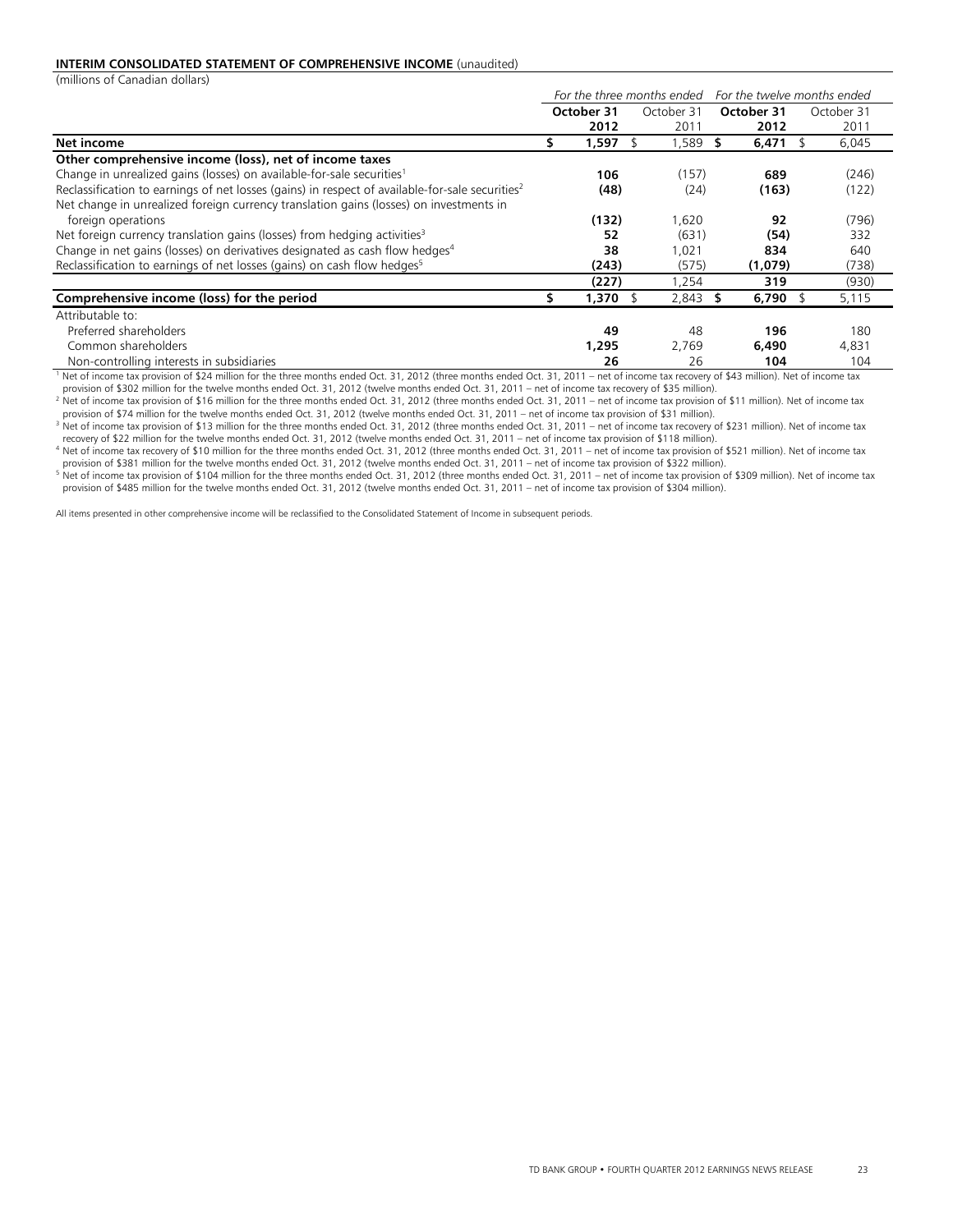## **INTERIM CONSOLIDATED STATEMENT OF CASH FLOWS** (unaudited)

| (millions of Canadian dollars)                                                                             |                  |                            |            |            |                             |
|------------------------------------------------------------------------------------------------------------|------------------|----------------------------|------------|------------|-----------------------------|
|                                                                                                            |                  | For the three months ended |            |            | For the twelve months ended |
|                                                                                                            | October 31       | October 31                 | October 31 |            | October 31                  |
|                                                                                                            | 2012             | 2011                       |            | 2012       | 2011                        |
| Cash flows from (used in) operating activities                                                             |                  |                            |            |            |                             |
| Net income before income taxes                                                                             | \$<br>$1,775$ \$ | 1,899                      | - \$       | $7,563$ \$ | 7,371                       |
| Adjustments to determine net cash flows from (used in) operating activities<br>Provision for credit losses | 565              | 340                        |            | 1,795      |                             |
| Depreciation                                                                                               | 130              | 126                        |            | 508        | 1,490<br>467                |
|                                                                                                            | 133              | 177                        |            | 477        | 657                         |
| Amortization of other intangibles<br>Net losses (gains) from available-for-sale securities                 | (178)            | (201)                      |            | (373)      | (393)                       |
| Equity in net income of an investment in associate                                                         | (57)             | (64)                       |            | (234)      | (246)                       |
| Deferred taxes                                                                                             | (43)             | (91)                       |            | 112        | (147)                       |
| Changes in operating assets and liabilities                                                                |                  |                            |            |            |                             |
| Interest receivable and payable                                                                            | 203              | 330                        |            | (236)      | (143)                       |
| Securities sold short                                                                                      | 1,365            | (515)                      |            | 9,818      | (74)                        |
| Trading loans and securities                                                                               | (4,680)          | (4, 195)                   |            | (21, 178)  | (9,658)                     |
| Loans                                                                                                      | (4, 201)         | (13,039)                   |            | (26, 319)  | (30, 213)                   |
| Deposits                                                                                                   | 8,728            | 22,655                     |            | 47,487     | 51,177                      |
| Derivatives                                                                                                | 1,080            | (1,449)                    |            | 2,208      | 788                         |
| Financial assets and liabilities designated at fair value through profit or loss                           | (318)            | (1,434)                    |            | (1, 952)   | (2,085)                     |
| Securitization liabilities                                                                                 | 874              | (952)                      |            | (2, 265)   | 3,445                       |
| Other                                                                                                      | (2,988)          | (814)                      |            | (2,069)    | (2,647)                     |
| Income taxes paid                                                                                          | (272)            | (474)                      |            | (1, 296)   | (2,076)                     |
| Net cash from (used in) operating activities                                                               | 2,116            | 2,299                      |            | 14,046     | 17,713                      |
| Cash flows from (used in) financing activities                                                             |                  |                            |            |            |                             |
| Change in securities sold under repurchase agreements                                                      | 4,323            | (2,064)                    |            | 12,825     | 3,800                       |
| Issue of subordinated notes and debentures                                                                 |                  |                            |            |            | 1,000                       |
| Repayment of subordinated notes and debentures                                                             |                  | (502)                      |            | (201)      | (1,694)                     |
| Repayment or redemption of liability for preferred shares and capital trust securities                     | 6                | (529)                      |            | (11)       | (665)                       |
| Translation adjustment on subordinated notes and debentures issued in a foreign                            |                  |                            |            |            |                             |
| currency and other                                                                                         | (23)             | (34)                       |            | (24)       | (12)                        |
| Common shares issued                                                                                       | 47               | 726                        |            | 206        | 951                         |
| Sale of treasury shares                                                                                    | 1,072            | 757                        |            | 3,211      | 2,210                       |
| Purchase of treasury shares                                                                                | (1,061)          | (768)                      |            | (3,252)    | (2, 223)                    |
| Dividends paid                                                                                             | (469)            | (485)                      |            | (1, 870)   | (1,835)                     |
| Distributions to non-controlling interests in subsidiaries                                                 | (26)             | (26)                       |            | (104)      | (104)                       |
| Net cash from (used in) financing activities                                                               | 3,869            | (2, 925)                   |            | 10,780     | 1,428                       |
| Cash flows from (used in) investing activities                                                             |                  |                            |            |            |                             |
| Interest-bearing deposits with banks                                                                       | (4, 432)         | (3, 475)                   |            | (676)      | (1,880)                     |
| Activities in available-for-sale securities                                                                |                  |                            |            |            |                             |
| Purchases                                                                                                  | (15, 529)        | (20, 743)                  |            | (64, 861)  | (63, 658)                   |
| Proceeds from maturities                                                                                   | 9,342            | 5,383                      |            | 40,223     | 25,810                      |
| Proceeds from sales                                                                                        | 4,175            | 8,579                      |            | 20,707     | 30,997                      |
| Net purchases of premises, equipment, and other depreciable assets                                         | (265)            | (146)                      |            | (827)      | (301)                       |
| Securities purchased under reverse repurchase agreements                                                   | 1,178            | 11,174                     |            | (12, 217)  | (6,323)                     |
| Net cash acquired from (paid for) acquisitions                                                             |                  | (14)                       |            | (6, 839)   | (3, 226)                    |
| Net cash from (used in) investing activities                                                               | (5, 531)         | 758                        |            | (24, 490)  | (18, 581)                   |
| Effect of exchange rate changes on cash and due from banks                                                 | (7)              | 65                         |            | 4          | (38)                        |
| Net increase (decrease) in cash and due from banks                                                         | 447              | 197                        |            | 340        | 522                         |
| Cash and due from banks at beginning of period                                                             | 2,989            | 2,899                      |            | 3,096      | 2,574                       |
| Cash and due from banks at end of period                                                                   | \$<br>$3,436$ \$ | $3,096$ \$                 |            | $3,436$ \$ | 3,096                       |
| Supplementary disclosure of cash flow information                                                          |                  |                            |            |            |                             |
| Amount of interest paid during the period                                                                  | \$<br>$1,471$ \$ | $1,416$ \$                 |            | $7,368$ \$ | 7,397                       |
| Amount of interest received during the period                                                              | 5,260            | 5,068                      |            | 21,218     | 20,093                      |
| Amount of dividends received during the period                                                             | 242              | 195                        |            | 925        | 806                         |

Certain comparative amounts have been reclassified to conform with the presentation adopted in the current year.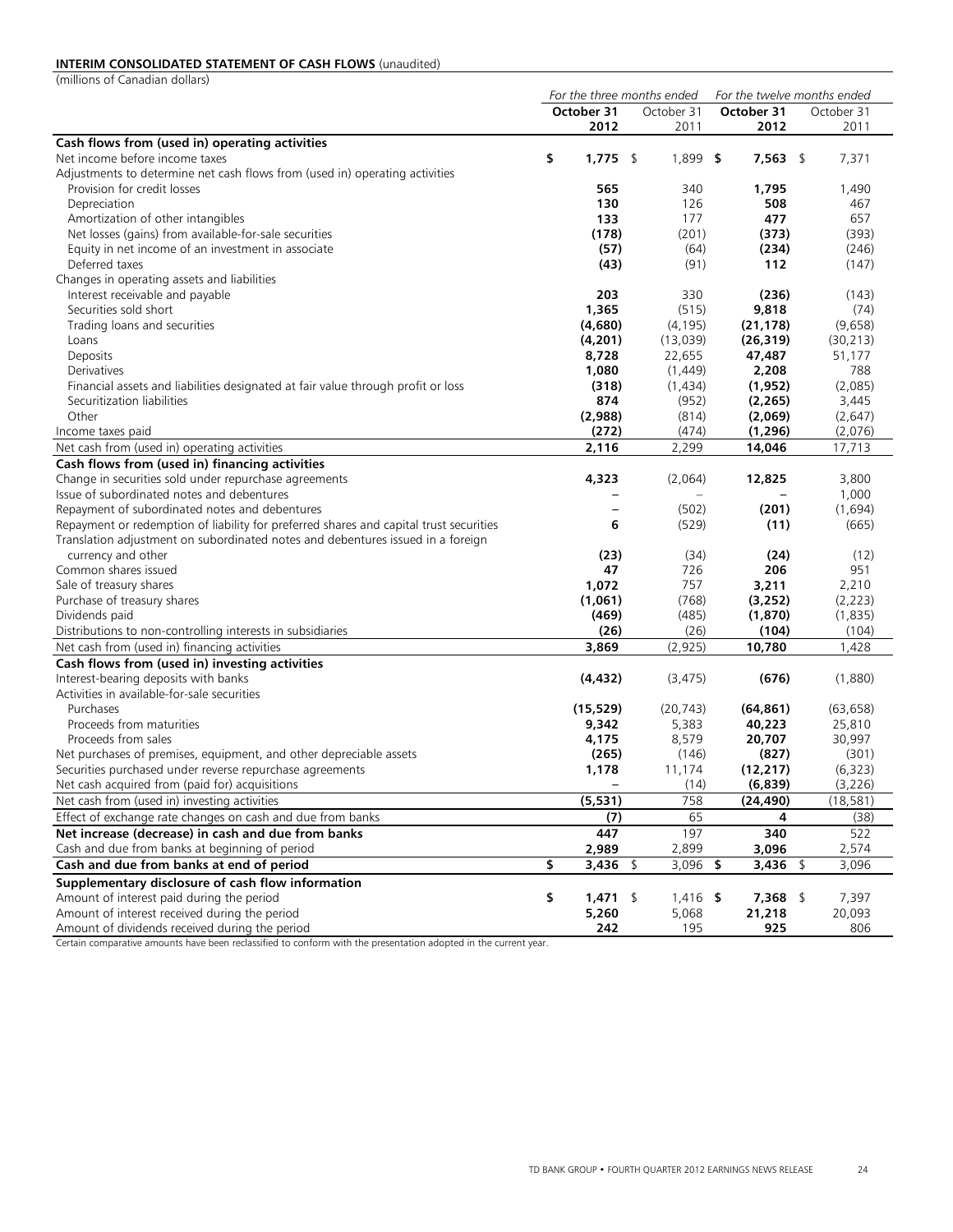## **Appendix A – Segmented Information**

The Bank's operations and activities are organized around four key business segments: Canadian Personal and Commercial Banking, Wealth and Insurance, U.S. Personal and Commercial Banking, and Wholesale Banking. The Bank's other activities are reported in the Corporate segment. Results for these segments for the three and twelve months ended October 31 are presented in the following tables:

#### **Results by Business Segment**

(millions of Canadian dollars)

|                             |                          |                |                      |      |         |                        |     |                |     |                |    |         |    |                |    |            |     |           |         | For the three months ended |              |
|-----------------------------|--------------------------|----------------|----------------------|------|---------|------------------------|-----|----------------|-----|----------------|----|---------|----|----------------|----|------------|-----|-----------|---------|----------------------------|--------------|
|                             | <b>Canadian Personal</b> |                |                      |      |         |                        |     |                |     | U.S. Personal  |    |         |    |                |    |            |     |           |         |                            |              |
|                             | and Commercial           |                |                      |      |         | Wealth and             |     | and Commercial |     |                |    |         |    | Wholesale      |    |            |     |           |         |                            |              |
|                             |                          |                | Banking <sup>1</sup> |      |         | Insurance <sup>1</sup> |     |                |     | <b>Banking</b> |    |         |    | <b>Banking</b> |    |            |     | Corporate |         |                            | <b>Total</b> |
|                             | Oct. 31                  |                | Oct. 31              |      | Oct. 31 | Oct. 31                |     | Oct. 31        |     | Oct. 31        |    | Oct. 31 |    | Oct. 31        |    | Oct. 31    |     | Oct. 31   | Oct. 31 |                            | Oct. 31      |
|                             | 2012                     |                | 2011                 |      | 2012    | 2011                   |     | 2012           |     | 2011           |    | 2012    |    | 2011           |    | 2012       |     | 2011      |         | 2012                       | 2011         |
| Net interest income (loss)  | \$<br>2,071              | $\mathfrak{L}$ | 1,840                | - \$ | 147 $$$ | 136                    | \$  | 1,148          | -\$ | 1,124          | \$ | 481 \$  |    | 444            | \$ | $(5)$ \$   |     | (12)      | -\$     | 3,842 \$                   | 3,532        |
| Non-interest income (loss)  | 678                      |                | 621                  |      | 816     | 903                    |     | 375            |     | 339            |    | 244     |    | 282            |    | (66)       |     | (14)      |         | 2,047                      | 2,131        |
| Total revenue               | 2,749                    |                | 2,461                |      | 963     | 1,039                  |     | 1,523          |     | 1,463          |    | 725     |    | 726            |    | (71)       |     | (26)      |         | 5,889                      | 5,663        |
| Provision for (reversal of) |                          |                |                      |      |         |                        |     |                |     |                |    |         |    |                |    |            |     |           |         |                            |              |
| credit losses               | 306                      |                | 212                  |      |         |                        |     | 254            |     | 130            |    | 8       |    | 3              |    | (3)        |     | (5)       |         | 565                        | 340          |
| Non-interest expenses       | 1,343                    |                | 1,193                |      | 676     | 669                    |     | 929            |     | 980            |    | 374     |    | 395            |    | 284        |     | 251       |         | 3,606                      | 3,488        |
| Income (loss) before        |                          |                |                      |      |         |                        |     |                |     |                |    |         |    |                |    |            |     |           |         |                            |              |
| income taxes                | 1,100                    |                | 1,056                |      | 287     | 370                    |     | 340            |     | 353            |    | 343     |    | 328            |    | (352)      |     | (272)     |         | 1,718                      | 1,835        |
| Provision for (recovery of) |                          |                |                      |      |         |                        |     |                |     |                |    |         |    |                |    |            |     |           |         |                            |              |
| income taxes                | 294                      |                | 302                  |      | 45      | 81                     |     | 24             |     | 58             |    | 34      |    | 48             |    | (219)      |     | (179)     |         | 178                        | 310          |
| Equity in net income of an  |                          |                |                      |      |         |                        |     |                |     |                |    |         |    |                |    |            |     |           |         |                            |              |
| investment in associate,    |                          |                |                      |      |         |                        |     |                |     |                |    |         |    |                |    |            |     |           |         |                            |              |
| net of income taxes         |                          |                |                      |      | 51      | 54                     |     |                |     |                |    |         |    |                |    | 6          |     | 10        |         | 57                         | 64           |
| Net income (loss)           | \$<br>$806$ \$           |                | 754                  | - \$ | 293     | 343                    | -\$ | 316 \$         |     | 295            | \$ | 309     | \$ | 280            | \$ | $(127)$ \$ |     | (83)      | \$      | 1,597 \$                   | 1,589        |
|                             |                          |                |                      |      |         |                        |     |                |     |                |    |         |    |                |    |            |     |           |         |                            |              |
|                             |                          |                |                      |      |         |                        |     |                |     |                |    |         |    |                |    |            |     |           |         |                            | As at        |
| Total assets (billions      |                          |                |                      |      |         |                        |     |                |     |                |    |         |    |                |    |            |     |           |         |                            |              |
| of Canadian dollars)        | \$<br>282.6              |                | 258.5                | -S   | 26.4    | 26.7                   | \$  | 209.1          | \$. | 198.7          | S  | 260.7   | P  | 220.3          | S  | 32.3       | \$. | 31.3      | \$      | 811.1                      | 735.5        |

## **Results by Business Segment**

(millions of Canadian dollars)

|                                                                                                                                                                                            |     |                          |     |                      |             |     |                        |                |                |     |               |                |         |    |           |    |            |           |         |       | For the twelve months ended |  |         |
|--------------------------------------------------------------------------------------------------------------------------------------------------------------------------------------------|-----|--------------------------|-----|----------------------|-------------|-----|------------------------|----------------|----------------|-----|---------------|----------------|---------|----|-----------|----|------------|-----------|---------|-------|-----------------------------|--|---------|
|                                                                                                                                                                                            |     | <b>Canadian Personal</b> |     |                      |             |     |                        |                |                |     | U.S. Personal |                |         |    |           |    |            |           |         |       |                             |  |         |
|                                                                                                                                                                                            |     | and Commercial           |     |                      |             |     | Wealth and             |                | and Commercial |     |               |                |         |    | Wholesale |    |            |           |         |       |                             |  |         |
|                                                                                                                                                                                            |     |                          |     | Banking <sup>1</sup> |             |     | Insurance <sup>1</sup> | <b>Banking</b> |                |     |               | <b>Banking</b> |         |    |           |    |            | Corporate |         | Total |                             |  |         |
|                                                                                                                                                                                            |     | Oct. 31                  |     | Oct. 31              | Oct. 31     |     | Oct. 31                |                | Oct. 31        |     | Oct. 31       |                | Oct. 31 |    | Oct. 31   |    | Oct. 31    |           | Oct. 31 |       | Oct. 31                     |  | Oct. 31 |
|                                                                                                                                                                                            |     | 2012                     |     | 2011                 | 2012        |     | 2011                   |                | 2012           |     | 2011          |                | 2012    |    | 2011      |    | 2012       |           | 2011    |       | 2012                        |  | 2011    |
| Net interest income (loss)                                                                                                                                                                 | \$  | 8,023                    | -\$ | $7,190$ \$           | 583         | \$  | 542                    | S              | 4,663          | -\$ | 4,392         | - \$           | 1,805   | -S | 1,659     | \$ | $(48)$ \$  |           | (122)   | \$.   | 15,026                      |  | 13,661  |
| Non-interest income (loss)                                                                                                                                                                 |     | 2,629                    |     | 2,342                | 3,436       |     | 3,498                  |                | 1,468          |     | 1,342         |                | 849     |    | 837       |    | (286)      |           | (18)    |       | 8,096                       |  | 8,001   |
| Total revenue                                                                                                                                                                              |     | 10,652                   |     | 9,532                | 4,019       |     | 4,040                  |                | 6,131          |     | 5,734         |                | 2,654   |    | 2,496     |    | (334)      |           | (140)   |       | 23,122                      |  | 21,662  |
| Provision for (reversal of)                                                                                                                                                                |     |                          |     |                      |             |     |                        |                |                |     |               |                |         |    |           |    |            |           |         |       |                             |  |         |
| credit losses                                                                                                                                                                              |     | 1,151                    |     | 824                  |             |     |                        |                | 779            |     | 687           |                | 47      |    | 22        |    | (182)      |           | (43)    |       | 1,795                       |  | 1,490   |
| Non-interest expenses                                                                                                                                                                      |     | 4,988                    |     | 4,433                | 2,600       |     | 2,616                  |                | 4,125          |     | 3,593         |                | 1,570   |    | 1,468     |    | 715        |           | 937     |       | 13,998                      |  | 13,047  |
| Income (loss) before                                                                                                                                                                       |     |                          |     |                      |             |     |                        |                |                |     |               |                |         |    |           |    |            |           |         |       |                             |  |         |
| income taxes                                                                                                                                                                               |     | 4,513                    |     | 4,275                | 1,419       |     | 1,424                  |                | 1,227          |     | 1,454         |                | 1,037   |    | 1,006     |    | (867)      |           | (1,034) |       | 7,329                       |  | 7,125   |
| Provision for (recovery of)                                                                                                                                                                |     |                          |     |                      |             |     |                        |                |                |     |               |                |         |    |           |    |            |           |         |       |                             |  |         |
| income taxes                                                                                                                                                                               |     | 1,209                    |     | 1,224                | 261         |     | 317                    |                | 99             |     | 266           |                | 157     |    | 191       |    | (634)      |           | (672)   |       | 1,092                       |  | 1,326   |
| Equity in net income of an                                                                                                                                                                 |     |                          |     |                      |             |     |                        |                |                |     |               |                |         |    |           |    |            |           |         |       |                             |  |         |
| investment in associate,                                                                                                                                                                   |     |                          |     |                      |             |     |                        |                |                |     |               |                |         |    |           |    |            |           |         |       |                             |  |         |
| net of income taxes                                                                                                                                                                        |     |                          |     |                      | 209         |     | 207                    |                |                |     |               |                |         |    |           |    | 25         |           | 39      |       | 234                         |  | 246     |
| Net income (loss)                                                                                                                                                                          | \$. | 3,304                    | -S  | 3.051                | \$<br>1,367 | \$. | 1,314                  | \$             | 1.128          | -S  | 1.188         | s.             | 880     | s. | 815       | \$ | $(208)$ \$ |           | (323)   | - 5   | 6,471                       |  | 6,045   |
| Effective November 1, 2011, the insurance business was transferred from Canadian Personal and Commercial Banking to Wealth and Insurance. The 2011 results have been restated accordingly. |     |                          |     |                      |             |     |                        |                |                |     |               |                |         |    |           |    |            |           |         |       |                             |  |         |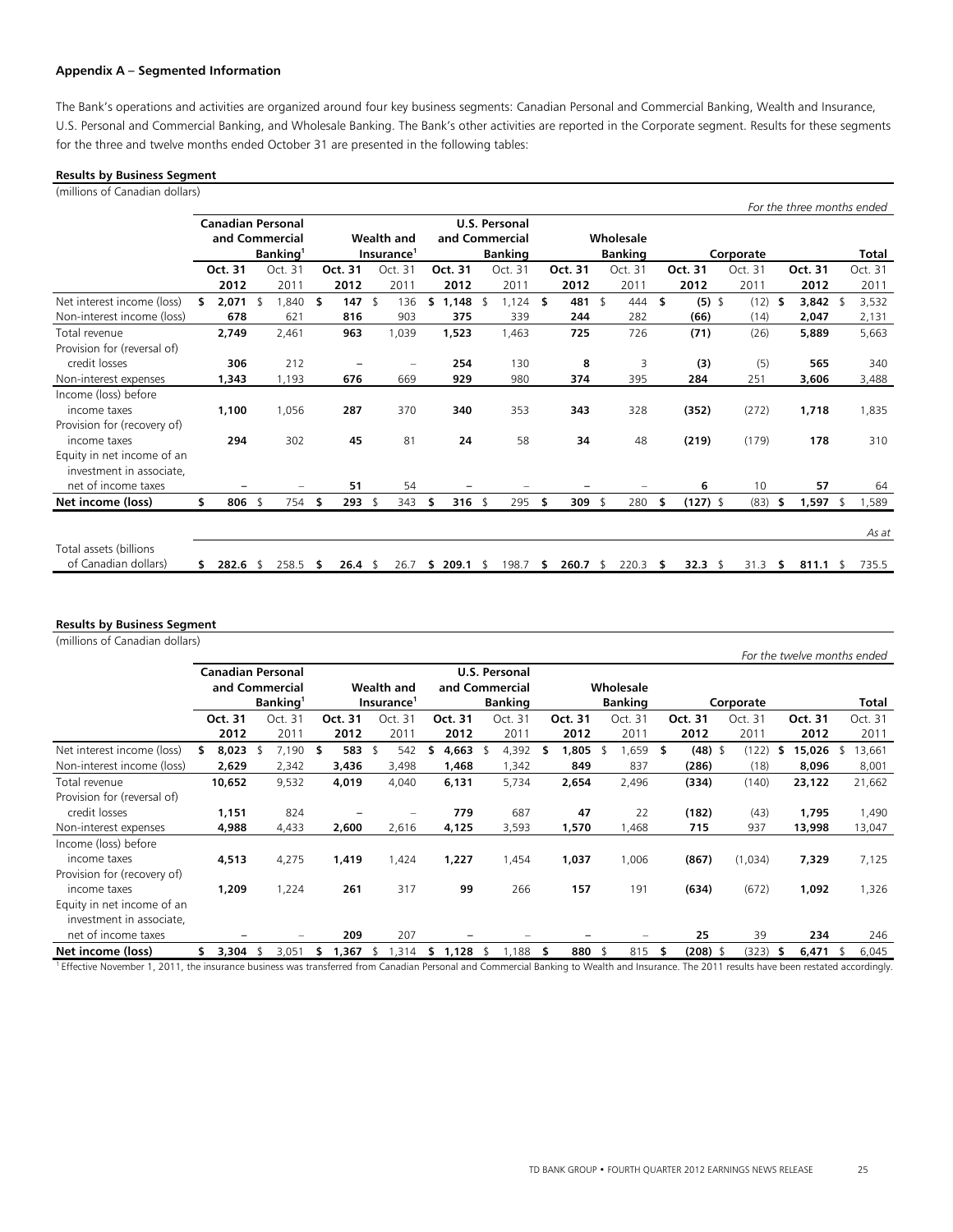# **SHAREHOLDER AND INVESTOR INFORMATION**

## **Shareholder Services**

| If you:                                                                                      | And your inquiry relates to:                                                                                                                                                                                                                                                                                  | Please contact:                                                                                                                                                                                                                                                                                                                                                                          |  |  |  |  |  |  |  |
|----------------------------------------------------------------------------------------------|---------------------------------------------------------------------------------------------------------------------------------------------------------------------------------------------------------------------------------------------------------------------------------------------------------------|------------------------------------------------------------------------------------------------------------------------------------------------------------------------------------------------------------------------------------------------------------------------------------------------------------------------------------------------------------------------------------------|--|--|--|--|--|--|--|
| Are a registered shareholder (your name<br>appears on your TD share certificate)             | Missing dividends, lost share certificates, estate<br>questions, address changes to the share register,<br>dividend bank account changes, the dividend<br>reinvestment plan, eliminating duplicate mailings of<br>shareholder materials or stopping (and resuming)<br>receiving annual and quarterly reports. | <b>Transfer Agent:</b><br>CIBC Mellon Trust Company*<br>P.O. Box 700, Station B<br>Montreal, Quebec H3B 3K3<br>1-800-387-0825 (Canada and U.S. only)<br>or 416-682-3860<br>Facsimile: 1-888-249-6189<br>inquiries@canstockta.com or www.canstockta.com<br>*Canadian Stock Transfer Company Inc. acts as<br>administrative agent for CIBC Mellon Trust Company                            |  |  |  |  |  |  |  |
| Hold your TD shares through the<br><b>Direct Registration System</b><br>in the United States | Missing dividends, lost share certificates, estate<br>questions, address changes to the share register,<br>eliminating duplicate mailings of shareholder materials<br>or stopping (and resuming) receiving annual and<br>quarterly reports.                                                                   | <b>Co-Transfer Agent and Registrar</b><br>Computershare Shareowner Services LLC<br>P.O. Box 43006<br>Providence, Rhode Island 02940-3006<br>or<br>250 Royall Street<br>Canton, Massachusetts 02021<br>1-866-233-4836<br>TDD for hearing impaired: 1-800-231-5469<br>Shareholders outside of U.S.: 201-680-6578<br>TDD shareholders outside of U.S: 201-680-6610<br>www.computershare.com |  |  |  |  |  |  |  |
| <b>Beneficially own</b> TD shares that are held in                                           | Your TD shares, including questions regarding the                                                                                                                                                                                                                                                             | Your intermediary                                                                                                                                                                                                                                                                                                                                                                        |  |  |  |  |  |  |  |
| the name of an intermediary, such as a bank,                                                 | dividend reinvestment plan and mailings of                                                                                                                                                                                                                                                                    |                                                                                                                                                                                                                                                                                                                                                                                          |  |  |  |  |  |  |  |
| a trust company, a securities broker or                                                      | shareholder materials                                                                                                                                                                                                                                                                                         |                                                                                                                                                                                                                                                                                                                                                                                          |  |  |  |  |  |  |  |
| other nominee                                                                                |                                                                                                                                                                                                                                                                                                               |                                                                                                                                                                                                                                                                                                                                                                                          |  |  |  |  |  |  |  |

For all other shareholder inquiries, please contact TD Shareholder Relations at 416-944-6367 or 1-866-756-8936 or email tdshinfo@td.com. Please note that by leaving us an e-mail or voicemail message you are providing your consent for us to forward your inquiry to the appropriate party for response.

## Annual Report on Form 40-F (U.S.)

A copy of the Bank's annual report on Form 40-F for fiscal 2012 will be filed with the Securities and Exchange Commission later today and will be available at http://www.td.com. You may obtain a printed copy of the Bank's annual report on Form 40-F for fiscal 2012 free of charge upon request to TD Shareholder Relations at 416-944-6367 or 1-866-756-8936 or e-mail: tdshinfo@td.com.

General Information Contact Corporate & Public Affairs: 416-982-8578

Products and services: Contact TD Canada Trust, 24 hours a day, seven days a week: 1-866-567-8888 French: 1-866-233-2323 Cantonese/Mandarin: 1-800-328-3698 Telephone device for the hearing impaired (TTY): 1-800-361-1180

Internet website: http://www.td.com Internet e-mail: customer.service@td.com